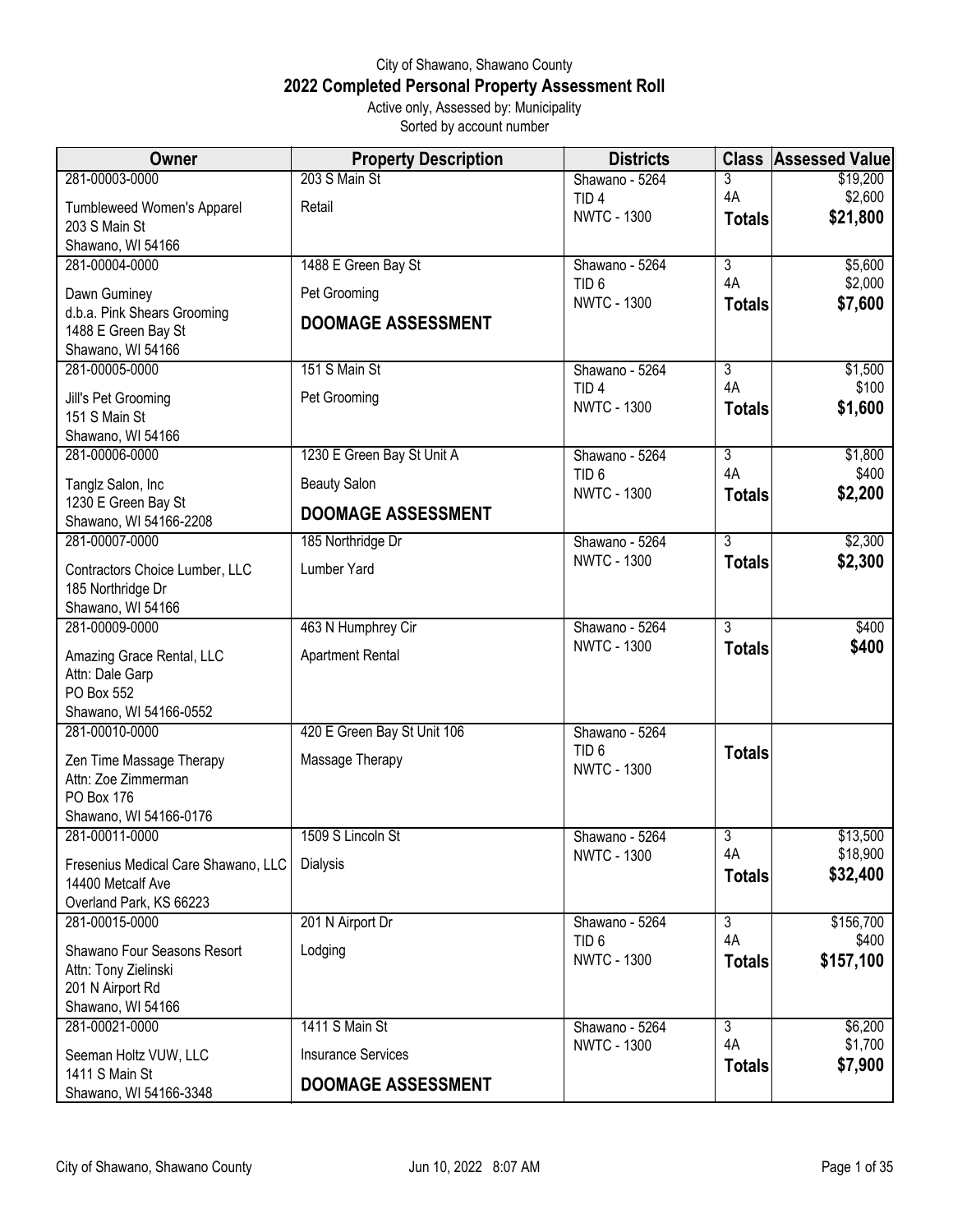| Owner                                | <b>Property Description</b> | <b>Districts</b>                       |                | <b>Class Assessed Value</b> |
|--------------------------------------|-----------------------------|----------------------------------------|----------------|-----------------------------|
| 281-00022-0000                       | 720 E Green Bay St          | Shawano - 5264                         |                | \$19,100                    |
| Pure Essence Salon & Spa LLC         | Salon                       | TID <sub>6</sub><br><b>NWTC - 1300</b> | <b>Totals</b>  | \$19,100                    |
| Attn: Ann & Ashley Hoffman           |                             |                                        |                |                             |
| 720 E Green Bay St                   |                             |                                        |                |                             |
| Shawano, WI 54166                    |                             |                                        |                |                             |
| 281-00024-0000                       | 117 E Green Bay St          | Shawano - 5264                         | $\overline{3}$ | \$103,300                   |
| Genex Cooperative, Inc               | Artificial Insemination     | <b>NWTC - 1300</b>                     | 4A             | \$56,700                    |
| PO Box 469                           | <b>DOOMAGE ASSESSMENT</b>   |                                        | <b>Totals</b>  | \$160,000                   |
| Shawano, WI 54166-0469               |                             |                                        |                |                             |
| 281-00025-0000                       | 103 S Main St               | Shawano - 5264                         | $\overline{3}$ | \$9,300                     |
| The Stock Market, LLC                | Retail                      | TID <sub>4</sub>                       | 4A             | \$2,600                     |
| 103 S Main St                        |                             | <b>NWTC - 1300</b>                     | <b>Totals</b>  | \$11,900                    |
| Shawano, WI 545166                   |                             |                                        |                |                             |
| 281-00030-0000                       | 805 E Green Bay St          | Shawano - 5264                         | $\overline{3}$ | \$400                       |
| The Vapor Shoppe, LLC                | Retail                      | TID <sub>6</sub>                       | 4A             | \$700                       |
| 805 E Green Bay St                   |                             | <b>NWTC - 1300</b>                     | <b>Totals</b>  | \$1,100                     |
| Shawano, WI 54166                    | <b>DOOMAGE ASSESSMENT</b>   |                                        |                |                             |
| 281-00032-0000                       | 1241 E Green Bay St         | Shawano - 5264                         | $\overline{3}$ | \$137,000                   |
| Kwik Trip, Inc                       | Convenience Store           | <b>NWTC - 1300</b>                     | 4A             | \$100                       |
| d.b.a. Kwik Trip #620                |                             |                                        | <b>Totals</b>  | \$137,100                   |
| 1626 Oak St                          |                             |                                        |                |                             |
| La Crosse, WI 54602                  |                             |                                        |                |                             |
| 281-00033-0000                       | 1301 E Green Bay St         | Shawano - 5264                         | $\overline{3}$ | \$15,100                    |
| O'Reilly Automotive Stores Inc       | Retail                      | <b>NWTC - 1300</b>                     | 4A             | \$5,000                     |
| d.b.a. O'Reilly Auto Parts #2202     |                             |                                        | <b>Totals</b>  | \$20,100                    |
| PO Box 9167                          |                             |                                        |                |                             |
| Springfield, MO 65801-9167           |                             |                                        |                |                             |
| 281-00037-0000                       | 445 Humphrey Cir            | Shawano - 5264                         | $\overline{3}$ | \$15,100                    |
| DW Humphrey Shawano, LLC             | <b>Apartment Rental</b>     | <b>NWTC - 1300</b>                     | <b>Totals</b>  | \$15,100                    |
| W229 N1433 Westwood Dr               |                             |                                        |                |                             |
| Suite 204                            |                             |                                        |                |                             |
| Waukesha, WI 53186                   |                             |                                        |                |                             |
| 281-00039-0000                       | 401 E Green Bay St          | Shawano - 5264                         | 4A             | \$200                       |
| Redbox Automated Retail, LLC - WI    | <b>Video Rentals</b>        | <b>NWTC - 1300</b>                     | <b>Totals</b>  | \$200                       |
| Shawano City                         |                             |                                        |                |                             |
| PO Box 72210                         |                             |                                        |                |                             |
| Phoenix, AZ 85050                    |                             |                                        |                |                             |
| 281-00041-0000                       | 1244 E Green Bay St         | Shawano - 5264                         | 4A             | \$300                       |
| Redbox Automated Retail, LLC - WI    | Video Rentals               | <b>NWTC - 1300</b>                     | <b>Totals</b>  | \$300                       |
| Shawano City                         |                             |                                        |                |                             |
| PO Box 72210                         |                             |                                        |                |                             |
| Phoenix, AZ 85050                    |                             |                                        |                |                             |
| 281-00043-0000                       | 1244 E Green Bay St         | Shawano - 5264<br><b>NWTC - 1300</b>   | 3<br>4A        | \$2,800<br>\$7,500          |
| Subway - Shawano (Wal-Mart Location) | Restaurant                  |                                        | <b>Totals</b>  | \$10,300                    |
| Attn: Main Street Subs & Salads      |                             |                                        |                |                             |
| 2271 Hutson Rd                       |                             |                                        |                |                             |
| Green Bay, WI 54303                  |                             |                                        |                |                             |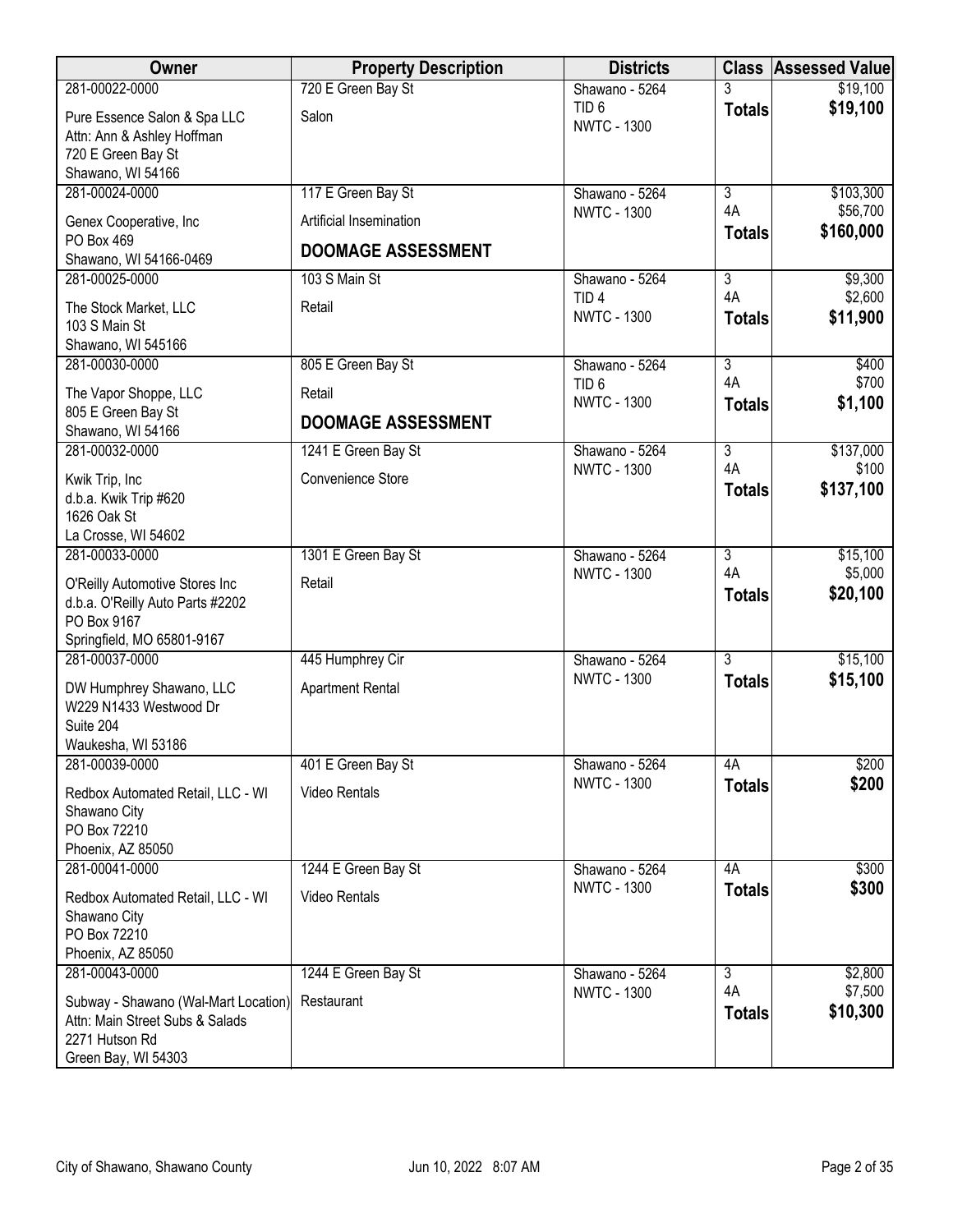| Owner                                                      | <b>Property Description</b> | <b>Districts</b>                       |                                 | <b>Class Assessed Value</b> |
|------------------------------------------------------------|-----------------------------|----------------------------------------|---------------------------------|-----------------------------|
| 281-00044-0000                                             | 154 S Main St               | Shawano - 5264                         | 3                               | \$1,000                     |
| Til the Cows Come Home                                     | Retail                      | TID <sub>4</sub><br><b>NWTC - 1300</b> | <b>Totals</b>                   | \$1,000                     |
| 154 S Main St                                              | <b>DOOMAGE ASSESSMENT</b>   |                                        |                                 |                             |
| Shawano, WI 54166-2358<br>281-00045-0000                   | 124 S Main St               | Shawano - 5264                         | 4A                              | \$500                       |
|                                                            |                             | TID <sub>4</sub>                       | <b>Totals</b>                   | \$500                       |
| The Consign Shop                                           | Retail-Consignment          | <b>NWTC - 1300</b>                     |                                 |                             |
| Attn: Ann Peebles<br>124 S Main St                         | <b>DOOMAGE ASSESSMENT</b>   |                                        |                                 |                             |
| Shawano, WI 54166                                          |                             |                                        |                                 |                             |
| 281-00049-0000                                             | 201 Eberlein Park Dr        | Shawano - 5264                         | 3                               | \$4,600                     |
| Bullfrogs & Butterflies Childcare Center                   | Child Care                  | <b>NWTC - 1300</b>                     | 4A                              | \$1,600                     |
| 201 Eberlein Park Dr                                       | <b>DOOMAGE ASSESSMENT</b>   |                                        | <b>Totals</b>                   | \$6,200                     |
| Shawano, WI 54166                                          |                             |                                        |                                 |                             |
| 281-00056-0000                                             | 103 Madison Way             | Shawano - 5264<br><b>NWTC - 1300</b>   | $\overline{3}$<br>4A            | \$35,400<br>\$200           |
| <b>Cottages Investment Group LLC</b>                       | Assisted Living             |                                        | <b>Totals</b>                   | \$35,600                    |
| 445 Cardinal Ln Ste 102<br>Green Bay, WI 54313             |                             |                                        |                                 |                             |
| 281-00058-0000                                             | 414 S Main St               | Shawano - 5264                         | $\overline{3}$                  | \$9,700                     |
| Edward D. Jones & Co., L.P.                                | <b>Financial Services</b>   | <b>NWTC - 1300</b>                     | 4A                              | \$21,600                    |
| d.b.a. Branch Tax #75483                                   |                             |                                        | <b>Totals</b>                   | \$31,300                    |
| PO Box 66528                                               |                             |                                        |                                 |                             |
| St Louis, MO 53166-6528                                    |                             |                                        |                                 |                             |
| 281-00059-0000                                             | 545 Prospect Cir            | Shawano - 5264<br><b>NWTC - 1300</b>   | $\overline{3}$<br><b>Totals</b> | \$900<br>\$900              |
| Grunwald Property Management, LLC                          | <b>Apartment Rental</b>     |                                        |                                 |                             |
| 2929 Emmalane Dr<br>Green Bay, WI 54311-0000               |                             |                                        |                                 |                             |
| 281-00060-0000                                             | 115 Alpine Ct               | Shawano - 5264                         | $\overline{3}$                  | \$15,100                    |
| Anton A Piantek, DDS, SC                                   | Denistry                    | <b>NWTC - 1300</b>                     | <b>Totals</b>                   | \$15,100                    |
| 115 Alpine Ct                                              |                             |                                        |                                 |                             |
| Shawano, WI 54166                                          |                             |                                        |                                 |                             |
| 281-00064-0000                                             | 1275 Jaycee Ct              | Shawano - 5264                         | 3                               | \$7,000                     |
| Gretzinger Landscape                                       | Landscaping                 | <b>NWTC - 1300</b>                     | <b>Totals</b>                   | \$7,000                     |
| 1275 Jaycee Ct<br>Shawano, WI 54166-3865                   | <b>DOOMAGE ASSESSMENT</b>   |                                        |                                 |                             |
| 281-00067-0000                                             | 108 E Division St           | Shawano - 5264                         | $\overline{3}$                  | \$4,600                     |
|                                                            |                             | TID <sub>4</sub>                       | <b>Totals</b>                   | \$4,600                     |
| Old Glory Candy LLC<br>108 E Division St                   | Retail                      | <b>NWTC - 1300</b>                     |                                 |                             |
| Shawano, WI 54166                                          |                             |                                        |                                 |                             |
| 281-00069-0000                                             | 1181 S Main St              | Shawano - 5264                         | $\overline{3}$                  | \$2,800                     |
| Long Horn Saloon                                           | Bar                         | <b>NWTC - 1300</b>                     | <b>Totals</b>                   | \$2,800                     |
| Attn: Lisa Sortino                                         |                             |                                        |                                 |                             |
| N1693 Old 47 Rd                                            |                             |                                        |                                 |                             |
| Pulaski, WI 54162-8492<br>281-00070-0000                   | (scattered)                 | Shawano - 5264                         | $\overline{3}$                  | \$10,800                    |
|                                                            |                             | <b>NWTC - 1300</b>                     | <b>Totals</b>                   | \$10,800                    |
| The Coca-Cola Company<br>Attn: Fountain Property Tax NAT 8 | Leasing                     |                                        |                                 |                             |
| PO Box 1734                                                |                             |                                        |                                 |                             |
| Atlanta, GA 30301                                          |                             |                                        |                                 |                             |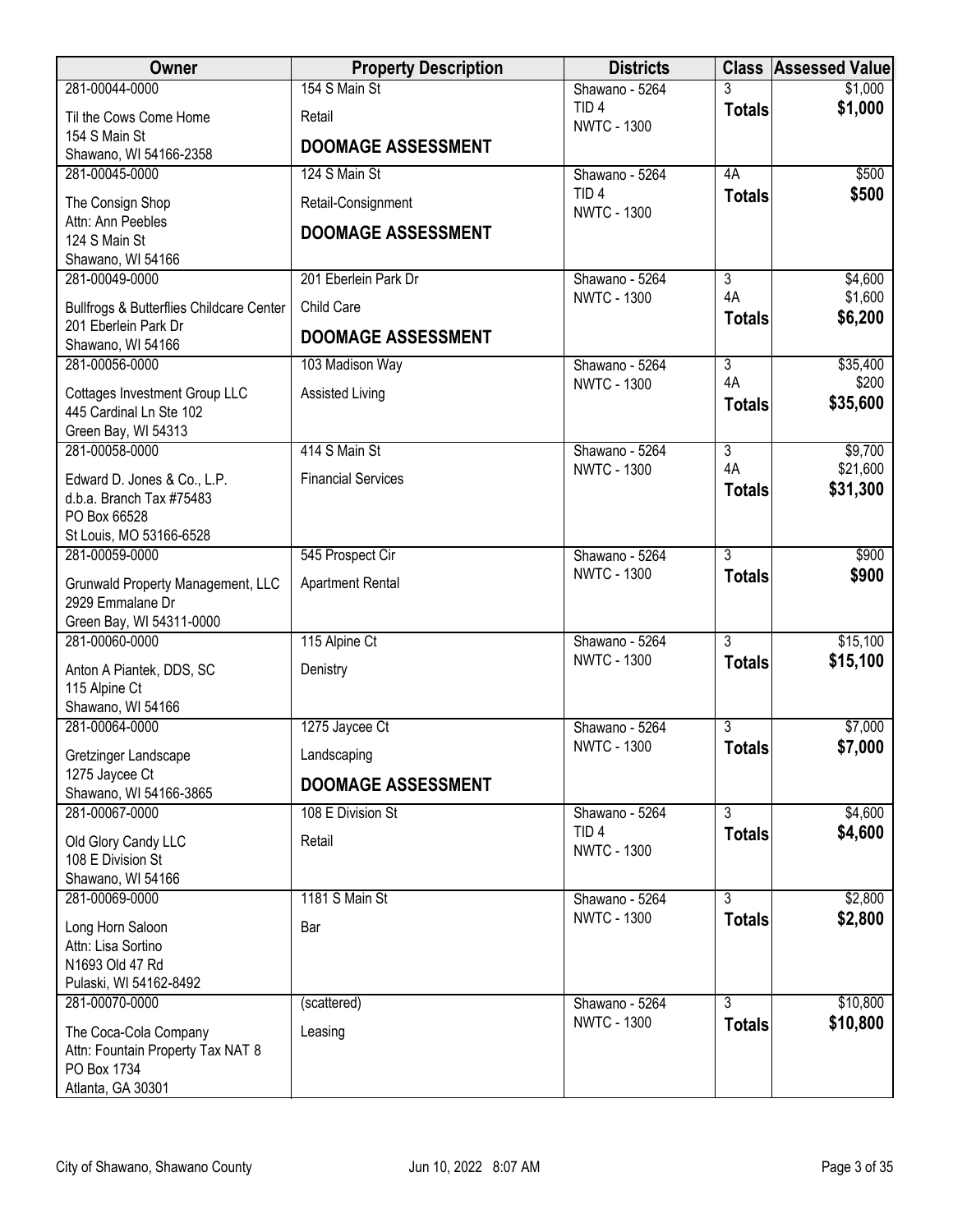| Owner                                       | <b>Property Description</b> | <b>Districts</b>                       |                | <b>Class Assessed Value</b> |
|---------------------------------------------|-----------------------------|----------------------------------------|----------------|-----------------------------|
| 281-00072-0000                              | 119 S Washington St         | Shawano - 5264                         |                | \$600                       |
| Marcia's Dance Studio                       | Recreation                  | <b>NWTC - 1300</b>                     | <b>Totals</b>  | \$600                       |
| d.b.a. Lifestyle Changers LLC               | <b>DOOMAGE ASSESSMENT</b>   |                                        |                |                             |
| Attn: Marcia Wilken                         |                             |                                        |                |                             |
| 119 S Washington St<br>Shawano, WI 54166    |                             |                                        |                |                             |
| 281-00083-0000                              | 420 E Green Bay St Unit 202 | Shawano - 5264                         | $\overline{3}$ | \$500                       |
| <b>Trusted Retirement Resources LLC</b>     | <b>Financial Services</b>   | TID <sub>6</sub>                       | <b>Totals</b>  | \$500                       |
| Attn: Todd Raether                          |                             | <b>NWTC - 1300</b>                     |                |                             |
| 420 E Green Bay St #202                     |                             |                                        |                |                             |
| PO Box 75                                   |                             |                                        |                |                             |
| Shawano, WI 54166                           |                             |                                        |                |                             |
| 281-00088-0000                              | 732 E Green Bay St          | Shawano - 5264                         | 3              | \$4,500                     |
| Advance America, CAC of WI, Inc             | <b>Financial Services</b>   | TID <sub>6</sub><br><b>NWTC - 1300</b> | 4A             | \$17,100                    |
| d.b.a. Check Advance #2580                  |                             |                                        | <b>Totals</b>  | \$21,600                    |
| Attn: Gina Ballew Tax Dept                  |                             |                                        |                |                             |
| PO Box 3058<br>Spartanburg, SC 29304-3058   |                             |                                        |                |                             |
| 281-00089-0000                              | 619 S Main St               | Shawano - 5264                         | $\overline{3}$ | \$100                       |
| Radtke Leasing, Inc                         | <b>Rental Real Estate</b>   | <b>NWTC - 1300</b>                     | 4A             | \$100                       |
| N7074 State Hwy 47-55                       | <b>DOOMAGE ASSESSMENT</b>   |                                        | <b>Totals</b>  | \$200                       |
| Shawano, WI 54166                           |                             |                                        |                |                             |
| 281-00091-0000                              | 152 Woodlawn Dr             | Shawano - 5264                         | $\overline{3}$ | \$400                       |
| Data Sales Co Inc                           | Leasing                     | TID <sub>6</sub><br><b>NWTC - 1300</b> | <b>Totals</b>  | \$400                       |
| 3450 W Burnsville Pkwy                      |                             |                                        |                |                             |
| Burnsville, MN 55337<br>281-00094-0000      | 100 County Rd B             | Shawano - 5264                         | $\overline{3}$ | \$200                       |
|                                             |                             | <b>NWTC - 1300</b>                     | 4A             | \$100                       |
| Forefront Management, LLC                   | <b>Dermatology Services</b> |                                        | <b>Totals</b>  | \$300                       |
| d.b.a. Forefront Dermatology<br>801 York St |                             |                                        |                |                             |
| Manitowoc, WI 54220                         |                             |                                        |                |                             |
| 281-00100-0000                              | 209 S Main St               | Shawano - 5264                         | $\overline{3}$ | \$600                       |
| United Construction and Realty Inc          | Sales & Service             | TID <sub>4</sub>                       | 4A             | \$100                       |
| d.b.a. Shawano Store Automotive Suppl       |                             | <b>NWTC - 1300</b>                     | <b>Totals</b>  | \$700                       |
| Co.                                         |                             |                                        |                |                             |
| <b>PO Box 145</b>                           |                             |                                        |                |                             |
| Appleton, WI 54912-0145                     |                             |                                        |                |                             |
| 281-00101-0000                              | 1279 Engel Dr               | Shawano - 5264<br><b>NWTC - 1300</b>   | 3<br>4A        | \$22,400<br>\$500           |
| Hydraulic Repair Specialists LLC            | Sales & Service             |                                        | <b>Totals</b>  | \$22,900                    |
| Attn: James Mannino                         |                             |                                        |                |                             |
| 1279 Engel Dr<br>Shawano, WI 54166          |                             |                                        |                |                             |
| 281-00102-0000                              | 1600 County Rd B            | Shawano - 5264                         | 4A             | \$168,600                   |
|                                             |                             | TID <sub>7</sub>                       | <b>Totals</b>  | \$168,600                   |
| CHEP USA<br>5897 Windward Pkwy              | Leasing                     | <b>NWTC - 1300</b>                     |                |                             |
| Alpharetta, GA 30005                        |                             |                                        |                |                             |
| 281-00108-0000                              | 1456 E Green Bay St         | Shawano - 5264                         | 3              | \$6,600                     |
| <b>US Bank National Association</b>         | Leasing                     | <b>NWTC - 1300</b>                     | <b>Totals</b>  | \$6,600                     |
| 1310 Madrid St #100                         |                             |                                        |                |                             |
| Marshall, MN 56258                          |                             |                                        |                |                             |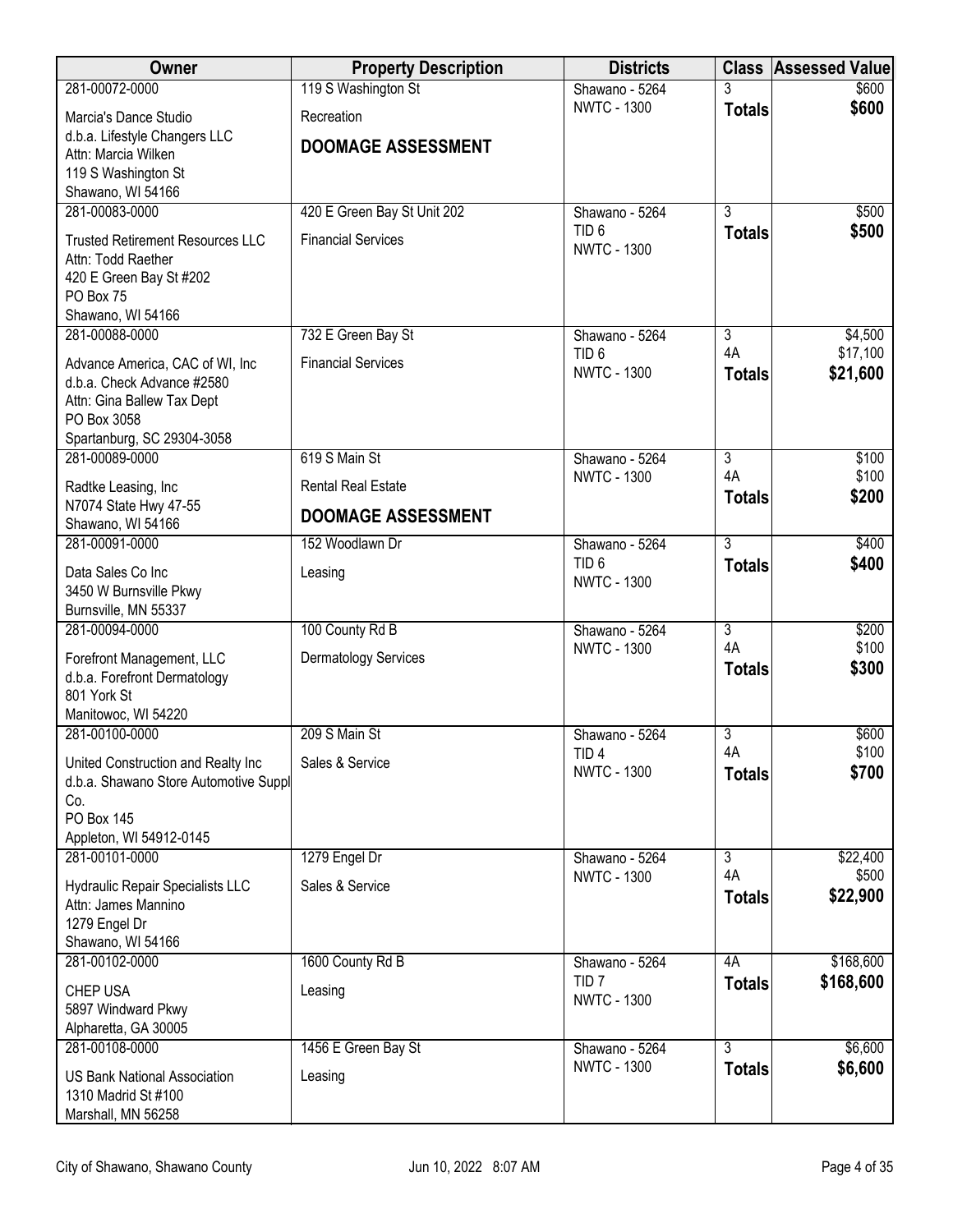| Owner                                                                                                                | <b>Property Description</b>  | <b>Districts</b>                       |                           | <b>Class Assessed Value</b> |
|----------------------------------------------------------------------------------------------------------------------|------------------------------|----------------------------------------|---------------------------|-----------------------------|
| 281-00109-0000                                                                                                       | 207 S Main St                | Shawano - 5264                         |                           | \$200                       |
| State Farm Mutual Auto Insurance Co<br>Attn: Tax & Compliance Property Tax<br>PO Box 2155                            | <b>Insurance Services</b>    | TID <sub>4</sub><br><b>NWTC - 1300</b> | <b>Totals</b>             | \$200                       |
| Bloomington, IL 61702                                                                                                |                              |                                        |                           |                             |
| 281-00110-0000                                                                                                       | 134 S Main St                | Shawano - 5264<br>TID <sub>4</sub>     | $\overline{3}$<br>4A      | \$7,800<br>\$500            |
| Three Lil' Birds of Shawano<br>Attn: Pamela J. Veri<br>N1278 Blue Heron Way<br>Keshena, WI 54135                     | <b>Consignment Shop</b>      | <b>NWTC - 1300</b>                     | <b>Totals</b>             | \$8,300                     |
| 281-00112-0000                                                                                                       | 1225 E Green Bay St Unit 102 | Shawano - 5264                         | $\overline{\overline{3}}$ | \$2,600                     |
| The Cash Store #208<br>Attn: Cottonwood Financial<br>2100 W Walnut Hill Ln Ste 300<br>Irving, TX 75038               | <b>Consumer Finance</b>      | <b>NWTC - 1300</b>                     | 4A<br><b>Totals</b>       | \$5,400<br>\$8,000          |
| 281-00118-0000                                                                                                       | 203 S Main St Unit B         | Shawano - 5264                         | $\overline{3}$            | \$5,000                     |
| Vera Performing Arts Group, LLC LLC<br>N3797 Maple Hill Rd<br>Marion, WI 54950                                       | Dance & Fitness              | TID <sub>4</sub><br><b>NWTC - 1300</b> | 4A<br><b>Totals</b>       | \$1,400<br>\$6,400          |
| 281-00119-0000                                                                                                       | 116 S Main St                | Shawano - 5264                         | $\overline{3}$            | \$300                       |
| Dennis Hinic<br>d.b.a. Farmers Insurance Agent<br>116 S Main St                                                      | <b>Insurance Services</b>    | TID <sub>4</sub><br><b>NWTC - 1300</b> | <b>Totals</b>             | \$300                       |
| Shawano, WI 54166<br>281-00120-0000                                                                                  |                              | Shawano - 5264                         | $\overline{3}$            | \$2,500                     |
|                                                                                                                      | (scattered)                  | <b>NWTC - 1300</b>                     | <b>Totals</b>             | \$2,500                     |
| Accelerated Care Plus Leasing Inc<br>WI-Shawano<br>4999 Aircenter Cir Ste 103<br>Reno, NV 89502                      | Leasing                      |                                        |                           |                             |
| 281-00121-0000                                                                                                       | 790 E County Rd B            | Shawano - 5264                         | $\overline{3}$            | \$54,100                    |
| First Impressions, SC<br>Attn: Tom Turner, DDS<br>413 N 17th Ave<br>Wausau, WI 54401                                 | Dentist-Pediatric            | <b>NWTC - 1300</b>                     | 4A<br><b>Totals</b>       | \$300<br>\$54,400           |
| 281-00123-0000                                                                                                       | 1056 E Green Bay St Unit 400 | Shawano - 5264                         | 4A                        | \$34,300                    |
| D KOBY Inc                                                                                                           | Restaurant                   | <b>NWTC - 1300</b>                     | <b>Totals</b>             | \$34,300                    |
| d.b.a. Little Caesars Pizza<br>Attn: Daryn Kobylinske<br>2885 Stanford Ave SW #39608<br>Grandville, MI 49418         | <b>DOOMAGE ASSESSMENT</b>    |                                        |                           |                             |
| 281-00124-0000                                                                                                       | 1255 E Green Bay St          | Shawano - 5264                         | 4A                        | \$1,500                     |
| <b>GM-DI Leasing Corporation</b><br>Attn: Ryan Tax Compliance Services,<br>LLC<br>PO Box 460169<br>Houston, TX 77056 | Leasing                      | TID <sub>6</sub><br><b>NWTC - 1300</b> | <b>Totals</b>             | \$1,500                     |
| 281-00126-0000                                                                                                       | (scattered)                  | Shawano - 5264                         | $\overline{3}$            | \$200                       |
| <b>ADT LLC</b><br>PO Box 54767<br>Lexington, KY 40555                                                                | <b>Security Services</b>     | <b>NWTC - 1300</b>                     | <b>Totals</b>             | \$200                       |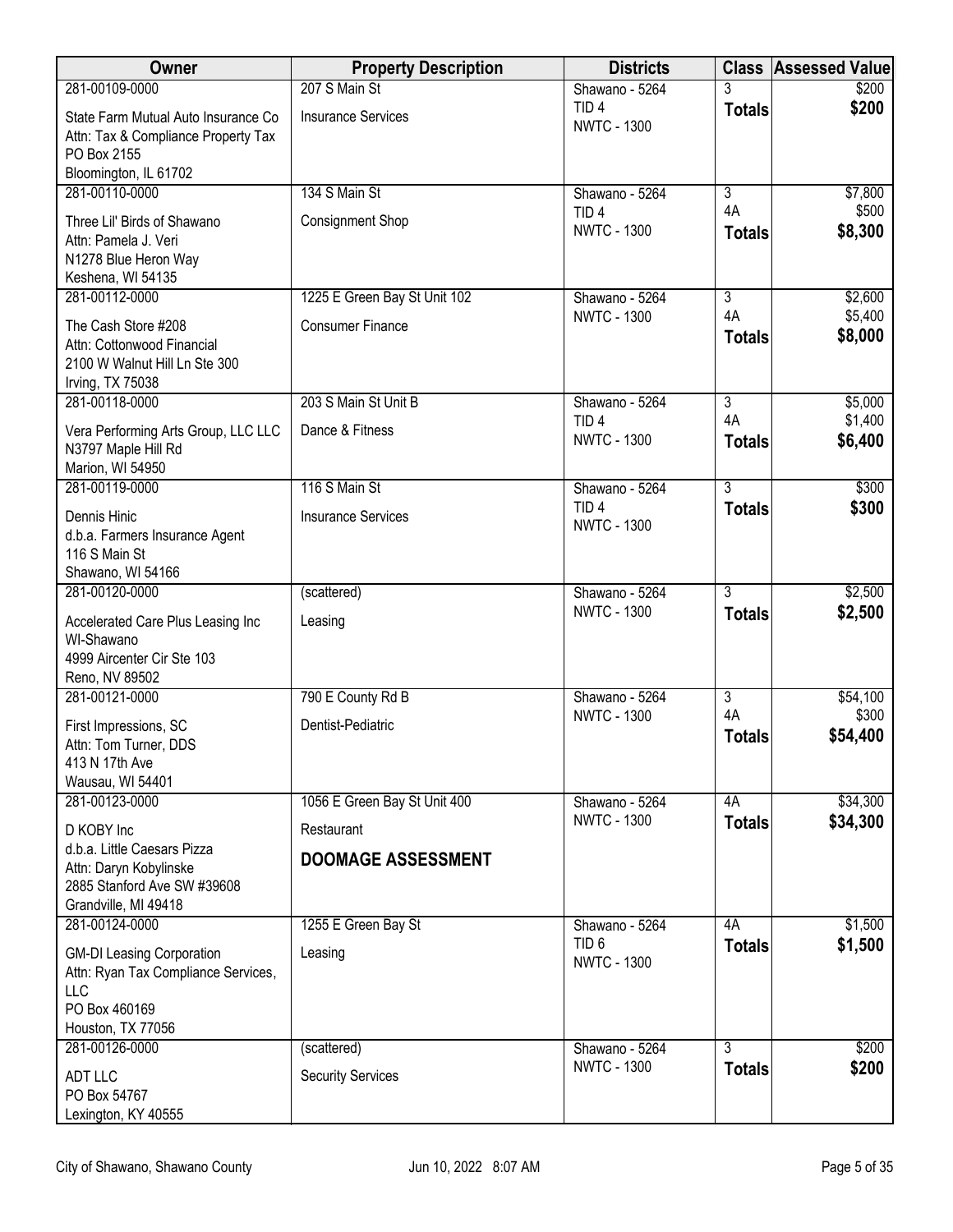| (scattered)<br>Shawano - 5264<br>\$300<br>\$300<br><b>NWTC - 1300</b><br><b>Totals</b><br>Amerigas Propane LP<br>Propane<br><b>PO Box 798</b><br>Valley Forge, PA 19482<br>281-00132-0000<br>$\overline{3}$<br>(scattered)<br>Shawano - 5264<br>\$2,600<br><b>NWTC - 1300</b><br>\$2,600<br><b>Totals</b><br>Leasing<br>Pitney Bowes Global Financial Services<br>LLC<br>600 N Westshore Blvd<br>Ste 810<br>Tampa, FL 33609<br>186 Woodlawn Dr<br>$\overline{3}$<br>\$3,000<br>281-00133-0000<br>Shawano - 5264<br>\$3,000<br>TID <sub>6</sub><br><b>Totals</b><br>Salon<br><b>Vivian Nails</b><br><b>NWTC - 1300</b><br>186 Woodlawn Dr<br><b>DOOMAGE ASSESSMENT</b><br>Shawano, WI 54166<br>$\overline{3}$<br>281-00144-0000<br>\$2,500<br>1425 E Green Bay St<br>Shawano - 5264<br>\$2,500<br>TID <sub>6</sub><br><b>Totals</b><br><b>Crossroads Custom Cabinetry</b><br><b>Cabinet Making</b><br><b>NWTC - 1300</b><br>1425 E Green Bay St<br><b>DOOMAGE ASSESSMENT</b><br>Shawano, WI 54166<br>$\overline{3}$<br>\$3,600<br>281-00148-0000<br>100 Mountain Bay Trl<br>Shawano - 5264<br><b>NWTC - 1300</b><br>\$3,600<br><b>Totals</b><br><b>Apartment Rental</b><br>DW Mountain Bay Trail Shawano LLC<br>d.b.a. Mountain Bay Trail Apartments<br>W229 N1433 Westwood Dr<br>Suite 204<br>Waukesha, WI 53186-1183<br>$\overline{3}$<br>\$2,400<br>281-00150-0000<br>208 W Green Bay St<br>Shawano - 5264<br><b>NWTC - 1300</b><br>\$2,400<br><b>Totals</b><br>Attorney<br>Aschenbrener, Woods, Lamia & Schmid<br>SC<br>208 W Green Bay St<br>Shawano, WI 54166-2398<br>$\overline{3}$<br>281-00154-0000<br>1207 E Green Bay St<br>Shawano - 5264<br>\$2,900<br><b>NWTC - 1300</b><br>\$2,900<br><b>Totals</b><br><b>US Bank National Association</b><br>Leasing<br>1310 Madrid St #100<br>Marshall, MN 56258<br>281-00156-0000<br>604 S Main St<br>$\overline{3}$<br>\$26,400<br>Shawano - 5264<br>4A<br>\$32,400<br><b>NWTC - 1300</b><br><b>Financial Services</b><br>Covantage Credit Union | Owner          | <b>Property Description</b> | <b>Districts</b> | <b>Class</b>  | <b>Assessed Value</b> |
|----------------------------------------------------------------------------------------------------------------------------------------------------------------------------------------------------------------------------------------------------------------------------------------------------------------------------------------------------------------------------------------------------------------------------------------------------------------------------------------------------------------------------------------------------------------------------------------------------------------------------------------------------------------------------------------------------------------------------------------------------------------------------------------------------------------------------------------------------------------------------------------------------------------------------------------------------------------------------------------------------------------------------------------------------------------------------------------------------------------------------------------------------------------------------------------------------------------------------------------------------------------------------------------------------------------------------------------------------------------------------------------------------------------------------------------------------------------------------------------------------------------------------------------------------------------------------------------------------------------------------------------------------------------------------------------------------------------------------------------------------------------------------------------------------------------------------------------------------------------------------------------------------------------------------------------------------------------------------------------------------|----------------|-----------------------------|------------------|---------------|-----------------------|
|                                                                                                                                                                                                                                                                                                                                                                                                                                                                                                                                                                                                                                                                                                                                                                                                                                                                                                                                                                                                                                                                                                                                                                                                                                                                                                                                                                                                                                                                                                                                                                                                                                                                                                                                                                                                                                                                                                                                                                                                    | 281-00127-0000 |                             |                  | 4A            |                       |
|                                                                                                                                                                                                                                                                                                                                                                                                                                                                                                                                                                                                                                                                                                                                                                                                                                                                                                                                                                                                                                                                                                                                                                                                                                                                                                                                                                                                                                                                                                                                                                                                                                                                                                                                                                                                                                                                                                                                                                                                    |                |                             |                  |               |                       |
|                                                                                                                                                                                                                                                                                                                                                                                                                                                                                                                                                                                                                                                                                                                                                                                                                                                                                                                                                                                                                                                                                                                                                                                                                                                                                                                                                                                                                                                                                                                                                                                                                                                                                                                                                                                                                                                                                                                                                                                                    |                |                             |                  |               |                       |
|                                                                                                                                                                                                                                                                                                                                                                                                                                                                                                                                                                                                                                                                                                                                                                                                                                                                                                                                                                                                                                                                                                                                                                                                                                                                                                                                                                                                                                                                                                                                                                                                                                                                                                                                                                                                                                                                                                                                                                                                    |                |                             |                  |               |                       |
|                                                                                                                                                                                                                                                                                                                                                                                                                                                                                                                                                                                                                                                                                                                                                                                                                                                                                                                                                                                                                                                                                                                                                                                                                                                                                                                                                                                                                                                                                                                                                                                                                                                                                                                                                                                                                                                                                                                                                                                                    |                |                             |                  |               |                       |
|                                                                                                                                                                                                                                                                                                                                                                                                                                                                                                                                                                                                                                                                                                                                                                                                                                                                                                                                                                                                                                                                                                                                                                                                                                                                                                                                                                                                                                                                                                                                                                                                                                                                                                                                                                                                                                                                                                                                                                                                    |                |                             |                  |               |                       |
|                                                                                                                                                                                                                                                                                                                                                                                                                                                                                                                                                                                                                                                                                                                                                                                                                                                                                                                                                                                                                                                                                                                                                                                                                                                                                                                                                                                                                                                                                                                                                                                                                                                                                                                                                                                                                                                                                                                                                                                                    |                |                             |                  |               |                       |
|                                                                                                                                                                                                                                                                                                                                                                                                                                                                                                                                                                                                                                                                                                                                                                                                                                                                                                                                                                                                                                                                                                                                                                                                                                                                                                                                                                                                                                                                                                                                                                                                                                                                                                                                                                                                                                                                                                                                                                                                    |                |                             |                  |               |                       |
|                                                                                                                                                                                                                                                                                                                                                                                                                                                                                                                                                                                                                                                                                                                                                                                                                                                                                                                                                                                                                                                                                                                                                                                                                                                                                                                                                                                                                                                                                                                                                                                                                                                                                                                                                                                                                                                                                                                                                                                                    |                |                             |                  |               |                       |
|                                                                                                                                                                                                                                                                                                                                                                                                                                                                                                                                                                                                                                                                                                                                                                                                                                                                                                                                                                                                                                                                                                                                                                                                                                                                                                                                                                                                                                                                                                                                                                                                                                                                                                                                                                                                                                                                                                                                                                                                    |                |                             |                  |               |                       |
|                                                                                                                                                                                                                                                                                                                                                                                                                                                                                                                                                                                                                                                                                                                                                                                                                                                                                                                                                                                                                                                                                                                                                                                                                                                                                                                                                                                                                                                                                                                                                                                                                                                                                                                                                                                                                                                                                                                                                                                                    |                |                             |                  |               |                       |
|                                                                                                                                                                                                                                                                                                                                                                                                                                                                                                                                                                                                                                                                                                                                                                                                                                                                                                                                                                                                                                                                                                                                                                                                                                                                                                                                                                                                                                                                                                                                                                                                                                                                                                                                                                                                                                                                                                                                                                                                    |                |                             |                  |               |                       |
|                                                                                                                                                                                                                                                                                                                                                                                                                                                                                                                                                                                                                                                                                                                                                                                                                                                                                                                                                                                                                                                                                                                                                                                                                                                                                                                                                                                                                                                                                                                                                                                                                                                                                                                                                                                                                                                                                                                                                                                                    |                |                             |                  |               |                       |
|                                                                                                                                                                                                                                                                                                                                                                                                                                                                                                                                                                                                                                                                                                                                                                                                                                                                                                                                                                                                                                                                                                                                                                                                                                                                                                                                                                                                                                                                                                                                                                                                                                                                                                                                                                                                                                                                                                                                                                                                    |                |                             |                  |               |                       |
|                                                                                                                                                                                                                                                                                                                                                                                                                                                                                                                                                                                                                                                                                                                                                                                                                                                                                                                                                                                                                                                                                                                                                                                                                                                                                                                                                                                                                                                                                                                                                                                                                                                                                                                                                                                                                                                                                                                                                                                                    |                |                             |                  |               |                       |
|                                                                                                                                                                                                                                                                                                                                                                                                                                                                                                                                                                                                                                                                                                                                                                                                                                                                                                                                                                                                                                                                                                                                                                                                                                                                                                                                                                                                                                                                                                                                                                                                                                                                                                                                                                                                                                                                                                                                                                                                    |                |                             |                  |               |                       |
|                                                                                                                                                                                                                                                                                                                                                                                                                                                                                                                                                                                                                                                                                                                                                                                                                                                                                                                                                                                                                                                                                                                                                                                                                                                                                                                                                                                                                                                                                                                                                                                                                                                                                                                                                                                                                                                                                                                                                                                                    |                |                             |                  |               |                       |
|                                                                                                                                                                                                                                                                                                                                                                                                                                                                                                                                                                                                                                                                                                                                                                                                                                                                                                                                                                                                                                                                                                                                                                                                                                                                                                                                                                                                                                                                                                                                                                                                                                                                                                                                                                                                                                                                                                                                                                                                    |                |                             |                  |               |                       |
|                                                                                                                                                                                                                                                                                                                                                                                                                                                                                                                                                                                                                                                                                                                                                                                                                                                                                                                                                                                                                                                                                                                                                                                                                                                                                                                                                                                                                                                                                                                                                                                                                                                                                                                                                                                                                                                                                                                                                                                                    |                |                             |                  |               |                       |
|                                                                                                                                                                                                                                                                                                                                                                                                                                                                                                                                                                                                                                                                                                                                                                                                                                                                                                                                                                                                                                                                                                                                                                                                                                                                                                                                                                                                                                                                                                                                                                                                                                                                                                                                                                                                                                                                                                                                                                                                    |                |                             |                  |               |                       |
|                                                                                                                                                                                                                                                                                                                                                                                                                                                                                                                                                                                                                                                                                                                                                                                                                                                                                                                                                                                                                                                                                                                                                                                                                                                                                                                                                                                                                                                                                                                                                                                                                                                                                                                                                                                                                                                                                                                                                                                                    |                |                             |                  |               |                       |
|                                                                                                                                                                                                                                                                                                                                                                                                                                                                                                                                                                                                                                                                                                                                                                                                                                                                                                                                                                                                                                                                                                                                                                                                                                                                                                                                                                                                                                                                                                                                                                                                                                                                                                                                                                                                                                                                                                                                                                                                    |                |                             |                  |               |                       |
|                                                                                                                                                                                                                                                                                                                                                                                                                                                                                                                                                                                                                                                                                                                                                                                                                                                                                                                                                                                                                                                                                                                                                                                                                                                                                                                                                                                                                                                                                                                                                                                                                                                                                                                                                                                                                                                                                                                                                                                                    |                |                             |                  |               |                       |
|                                                                                                                                                                                                                                                                                                                                                                                                                                                                                                                                                                                                                                                                                                                                                                                                                                                                                                                                                                                                                                                                                                                                                                                                                                                                                                                                                                                                                                                                                                                                                                                                                                                                                                                                                                                                                                                                                                                                                                                                    |                |                             |                  |               |                       |
|                                                                                                                                                                                                                                                                                                                                                                                                                                                                                                                                                                                                                                                                                                                                                                                                                                                                                                                                                                                                                                                                                                                                                                                                                                                                                                                                                                                                                                                                                                                                                                                                                                                                                                                                                                                                                                                                                                                                                                                                    |                |                             |                  |               |                       |
|                                                                                                                                                                                                                                                                                                                                                                                                                                                                                                                                                                                                                                                                                                                                                                                                                                                                                                                                                                                                                                                                                                                                                                                                                                                                                                                                                                                                                                                                                                                                                                                                                                                                                                                                                                                                                                                                                                                                                                                                    |                |                             |                  |               |                       |
|                                                                                                                                                                                                                                                                                                                                                                                                                                                                                                                                                                                                                                                                                                                                                                                                                                                                                                                                                                                                                                                                                                                                                                                                                                                                                                                                                                                                                                                                                                                                                                                                                                                                                                                                                                                                                                                                                                                                                                                                    |                |                             |                  |               |                       |
|                                                                                                                                                                                                                                                                                                                                                                                                                                                                                                                                                                                                                                                                                                                                                                                                                                                                                                                                                                                                                                                                                                                                                                                                                                                                                                                                                                                                                                                                                                                                                                                                                                                                                                                                                                                                                                                                                                                                                                                                    |                |                             |                  |               |                       |
|                                                                                                                                                                                                                                                                                                                                                                                                                                                                                                                                                                                                                                                                                                                                                                                                                                                                                                                                                                                                                                                                                                                                                                                                                                                                                                                                                                                                                                                                                                                                                                                                                                                                                                                                                                                                                                                                                                                                                                                                    |                |                             |                  |               |                       |
|                                                                                                                                                                                                                                                                                                                                                                                                                                                                                                                                                                                                                                                                                                                                                                                                                                                                                                                                                                                                                                                                                                                                                                                                                                                                                                                                                                                                                                                                                                                                                                                                                                                                                                                                                                                                                                                                                                                                                                                                    |                |                             |                  |               |                       |
|                                                                                                                                                                                                                                                                                                                                                                                                                                                                                                                                                                                                                                                                                                                                                                                                                                                                                                                                                                                                                                                                                                                                                                                                                                                                                                                                                                                                                                                                                                                                                                                                                                                                                                                                                                                                                                                                                                                                                                                                    |                |                             |                  | <b>Totals</b> | \$58,800              |
| PO Box 107<br><b>DOOMAGE ASSESSMENT</b>                                                                                                                                                                                                                                                                                                                                                                                                                                                                                                                                                                                                                                                                                                                                                                                                                                                                                                                                                                                                                                                                                                                                                                                                                                                                                                                                                                                                                                                                                                                                                                                                                                                                                                                                                                                                                                                                                                                                                            |                |                             |                  |               |                       |
| Antigo, WI 54409<br>281-00157-0000<br>$\overline{3}$<br>\$5,600<br>1240 E Green Bay St<br>Shawano - 5264                                                                                                                                                                                                                                                                                                                                                                                                                                                                                                                                                                                                                                                                                                                                                                                                                                                                                                                                                                                                                                                                                                                                                                                                                                                                                                                                                                                                                                                                                                                                                                                                                                                                                                                                                                                                                                                                                           |                |                             |                  |               |                       |
| 4A<br>\$500<br>TID <sub>6</sub>                                                                                                                                                                                                                                                                                                                                                                                                                                                                                                                                                                                                                                                                                                                                                                                                                                                                                                                                                                                                                                                                                                                                                                                                                                                                                                                                                                                                                                                                                                                                                                                                                                                                                                                                                                                                                                                                                                                                                                    |                |                             |                  |               |                       |
| Restaurant<br>El Tequila, LLC<br>\$6,100<br><b>NWTC - 1300</b><br><b>Totals</b><br>Attn: Sergio Hernandez                                                                                                                                                                                                                                                                                                                                                                                                                                                                                                                                                                                                                                                                                                                                                                                                                                                                                                                                                                                                                                                                                                                                                                                                                                                                                                                                                                                                                                                                                                                                                                                                                                                                                                                                                                                                                                                                                          |                |                             |                  |               |                       |
| 1240 E Green Bay St                                                                                                                                                                                                                                                                                                                                                                                                                                                                                                                                                                                                                                                                                                                                                                                                                                                                                                                                                                                                                                                                                                                                                                                                                                                                                                                                                                                                                                                                                                                                                                                                                                                                                                                                                                                                                                                                                                                                                                                |                |                             |                  |               |                       |
| Shawano, WI 54166                                                                                                                                                                                                                                                                                                                                                                                                                                                                                                                                                                                                                                                                                                                                                                                                                                                                                                                                                                                                                                                                                                                                                                                                                                                                                                                                                                                                                                                                                                                                                                                                                                                                                                                                                                                                                                                                                                                                                                                  |                |                             |                  |               |                       |
| 1063 E Green Bay St<br>281-00158-0000<br>$\overline{3}$<br>\$100<br>Shawano - 5264                                                                                                                                                                                                                                                                                                                                                                                                                                                                                                                                                                                                                                                                                                                                                                                                                                                                                                                                                                                                                                                                                                                                                                                                                                                                                                                                                                                                                                                                                                                                                                                                                                                                                                                                                                                                                                                                                                                 |                |                             |                  |               |                       |
| 4A<br>\$5,300<br>TID <sub>6</sub><br>Papa Murphy's<br>Restaurant<br><b>NWTC - 1300</b><br>\$5,400<br><b>Totals</b>                                                                                                                                                                                                                                                                                                                                                                                                                                                                                                                                                                                                                                                                                                                                                                                                                                                                                                                                                                                                                                                                                                                                                                                                                                                                                                                                                                                                                                                                                                                                                                                                                                                                                                                                                                                                                                                                                 |                |                             |                  |               |                       |
| Attn: Bart Mattson                                                                                                                                                                                                                                                                                                                                                                                                                                                                                                                                                                                                                                                                                                                                                                                                                                                                                                                                                                                                                                                                                                                                                                                                                                                                                                                                                                                                                                                                                                                                                                                                                                                                                                                                                                                                                                                                                                                                                                                 |                |                             |                  |               |                       |
| 1063 E Green Bay St<br>Shawano, WI 54166                                                                                                                                                                                                                                                                                                                                                                                                                                                                                                                                                                                                                                                                                                                                                                                                                                                                                                                                                                                                                                                                                                                                                                                                                                                                                                                                                                                                                                                                                                                                                                                                                                                                                                                                                                                                                                                                                                                                                           |                |                             |                  |               |                       |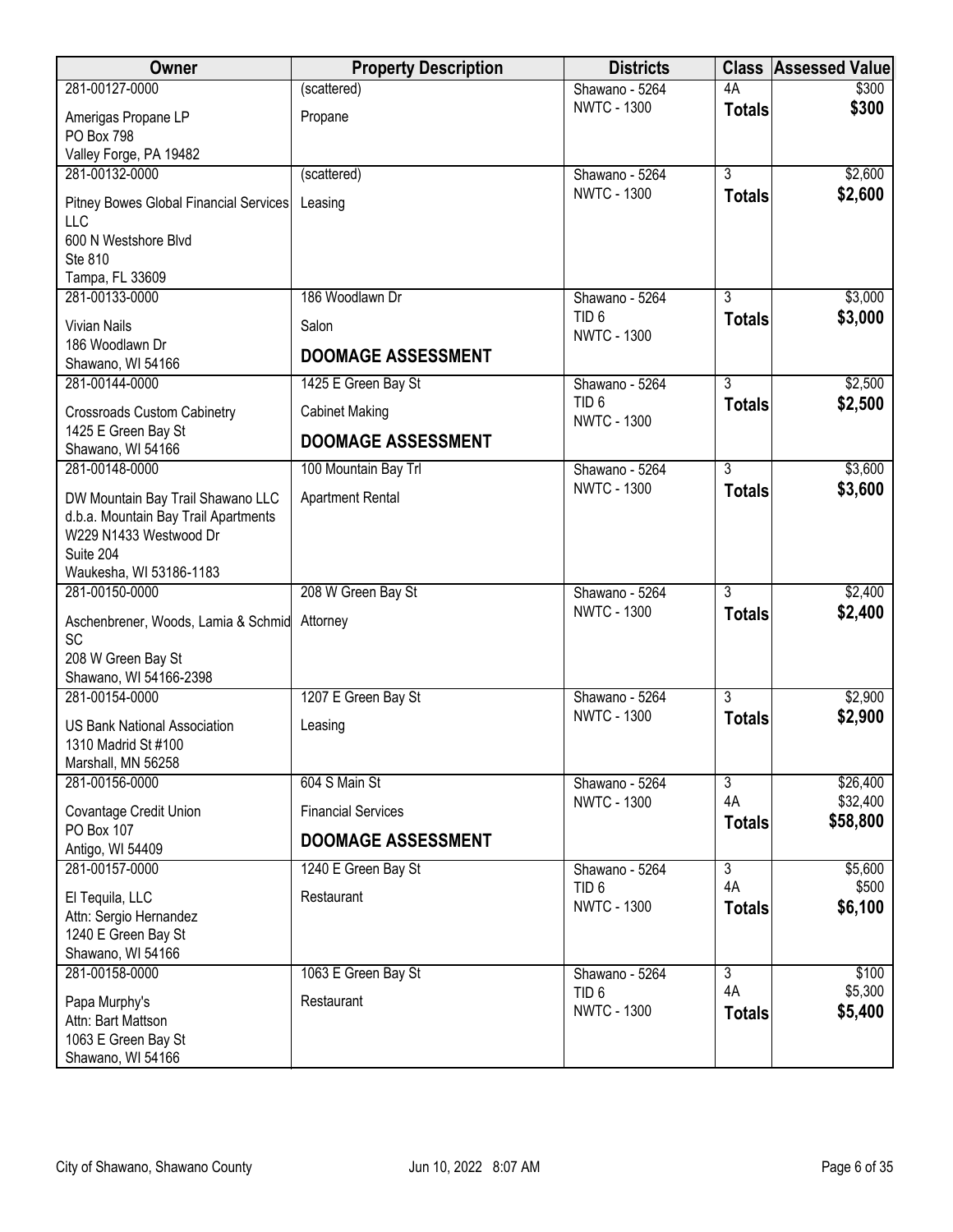| Owner                                                      | <b>Property Description</b> | <b>Districts</b>                       | <b>Class</b>              | <b>Assessed Value</b> |
|------------------------------------------------------------|-----------------------------|----------------------------------------|---------------------------|-----------------------|
| 281-00163-0000                                             | 140 S Main St               | Shawano - 5264                         | 3                         | \$600                 |
| <b>Gingerly Salon</b>                                      | Salon                       | TID <sub>4</sub><br><b>NWTC - 1300</b> | 4A<br><b>Totals</b>       | \$100<br>\$700        |
| Attn: Brittany Brandt                                      |                             |                                        |                           |                       |
| 140 S Main St<br>Shawano, WI 54166                         |                             |                                        |                           |                       |
| 281-00164-0000                                             | 511 N Main St               | Shawano - 5264                         | $\overline{3}$            | \$86,100              |
| NSighttel Wireless, LLC                                    | Coffee house                | <b>NWTC - 1300</b>                     | 4A                        | \$19,800              |
| d.b.a. Glas Coffee House                                   |                             |                                        | <b>Totals</b>             | \$105,900             |
| Attn: Lynn Bunkelman                                       |                             |                                        |                           |                       |
| 450 Security Blvd                                          |                             |                                        |                           |                       |
| Green Bay, WI 54313<br>281-00170-0000                      | 840 Olson St                | Shawano - 5264                         | $\overline{3}$            | \$1,200               |
|                                                            |                             | <b>NWTC - 1300</b>                     | <b>Totals</b>             | \$1,200               |
| Little Blessings Childcare Center LLC                      | Child Care                  |                                        |                           |                       |
| 840 Olson St<br>Shawano, WI 54166                          |                             |                                        |                           |                       |
| 281-00173-0000                                             | 1346 E Green Bay St         | Shawano - 5264                         | $\overline{3}$            | \$1,400               |
| <b>CIT Finance LLC</b>                                     | Leasing                     | TID <sub>6</sub>                       | <b>Totals</b>             | \$1,400               |
| Attn: Ryan, LLC Property Tax                               |                             | <b>NWTC - 1300</b>                     |                           |                       |
| Compliance                                                 |                             |                                        |                           |                       |
| PO Box 460709                                              |                             |                                        |                           |                       |
| Houston, TX 77056<br>281-00175-0000                        | 607 E Elizabeth St          | Shawano - 5264                         | $\overline{3}$            | \$1,100               |
|                                                            |                             | <b>NWTC - 1300</b>                     | <b>Totals</b>             | \$1,100               |
| Gordon Flesch Company<br>2675 Research Park Dr             | Leasing                     |                                        |                           |                       |
| Madison, WI 53711                                          |                             |                                        |                           |                       |
| 281-00177-0000                                             | 503 S Main St               | Shawano - 5264                         | $\overline{3}$            | \$700                 |
| Wisconsin Imaging                                          | Sales & Service             | TID <sub>4</sub><br><b>NWTC - 1300</b> | <b>Totals</b>             | \$700                 |
| Attn: Cory Spice/Brian Titulaer                            | <b>DOOMAGE ASSESSMENT</b>   |                                        |                           |                       |
| 1850 Velp Ave Ste 1<br>Green Bay, WI 54303                 |                             |                                        |                           |                       |
| 281-00179-0000                                             | 805 E Green Bay St          | Shawano - 5264                         | 4A                        | \$800                 |
| Bolin's Speedy T's LLC                                     | Printing/Embroidery         | TID <sub>6</sub>                       | <b>Totals</b>             | \$800                 |
| 805 E Green Bay St                                         | <b>DOOMAGE ASSESSMENT</b>   | <b>NWTC - 1300</b>                     |                           |                       |
| Shawano, WI 54166<br>281-00180-0000                        | 202 N Airport Dr            | Shawano - 5264                         | $\overline{\overline{3}}$ | \$1,800               |
| Kuhn's Bait & Tackle Palace                                | <b>Bait Shop</b>            | TID <sub>6</sub>                       | 4A                        | \$200                 |
| Attn: Cory Kuhn                                            |                             | <b>NWTC - 1300</b>                     | <b>Totals</b>             | \$2,000               |
| 202 N Airport Dr                                           | <b>DOOMAGE ASSESSMENT</b>   |                                        |                           |                       |
| Shawano, WI 54166-1389                                     |                             |                                        |                           |                       |
| 281-00182-0000                                             | 180 Woodlawn Dr             | Shawano - 5264<br>TID <sub>6</sub>     | $\overline{3}$<br>4A      | \$15,800<br>\$4,800   |
| Shoe Sensation Inc #879                                    | Retail                      | <b>NWTC - 1300</b>                     | <b>Totals</b>             | \$20,600              |
| 253 America PI<br>Jeffersonville, IN 47130                 |                             |                                        |                           |                       |
| 281-00183-0000                                             | 219 S Main St               | Shawano - 5264                         | $\overline{3}$            | \$20,700              |
|                                                            |                             | TID <sub>4</sub>                       | <b>Totals</b>             | \$20,700              |
| <b>US Bank National Association</b><br>1310 Madrid St #100 | Leasing                     | <b>NWTC - 1300</b>                     |                           |                       |
| Marshall, MN 56258                                         |                             |                                        |                           |                       |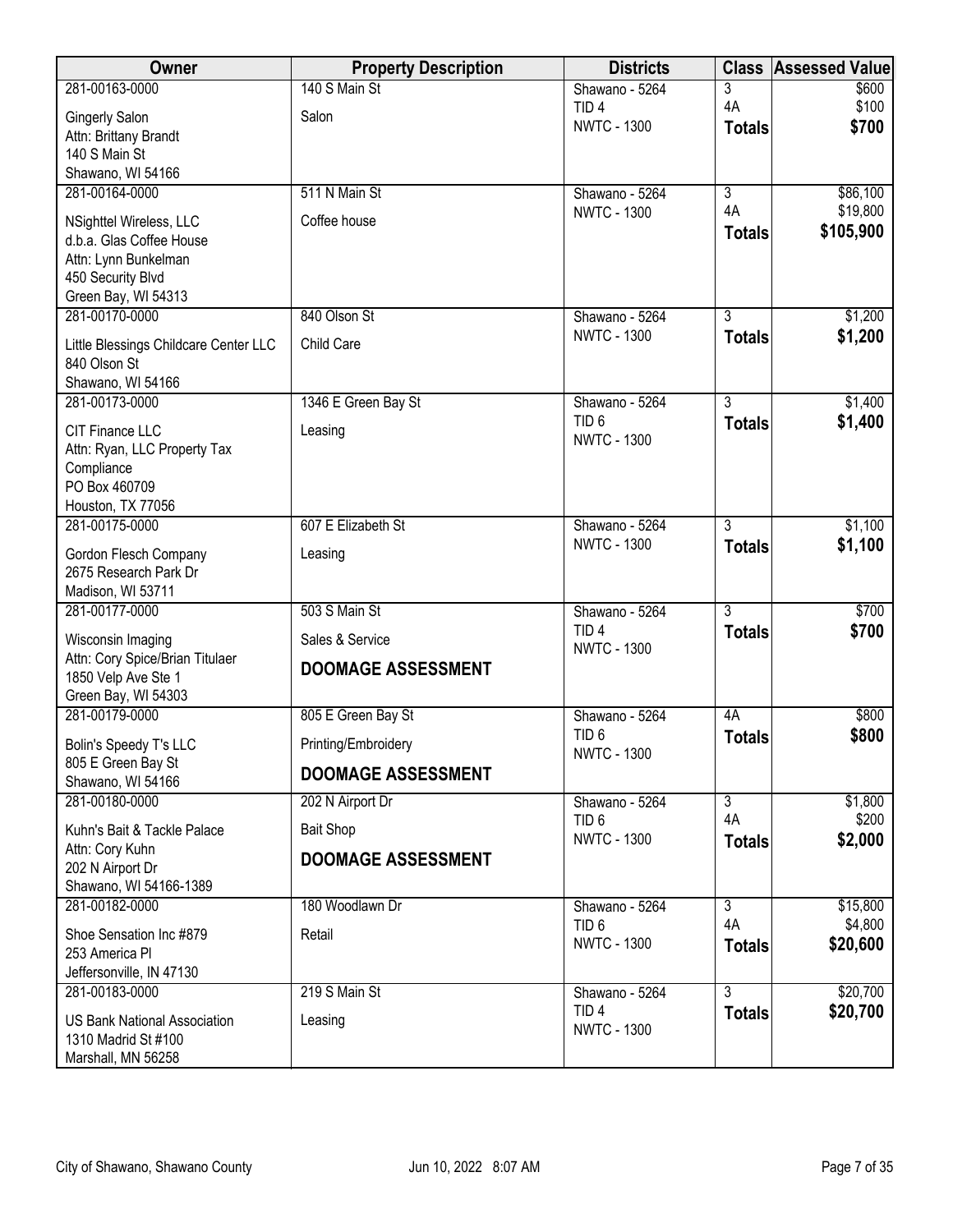| Owner                                                                            | <b>Property Description</b>         | <b>Districts</b>                       |                                 | <b>Class Assessed Value</b> |
|----------------------------------------------------------------------------------|-------------------------------------|----------------------------------------|---------------------------------|-----------------------------|
| 281-00186-0000                                                                   | 137 N Main St                       | Shawano - 5264                         |                                 | \$7,200                     |
| <b>US Bank National Association</b><br>1310 Madrid St #100<br>Marshall, MN 56258 | Leasing                             | <b>NWTC - 1300</b>                     | <b>Totals</b>                   | \$7,200                     |
| 281-00192-0000                                                                   | 142 S Main St                       | Shawano - 5264                         | $\overline{3}$                  | \$1,000                     |
| DotCom Vinyl, LLC<br>d.b.a. DotCom Branding<br>Attn: Kasey Hohn                  | Retail<br><b>DOOMAGE ASSESSMENT</b> | TID <sub>4</sub><br><b>NWTC - 1300</b> | <b>Totals</b>                   | \$1,000                     |
| 142 S Main St                                                                    |                                     |                                        |                                 |                             |
| Shawano, WI 54166                                                                |                                     |                                        |                                 |                             |
| 281-00193-0000                                                                   | 138 S Main St                       | Shawano - 5264                         | $\overline{3}$<br>4A            | \$600                       |
| Wholistic Yoga Center<br>Attn: Silvia Voss<br>N6691 Sunset Ave                   | Fitness                             | TID <sub>4</sub><br><b>NWTC - 1300</b> | <b>Totals</b>                   | \$500<br>\$1,100            |
| Shawano, WI 54166                                                                |                                     |                                        |                                 |                             |
| 281-00196-0000                                                                   | 2655 E Richmond St                  | Shawano - 5264<br><b>NWTC - 1300</b>   | $\overline{3}$<br><b>Totals</b> | \$600<br>\$600              |
| Lytx, Inc<br>Attn: Property Tax Compliance<br>PO Box 80615                       | Leasing                             |                                        |                                 |                             |
| Indianapolis, IN 46280<br>281-00200-0000                                         | 1276 E Green Bay St                 | Shawano - 5264                         | $\overline{3}$                  | \$300                       |
| Torchlite LLC                                                                    | Restaurant                          | TID <sub>6</sub><br><b>NWTC - 1300</b> | 4A<br><b>Totals</b>             | \$800<br>\$1,100            |
| Attn: John Mondus                                                                |                                     |                                        |                                 |                             |
| 1276 E Green Bay St<br>Shawano, WI 54166-2208                                    |                                     |                                        |                                 |                             |
| 281-00202-0000                                                                   | 811 E Green Bay St                  | Shawano - 5264                         | $\overline{3}$                  | \$600                       |
| <b>RKG Sports LLC</b><br>Attn: John Zahringer                                    | Retail                              | TID <sub>6</sub><br><b>NWTC - 1300</b> | <b>Totals</b>                   | \$600                       |
| 811 E Green Bay St                                                               |                                     |                                        |                                 |                             |
| Shawano, WI 54166                                                                |                                     |                                        |                                 |                             |
| 281-00203-0000                                                                   | 229 E Green Bay St                  | Shawano - 5264<br>TID <sub>6</sub>     | $\overline{3}$<br>4A            | \$8,300<br>\$1,400          |
| Tower Clock Eye Center, SC<br>1087 W Mason St                                    | Optometry                           | <b>NWTC - 1300</b>                     | <b>Totals</b>                   | \$9,700                     |
| Green Bay, WI 54303<br>281-00205-0000                                            | 208 W Green Bay St                  | Shawano - 5264                         | $\overline{\overline{3}}$       | \$30,300                    |
|                                                                                  |                                     | <b>NWTC - 1300</b>                     | <b>Totals</b>                   | \$30,300                    |
| <b>US Bank National Association</b><br>1310 Madrid St #100<br>Marshall, MN 56258 | Leasing                             |                                        |                                 |                             |
| 281-00208-0000                                                                   | 206 S Main St                       | Shawano - 5264                         | $\overline{3}$                  | \$500                       |
| Full House Realty LLC<br>206 S Main St<br>Shawano, WI 54166                      | Realty                              | TID <sub>4</sub><br><b>NWTC - 1300</b> | 4A<br><b>Totals</b>             | \$0<br>\$500                |
| 281-00209-0000                                                                   | 122 S Main St                       | Shawano - 5264                         | $\overline{3}$                  | \$900                       |
| Off the Wall Art Gallery and Studio<br>122 S Main St                             | Gallery                             | TID <sub>4</sub><br><b>NWTC - 1300</b> | <b>Totals</b>                   | \$900                       |
| Shawano, WI 54166                                                                | <b>DOOMAGE ASSESSMENT</b>           |                                        |                                 |                             |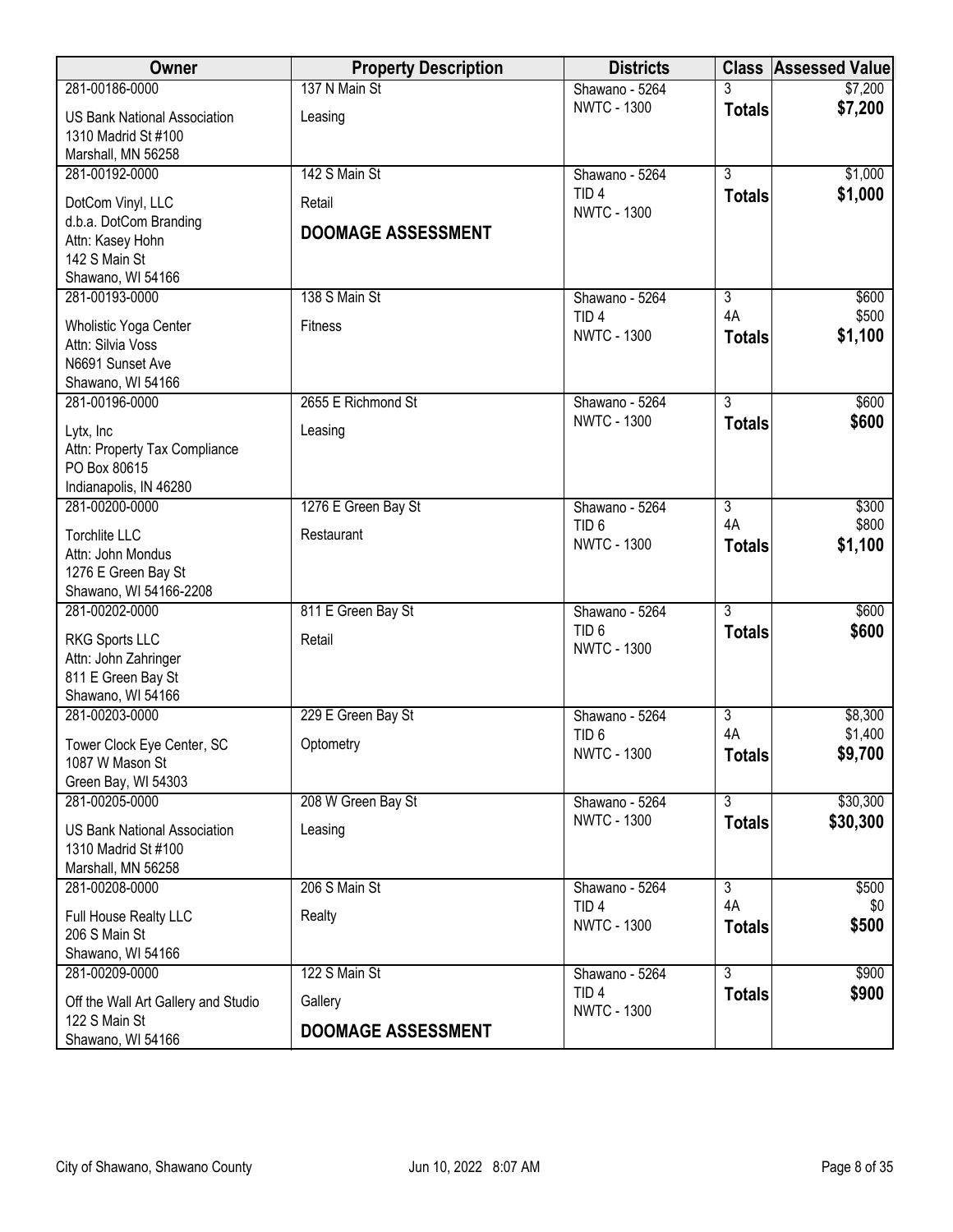| Owner                                     | <b>Property Description</b>     | <b>Districts</b>                       |                      | <b>Class Assessed Value</b> |
|-------------------------------------------|---------------------------------|----------------------------------------|----------------------|-----------------------------|
| 281-00210-0000                            | 136 E Division St               | Shawano - 5264                         | 3                    | \$8,600                     |
| Bartholomew Law Office                    | Attorney                        | <b>NWTC - 1300</b>                     | <b>Totals</b>        | \$8,600                     |
| Attn: Jack Bartholomew                    | <b>DOOMAGE ASSESSMENT</b>       |                                        |                      |                             |
| 136 E Division St                         |                                 |                                        |                      |                             |
| Shawano, WI 54166-2414                    |                                 |                                        |                      |                             |
| 281-00212-0000                            | 1436 S Lincoln St               | Shawano - 5264                         | $\overline{3}$<br>4A | \$71,600                    |
| Shawano Health Services, LLC              | <b>Skilled Nursing Facility</b> | <b>NWTC - 1300</b>                     |                      | \$100<br>\$71,700           |
| 640 N Vel R Phillips Ave                  |                                 |                                        | <b>Totals</b>        |                             |
| Ste 200                                   |                                 |                                        |                      |                             |
| Milwaukee, WI 53203                       |                                 |                                        |                      |                             |
| 281-00213-0000                            | 116 W Division St               | Shawano - 5264                         | $\overline{3}$       | \$1,300                     |
| Bath Tech of Appleton Inc                 | Plumbing                        | TID <sub>4</sub><br><b>NWTC - 1300</b> | <b>Totals</b>        | \$1,300                     |
| Attn: Ron Herman                          |                                 |                                        |                      |                             |
| 116 W Division St                         |                                 |                                        |                      |                             |
| Shawano, WI 54166                         |                                 |                                        |                      |                             |
| 281-00214-0000                            | 835 E Green Bay St              | Shawano - 5264<br><b>NWTC - 1300</b>   | $\overline{3}$       | \$173,500                   |
| Denmark State Bank                        | Banking                         |                                        | <b>Totals</b>        | \$173,500                   |
| PO Box 130                                |                                 |                                        |                      |                             |
| Denmark, WI 54208-0130                    |                                 |                                        |                      |                             |
| 281-00215-0000                            | 1494 E Green Bay St             | Shawano - 5264                         | $\overline{3}$       | \$900                       |
| Digital Cinema Distribution Coalition LLO | Digital Satellite Distribution  | <b>NWTC - 1300</b>                     | <b>Totals</b>        | \$900                       |
| 1840 Century Park East Ste 550            |                                 |                                        |                      |                             |
| Los Angeles, CA 90067                     |                                 |                                        |                      |                             |
| 281-00216-0000                            | 1211 E Green Bay St Unit A      | Shawano - 5264                         | $\overline{3}$       | \$139,400                   |
| Dunhams Sports                            | Retail                          | TID <sub>6</sub><br><b>NWTC - 1300</b> | 4A                   | \$13,400                    |
| 5607 New King Dr Ste 125                  |                                 |                                        | <b>Totals</b>        | \$152,800                   |
| Troy, MI 48098                            |                                 |                                        |                      |                             |
| 281-00219-0000                            | 1063 E Green Bay St             | Shawano - 5264                         | $\overline{3}$       | \$800                       |
| The Golden Cone, LLC                      | Ice Cream/Frozen Custard        | TID <sub>6</sub><br><b>NWTC - 1300</b> | 4A                   | \$1,700                     |
| d.b.a. Legendairy Cookies 'N Creamry      |                                 |                                        | <b>Totals</b>        | \$2,500                     |
| 1063 E Green Bay St                       |                                 |                                        |                      |                             |
| Shawano, WI 54166-2203                    |                                 |                                        |                      |                             |
| 281-00220-0000                            | 1235 E Green Bay St             | Shawano - 5264<br><b>NWTC - 1300</b>   | 3<br>4A              | \$11,600<br>\$1,200         |
| Beans & Books Coffeehouse LLC             | Retail                          |                                        | <b>Totals</b>        | \$12,800                    |
| Attn: Karen Benishek                      |                                 |                                        |                      |                             |
| 1235 E Green Bay St                       |                                 |                                        |                      |                             |
| Shawano, WI 54166                         |                                 |                                        |                      |                             |
| 281-00221-0000                            | (scattered)                     | Shawano - 5264<br><b>NWTC - 1300</b>   | $\overline{3}$       | \$300                       |
| Great Lakes Coca-Cola Distribution LLC    | Leasing                         |                                        | <b>Totals</b>        | \$300                       |
| Attn: Accounts Payable                    |                                 |                                        |                      |                             |
| 7400 N Oak Park Ave                       |                                 |                                        |                      |                             |
| Niles, IL 60714-3818<br>281-00225-0000    | 128 Woodlawn Dr                 | Shawano - 5264                         | 3                    | \$3,000                     |
|                                           |                                 | TID <sub>6</sub>                       | <b>Totals</b>        | \$3,000                     |
| J Merchants                               | Retail                          | <b>NWTC - 1300</b>                     |                      |                             |
| Attn: Tony Zielinske                      | <b>DOOMAGE ASSESSMENT</b>       |                                        |                      |                             |
| 830 E Green Bay St<br>Shawano, WI 54166   |                                 |                                        |                      |                             |
|                                           |                                 |                                        |                      |                             |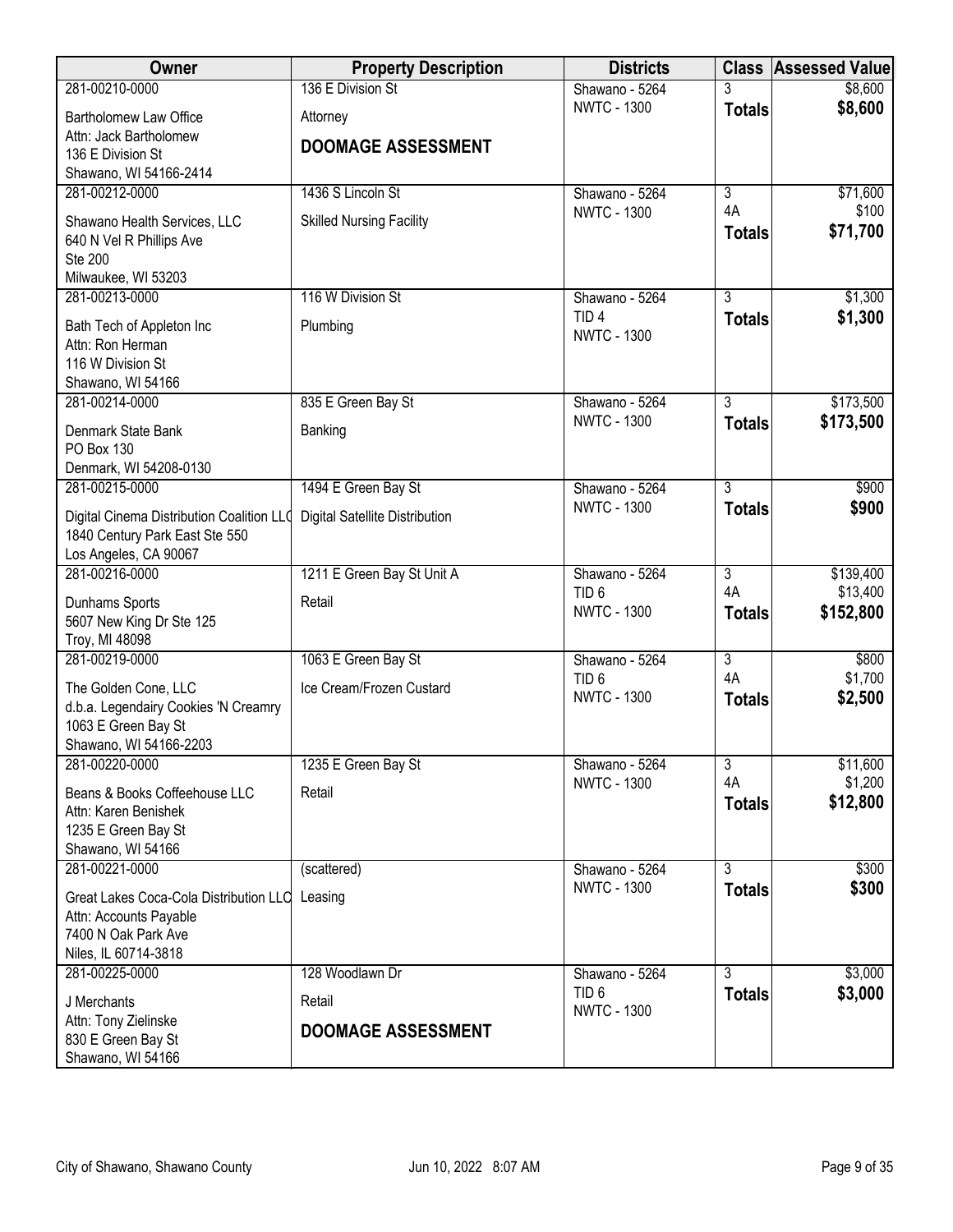| Owner                                                            | <b>Property Description</b> | <b>Districts</b>                       | <b>Class</b>         | <b>Assessed Value</b> |
|------------------------------------------------------------------|-----------------------------|----------------------------------------|----------------------|-----------------------|
| 281-00227-0000                                                   | 1200 E Green Bay St Unit B  | Shawano - 5264                         | 3                    | \$10,600              |
| <b>NAPA Auto Parts</b>                                           | <b>Auto Parts</b>           | TID <sub>6</sub><br><b>NWTC - 1300</b> | 4A                   | \$2,300<br>\$12,900   |
| 1200 E Green Bay St Unit B                                       | <b>DOOMAGE ASSESSMENT</b>   |                                        | <b>Totals</b>        |                       |
| Shawano, WI 54166<br>281-00229-0000                              | 1244 E Green Bay St         | Shawano - 5264                         | $\overline{3}$       | \$2,800               |
|                                                                  |                             | <b>NWTC - 1300</b>                     | <b>Totals</b>        | \$2,800               |
| DS Services of America, Inc.<br>d.b.a. Primo Water North America | Leasing                     |                                        |                      |                       |
| 4221 W Boy Scout Blvd Ste 400                                    |                             |                                        |                      |                       |
| Tampa, FL 33607                                                  |                             |                                        |                      |                       |
| 281-00230-0000                                                   | 150 County Rd B Unit A      | Shawano - 5264                         | 3                    | \$135,600             |
| 1 Vision, S.C.                                                   | Optometry                   | <b>NWTC - 1300</b>                     | 4A                   | \$300                 |
| PO Box 513                                                       |                             |                                        | <b>Totals</b>        | \$135,900             |
| Shawano, WI 54166-0513                                           |                             |                                        |                      |                       |
| 281-00235-0000                                                   | 100 County Rd B             | Shawano - 5264<br><b>NWTC - 1300</b>   | 4A                   | \$100<br>\$100        |
| Wisconsin Institute of Urology SC                                | <b>Medical Services</b>     |                                        | <b>Totals</b>        |                       |
| 1265 W American Dr #100<br>Neenah, WI 54956                      |                             |                                        |                      |                       |
| 281-00236-0000                                                   | 404 S Main St               | Shawano - 5264                         | $\overline{3}$       | \$1,100               |
|                                                                  |                             | <b>NWTC - 1300</b>                     | <b>Totals</b>        | \$1,100               |
| Xerox Financial Services, LLC<br>Attn: Property Tax Department   | Leasing                     |                                        |                      |                       |
| PO Box 909                                                       |                             |                                        |                      |                       |
| Webster, NY 14580                                                |                             |                                        |                      |                       |
| 281-00237-0000                                                   | 1024 E 5th St               | Shawano - 5264                         | $\overline{3}$       | \$400                 |
| Amazing Grace Rental, LLC                                        | <b>Apartment Rental</b>     | <b>NWTC - 1300</b>                     | <b>Totals</b>        | \$400                 |
| Attn: Dale Garp                                                  |                             |                                        |                      |                       |
| PO Box 552<br>Shawano, WI 54166-0552                             |                             |                                        |                      |                       |
| 281-00239-0000                                                   | 1213 E Green Bay St         | Shawano - 5264                         | $\overline{3}$       | \$47,900              |
|                                                                  | Banking                     | TID <sub>6</sub>                       | <b>Totals</b>        | \$47,900              |
| Abby Bank<br>PO Box 648                                          |                             | <b>NWTC - 1300</b>                     |                      |                       |
| Abbotsford, WI 54405                                             |                             |                                        |                      |                       |
| 281-00241-0000                                                   | 304 E Green Bay St          | Shawano - 5264                         | $\overline{3}$       | \$2,200               |
| NEC Financial Services, LLC                                      | Leasing                     | <b>NWTC - 1300</b>                     | <b>Totals</b>        | \$2,200               |
| Attn: Ryan, LLC                                                  |                             |                                        |                      |                       |
| PO Box 4900                                                      |                             |                                        |                      |                       |
| Dept 345<br>Scottsdale, AZ 85261-4900                            |                             |                                        |                      |                       |
| 281-00242-0000                                                   | 229 E Green Bay St Unit 1   | Shawano - 5264                         | 3                    | \$2,400               |
| Edward D. Jones & Co., L.P.                                      | <b>Financial Services</b>   | TID <sub>6</sub>                       | 4A                   | \$23,700              |
| d.b.a. Branch Tax #45481                                         |                             | <b>NWTC - 1300</b>                     | <b>Totals</b>        | \$26,100              |
| PO Box 66528                                                     |                             |                                        |                      |                       |
| St Louis, MO 63166-6528                                          |                             |                                        |                      |                       |
| 281-00246-0000                                                   | 504 E Green Bay St          | Shawano - 5264<br>TID <sub>6</sub>     | $\overline{3}$<br>4A | \$1,300<br>\$600      |
| RL Hall Land Title Company, Inc                                  | <b>Title Services</b>       | <b>NWTC - 1300</b>                     | <b>Totals</b>        | \$1,900               |
| PO Box 168<br>Oconto, WI 54153                                   | <b>DOOMAGE ASSESSMENT</b>   |                                        |                      |                       |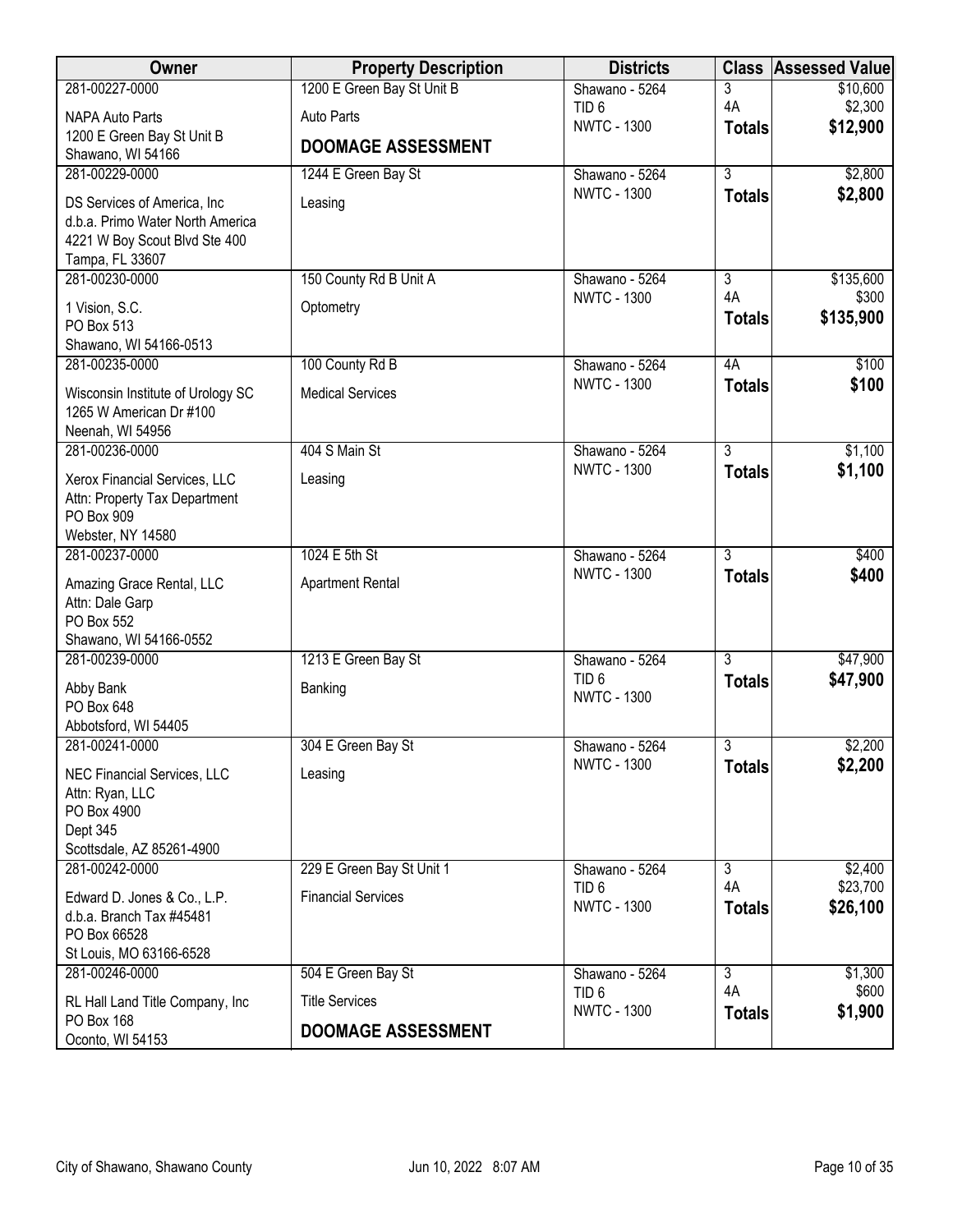| Owner                                    | <b>Property Description</b>     | <b>Districts</b>                       |                                 | <b>Class Assessed Value</b> |
|------------------------------------------|---------------------------------|----------------------------------------|---------------------------------|-----------------------------|
| 281-00249-0000                           | 521 S Main St                   | Shawano - 5264                         | 4A                              | \$300                       |
| Redbox Automated Retail, LLC - WI        | Video Rentals                   | TID <sub>4</sub><br><b>NWTC - 1300</b> | <b>Totals</b>                   | \$300                       |
| Shawano City<br>PO Box 72210             |                                 |                                        |                                 |                             |
| Phoenix, AZ 85050                        |                                 |                                        |                                 |                             |
| 281-00250-0000                           | 1475 Birch Hill Ln              | Shawano - 5264                         | $\overline{3}$                  | \$10,500                    |
| NSH Shawano-Birch, LLC                   | <b>Skilled Nursing Facility</b> | <b>NWTC - 1300</b>                     | 4A                              | \$400                       |
| d.b.a. Birch Hill Health Services        |                                 |                                        | <b>Totals</b>                   | \$10,900                    |
| 640 N Vel R Phillips Ave                 |                                 |                                        |                                 |                             |
| <b>Ste 200</b>                           |                                 |                                        |                                 |                             |
| Milwaukee, WI 53203<br>281-00251-0000    | 528 S Main St Unit A            | Shawano - 5264                         | $\overline{3}$                  | \$1,100                     |
|                                          |                                 | <b>NWTC - 1300</b>                     | <b>Totals</b>                   | \$1,100                     |
| Hartwig, Lucas                           | <b>Tattoo Artist</b>            |                                        |                                 |                             |
| 405 S Franklin St<br>Shawano, WI 54166   |                                 |                                        |                                 |                             |
| 281-00252-0000                           | 1088 Engel Dr                   | Shawano - 5264                         | $\overline{3}$                  | \$50,000                    |
| Shawano Place Senior Living              | <b>Assisted Living</b>          | TID <sub>7</sub><br><b>NWTC - 1300</b> | <b>Totals</b>                   | \$50,000                    |
| 1088 Engel Dr                            | <b>DOOMAGE ASSESSMENT</b>       |                                        |                                 |                             |
| Shawano, WI 54166<br>281-00253-0000      | 113 S Main St                   |                                        | $\overline{3}$                  | \$1,200                     |
|                                          |                                 | Shawano - 5264<br>TID <sub>4</sub>     | <b>Totals</b>                   | \$1,200                     |
| The Shawano Barbers<br>113 S Main St     | <b>Barber Shop</b>              | <b>NWTC - 1300</b>                     |                                 |                             |
| Shawano, WI 54166                        | <b>DOOMAGE ASSESSMENT</b>       |                                        |                                 |                             |
| 281-00256-0000                           | 1056 E Green Bay St Unit 300    | Shawano - 5264                         | $\overline{3}$                  | \$300                       |
| Modern Hearing, LLC                      | Sales & Service                 | <b>NWTC - 1300</b>                     | 4A                              | \$100<br>\$400              |
| 1056 E Green Bay St Ste 300              |                                 |                                        | <b>Totals</b>                   |                             |
| Shawano, WI 54166-2293                   |                                 |                                        | $\overline{3}$                  |                             |
| 281-00257-0000                           | 1220 E Green Bay St             | Shawano - 5264<br>TID <sub>6</sub>     | <b>Totals</b>                   | \$22,100<br>\$22,100        |
| <b>KJH Shawano</b>                       | <b>Rental Real Estate</b>       | <b>NWTC - 1300</b>                     |                                 |                             |
| 641 S Taylor Dr<br>Sheboygan, WI 53081   |                                 |                                        |                                 |                             |
| 281-00258-0000                           | 212 E Green Bay St Unit C       | Shawano - 5264                         | 3                               | \$10,500                    |
| Fire Fitness Camp                        | <b>Fitness</b>                  | <b>NWTC - 1300</b>                     | <b>Totals</b>                   | \$10,500                    |
| 212 E Green Bay St Ste C                 |                                 |                                        |                                 |                             |
| Shawano, WI 54166                        | <b>DOOMAGE ASSESSMENT</b>       |                                        |                                 |                             |
| 281-00259-0000                           | 102 E Green Bay St Unit 100     | Shawano - 5264<br>TID <sub>4</sub>     | $\overline{3}$<br>4A            | \$1,100                     |
| Klotzbuecher, Kyle                       | <b>Financial Services</b>       | <b>NWTC - 1300</b>                     | <b>Totals</b>                   | \$1,200<br>\$2,300          |
| d.b.a. Northwestern Mutual<br>PO Box 374 | <b>DOOMAGE ASSESSMENT</b>       |                                        |                                 |                             |
| Shawano, WI 54166                        |                                 |                                        |                                 |                             |
| 281-00261-0000                           | 1300 E Green Bay St             | Shawano - 5264                         | $\overline{3}$                  | \$226,800                   |
| St. Vincent Hospital                     | <b>Health Care</b>              | TID <sub>6</sub>                       | 4A                              | \$9,900                     |
| d.b.a. Prevea Health                     |                                 | <b>NWTC - 1300</b>                     | <b>Totals</b>                   | \$236,700                   |
| PO Box 19070                             |                                 |                                        |                                 |                             |
| Green Bay, WI 54307                      |                                 |                                        |                                 |                             |
| 281-00262-0000                           | 1475 Birch Hill Ln              | Shawano - 5264<br><b>NWTC - 1300</b>   | $\overline{3}$<br><b>Totals</b> | \$3,700<br>\$3,700          |
| Vitality Foodservice, Inc                | Sales & Service                 |                                        |                                 |                             |
| Attn: Property Tax<br>PO Box 330219      |                                 |                                        |                                 |                             |
| Nashville, TN 37203                      |                                 |                                        |                                 |                             |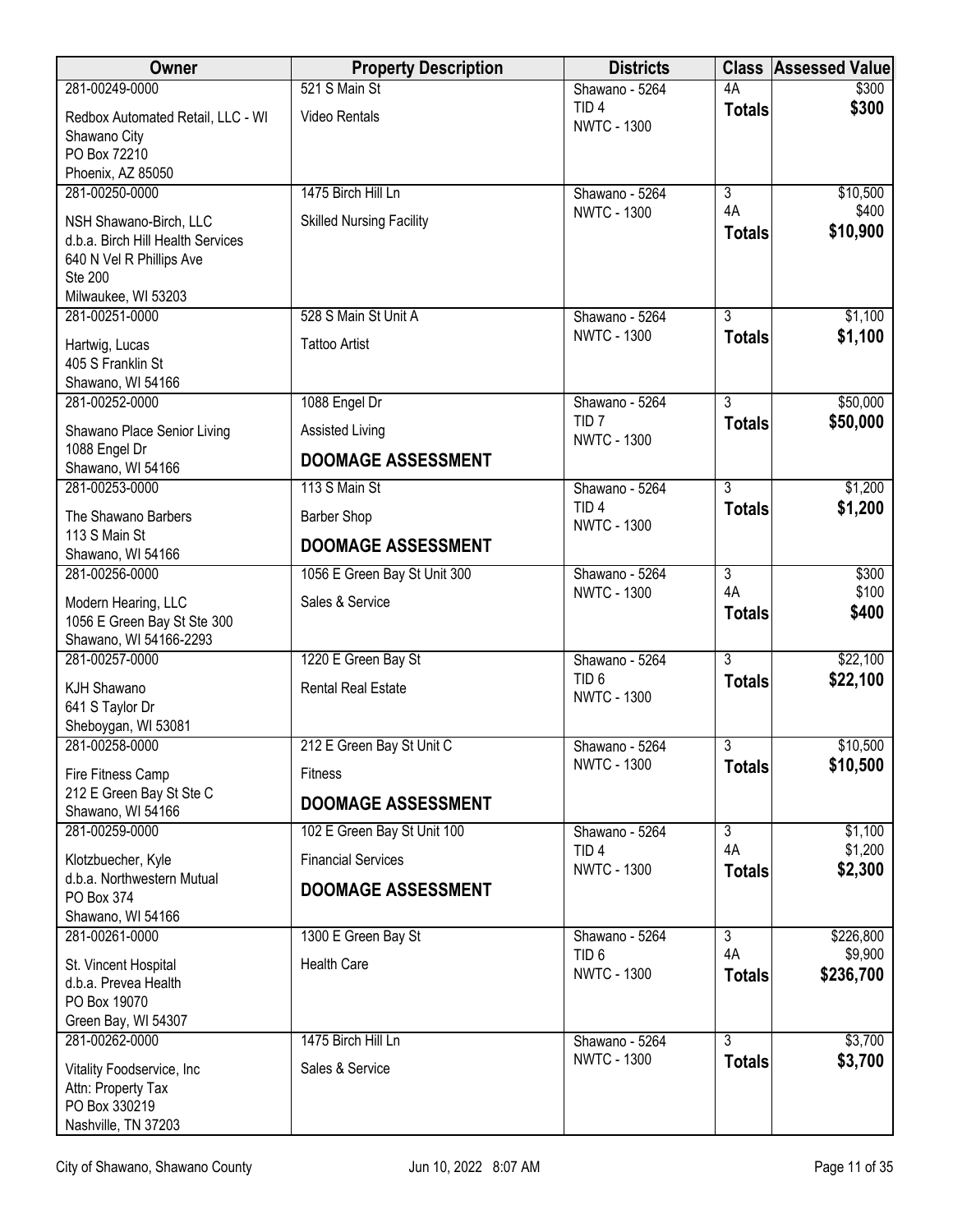| Owner                                                              | <b>Property Description</b> | <b>Districts</b>                     | <b>Class</b>   | <b>Assessed Value</b> |
|--------------------------------------------------------------------|-----------------------------|--------------------------------------|----------------|-----------------------|
| 281-00263-0000                                                     | 610 W Green Bay St          | Shawano - 5264                       |                | \$2,500               |
| De Lage Landen Operational Services,                               | Leasing                     | <b>NWTC - 1300</b>                   | <b>Totals</b>  | \$2,500               |
| Inc<br>1111 Old Eagle School Rd                                    |                             |                                      |                |                       |
| Wayne, PA 19087                                                    |                             |                                      |                |                       |
| 281-00264-0000                                                     | 1456 E Green Bay St         | Shawano - 5264                       | $\overline{3}$ | \$800                 |
| Learfield Communications, LLC                                      | <b>Sports Marketing</b>     | <b>NWTC - 1300</b>                   | <b>Totals</b>  | \$800                 |
| Attn: Learfield\IMG College Tax Dept                               |                             |                                      |                |                       |
| 2400 Dallas Pkwy Ste #500                                          |                             |                                      |                |                       |
| Plano, TX 75093                                                    |                             |                                      |                |                       |
| 281-00265-0000                                                     | 150 County Rd B Unit A      | Shawano - 5264                       | 3              | \$9,500               |
| Optos North America                                                | Leasing                     | <b>NWTC - 1300</b>                   | <b>Totals</b>  | \$9,500               |
| Attn: Marvin F. Poer & Co.                                         |                             |                                      |                |                       |
| PO Box 802206                                                      |                             |                                      |                |                       |
| Dallas, TX 75380-2206                                              |                             |                                      |                |                       |
| 281-00266-0000                                                     | 538 S Main St               | Shawano - 5264                       | $\overline{3}$ | \$800                 |
| Smokey Joe's, LLC                                                  | Smoke shop                  | <b>NWTC - 1300</b>                   | <b>Totals</b>  | \$800                 |
| Attn: Amber Arneson                                                |                             |                                      |                |                       |
| 1017 S Lutz St                                                     |                             |                                      |                |                       |
| Shawano, WI 54166<br>281-00267-0000                                | 100 County Rd B             | Shawano - 5264                       | 3              | \$6,800               |
|                                                                    |                             | <b>NWTC - 1300</b>                   | 4A             | \$200                 |
| Women's Care of Wisconsin, S.C.                                    | <b>Medical Services</b>     |                                      | <b>Totals</b>  | \$7,000               |
| 5485 W Grande Market Dr #C                                         |                             |                                      |                |                       |
| Appleton, WI 54913<br>281-00268-0000                               | 1300 E Green Bay St         | Shawano - 5264                       | 4A             | \$1,500               |
|                                                                    |                             | TID <sub>6</sub>                     | <b>Totals</b>  | \$1,500               |
| Prevea Clinic, Inc                                                 | <b>Medical Services</b>     | <b>NWTC - 1300</b>                   |                |                       |
| PO Box 19070<br>Green Bay, WI 54307                                |                             |                                      |                |                       |
| 281-00270-0000                                                     | 310 E Green Bay St          | Shawano - 5264                       | $\overline{3}$ | \$3,600               |
|                                                                    |                             | <b>NWTC - 1300</b>                   | 4A             | \$100                 |
| Solution Staffing, Inc.<br>d.b.a. Celerity Staffing Solutions, Inc | Employment                  |                                      | <b>Totals</b>  | \$3,700               |
| 6255 University Ave Ste 201                                        |                             |                                      |                |                       |
| Middleton, WI 53562-3485                                           |                             |                                      |                |                       |
| 281-00271-0000                                                     | 211 Waukechon St            | Shawano - 5264                       | $\overline{3}$ | \$400                 |
| Florida's Natural Food Service, Inc.                               | Services                    | <b>NWTC - 1300</b>                   | <b>Totals</b>  | \$400                 |
| 20205 Hwy 27                                                       |                             |                                      |                |                       |
| Lake Wales, FL 33853                                               |                             |                                      |                |                       |
| 281-00272-0000                                                     | 103 Madison Way             | Shawano - 5264                       | $\overline{3}$ | \$1,000               |
| <b>US Bank National Association</b>                                | Leasing                     | <b>NWTC - 1300</b>                   | <b>Totals</b>  | \$1,000               |
| 1310 Madrid St #100                                                |                             |                                      |                |                       |
| Marshall, MN 56258                                                 |                             |                                      |                |                       |
| 281-00276-0000                                                     | (scattered)                 | Shawano - 5264                       | $\overline{3}$ | \$4,400               |
| Smucker FoodService, Inc                                           | Leasing                     | <b>NWTC - 1300</b>                   | <b>Totals</b>  | \$4,400               |
| PO Box 3576                                                        |                             |                                      |                |                       |
| Chicago, IL 60654-3576                                             |                             |                                      |                |                       |
| 281-00277-0000                                                     | (scattered)                 | Shawano - 5264<br><b>NWTC - 1300</b> | $\overline{3}$ | \$3,300<br>\$3,300    |
| Wabasha Leasing LLC                                                | Leasing                     |                                      | <b>Totals</b>  |                       |
| PO Box 80615                                                       | <b>DOOMAGE ASSESSMENT</b>   |                                      |                |                       |
| Indianapolis, IN 46280                                             |                             |                                      |                |                       |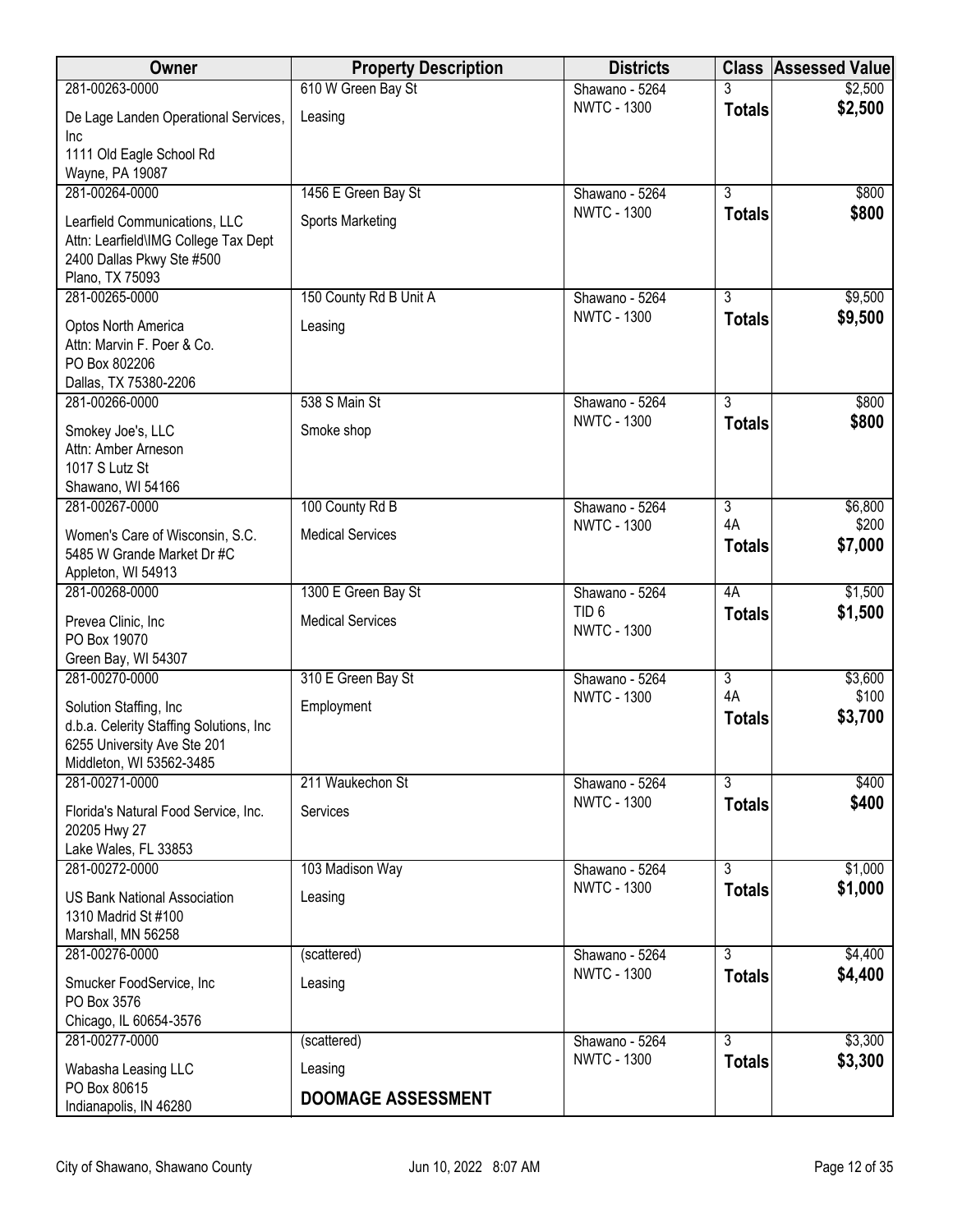| Owner                                                                                                                              | <b>Property Description</b>  | <b>Districts</b>                       |                     | <b>Class Assessed Value</b> |
|------------------------------------------------------------------------------------------------------------------------------------|------------------------------|----------------------------------------|---------------------|-----------------------------|
| 281-00278-0000                                                                                                                     | 230 E Green Bay St           | Shawano - 5264                         |                     | \$2,400                     |
| <b>Big City Gyros</b>                                                                                                              | Restaurant                   | TID <sub>6</sub><br><b>NWTC - 1300</b> | <b>Totals</b>       | \$2,400                     |
| 230 E Green Bay St<br>Shawano, WI 54166                                                                                            | <b>DOOMAGE ASSESSMENT</b>    |                                        |                     |                             |
| 281-00279-0000                                                                                                                     | (scattered)                  | Shawano - 5264                         | $\overline{3}$      | \$20,900                    |
| Quadient Leasing USA, Inc<br>Attn: Tax Department<br>478 Wheelers Farms Rd<br>Milford, CT 06461                                    | Leasing                      | <b>NWTC - 1300</b>                     | <b>Totals</b>       | \$20,900                    |
| 281-00280-0000                                                                                                                     | 1346 E Green Bay St          | Shawano - 5264                         | 3                   | \$14,000                    |
| Aurora Medical Group C235: Shawano<br>PO Box 341880<br>750 W Virginia St<br>Milwaukee, WI 53234-1880                               | <b>Medical Services</b>      | TID <sub>6</sub><br><b>NWTC - 1300</b> | 4A<br><b>Totals</b> | \$8,000<br>\$22,000         |
| 281-00281-0000                                                                                                                     | 1056 E Green Bay St Unit 700 | Shawano - 5264                         | $\overline{3}$      | \$2,400                     |
| Webster Insurance Agency, LLC                                                                                                      | <b>Insurance Services</b>    | <b>NWTC - 1300</b>                     | 4A<br><b>Totals</b> | \$17,100<br>\$19,500        |
| 1056 E Green Bay Rd Unit 700<br>Shawano, WI 54166                                                                                  | <b>DOOMAGE ASSESSMENT</b>    |                                        |                     |                             |
| 281-00282-0000                                                                                                                     | 1220 E Green Bay St          | Shawano - 5264                         | $\overline{3}$      | \$21,600                    |
| Shawano Butterburgers, Inc<br>641 S Taylor Dr<br>Sheboygan, WI 53081                                                               | Restaurant                   | TID <sub>6</sub><br><b>NWTC - 1300</b> | 4A<br><b>Totals</b> | \$48,000<br>\$69,600        |
| 281-00284-0000                                                                                                                     | 1244 E Green Bay St          | Shawano - 5264                         | $\overline{3}$      | \$2,700                     |
| Scholl's Wellness Company, LLC<br>PO Box 80615                                                                                     | Services                     | <b>NWTC - 1300</b>                     | <b>Totals</b>       | \$2,700                     |
| Indianapolis, IN 46280<br>281-00287-0000                                                                                           | 205 W Green Bay St           | Shawano - 5264                         | $\overline{3}$      | \$400                       |
| American Family Mutual Insurance Co<br>S.I.                                                                                        | <b>Insurance Services</b>    | <b>NWTC - 1300</b>                     | <b>Totals</b>       | \$400                       |
| PO Box 4747                                                                                                                        |                              |                                        |                     |                             |
| Oak Brook, IL 60522-4747<br>281-00288-0000                                                                                         | 220 S Main St                | Shawano - 5264                         | 3                   | \$31,500                    |
| Stubborn Brothers Bewery                                                                                                           | <b>Brewery</b>               | TID <sub>4</sub><br><b>NWTC - 1300</b> | 4A<br><b>Totals</b> | \$2,000<br>\$33,500         |
| PO Box 252<br>Marion, WI 54950-0252                                                                                                | <b>DOOMAGE ASSESSMENT</b>    |                                        |                     |                             |
| 281-00289-0000                                                                                                                     | 1088 Engel Dr                | Shawano - 5264                         | $\overline{3}$      | \$7,400                     |
| Ascentium Capital, LLC<br>Attn: Advanced Property Tax<br>Compliance<br>1611 N Interstate 35 E Ste 428<br>Carrollton, TX 75006-8616 | Leasing                      | TID <sub>7</sub><br><b>NWTC - 1300</b> | <b>Totals</b>       | \$7,400                     |
| 281-00291-0000                                                                                                                     | 153 S Main St                | Shawano - 5264                         | $\overline{3}$      | \$8,600                     |
| Cornerstone Chiropractic<br>153 S Main St<br>Shawano, WI 54166-2357                                                                | <b>Chiropratic Services</b>  | TID <sub>4</sub><br><b>NWTC - 1300</b> | 4A<br><b>Totals</b> | \$500<br>\$9,100            |
| 281-00292-0000                                                                                                                     | 701 S Main St                | Shawano - 5264                         |                     |                             |
| <b>Bottle House Antiques</b><br>Attn: Dan Hartwig<br>501 S Weed St<br>Shawano, WI 54166-2807                                       | Antiques/Retail              | <b>NWTC - 1300</b>                     | <b>Totals</b>       |                             |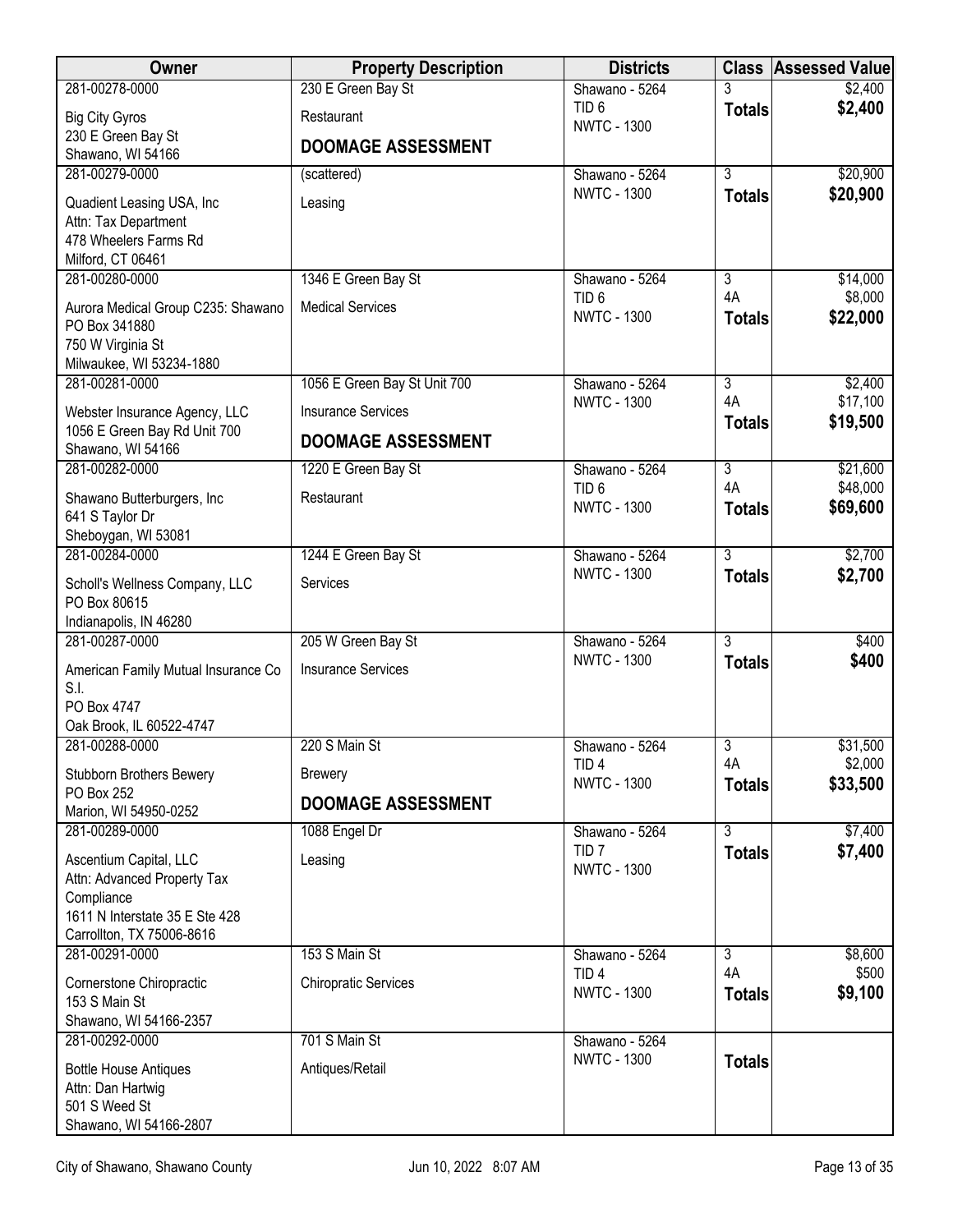| Owner                                                                                                     | <b>Property Description</b>         | <b>Districts</b>                       |                     | <b>Class Assessed Value</b> |
|-----------------------------------------------------------------------------------------------------------|-------------------------------------|----------------------------------------|---------------------|-----------------------------|
| 281-00293-0000                                                                                            | 116 N Main St                       | Shawano - 5264                         | 3<br>4A             | \$5,500                     |
| <b>Total Fitness</b>                                                                                      | <b>Gym/Physical Fitness</b>         | TID <sub>4</sub><br><b>NWTC - 1300</b> | <b>Totals</b>       | \$500<br>\$6,000            |
| 116 N Main St                                                                                             | <b>DOOMAGE ASSESSMENT</b>           |                                        |                     |                             |
| Shawano, WI 54166-2356<br>281-00294-0000                                                                  | 120 W Division St                   | Shawano - 5264                         | $\overline{3}$      | \$100                       |
| Shuffles Dance Studio<br>Attn: Shasta Zentz<br>120 W Division St<br>Shawano, WI 54166                     | Recreation                          | TID <sub>4</sub><br><b>NWTC - 1300</b> | <b>Totals</b>       | \$100                       |
| 281-00296-0000                                                                                            | 615 S Main St                       | Shawano - 5264                         | $\overline{3}$      | \$1,100                     |
| <b>Ewert Pest Control</b>                                                                                 | Pest/Wildlife Control               | <b>NWTC - 1300</b>                     | <b>Totals</b>       | \$1,100                     |
| Attn: Zacharary A. Ewert<br>2136 Klondike Rd<br>Green Bay, WI 54311-6930                                  | <b>DOOMAGE ASSESSMENT</b>           |                                        |                     |                             |
| 281-00297-0000                                                                                            | 404 E Green Bay St                  | Shawano - 5264                         | $\overline{3}$      | \$1,700                     |
| Stylin' Hair & Nail Salon<br>Attn: Kimberly Brei<br>W5417 Willow Ct<br>Shawano, WI 54166-1497             | <b>Beauty Salon</b>                 | TID <sub>6</sub><br><b>NWTC - 1300</b> | <b>Totals</b>       | \$1,700                     |
| 281-00299-0000                                                                                            | 229 E Green Bay St                  | Shawano - 5264                         | $\overline{3}$      | \$1,500                     |
| <b>US Bank National Association</b><br>1310 Madrid St #100<br>Marshall, MN 56258                          | Leasing                             | TID <sub>6</sub><br><b>NWTC - 1300</b> | <b>Totals</b>       | \$1,500                     |
| 281-00301-0000                                                                                            | 835 E Green Bay St                  | Shawano - 5264                         | $\overline{3}$      | \$1,900                     |
| Gordon Flesch Company<br>2675 Research Park Dr<br>Madison, WI 53711                                       | Leasing                             | <b>NWTC - 1300</b>                     | <b>Totals</b>       | \$1,900                     |
| 281-003011-0000                                                                                           | (scattered)                         | Shawano - 5264                         | $\overline{3}$      | \$1,200                     |
| ADT Commercial, LLC<br>PO Box 54767<br>Lexington, KY 40555                                                | <b>Commercial Security Services</b> | <b>NWTC - 1300</b>                     | <b>Totals</b>       | \$1,200                     |
| 281-00302-0000                                                                                            | 506 E Green Bay St                  | Shawano - 5264                         | $\overline{3}$      | \$4,800                     |
| <b>MFK Mobilelink Wisconsin</b><br>d.b.a. Cricket Wireless<br>12501 Reed Rd<br>Sugarland, TX 77478        | Retail                              | TID <sub>6</sub><br><b>NWTC - 1300</b> | <b>Totals</b>       | \$4,800                     |
| 281-00303-0000                                                                                            | 620 S Main St                       | Shawano - 5264                         | 3                   | \$2,500                     |
| All Aboard Nutrion, LLC                                                                                   | Smoothie Bar & Bakery               | TID <sub>4</sub><br><b>NWTC - 1300</b> | <b>Totals</b>       | \$2,500                     |
| Attn: Angela Johnson<br>620 S Main St<br>Shawano, WI 54166-3030                                           | <b>DOOMAGE ASSESSMENT</b>           |                                        |                     |                             |
| 281-00304-0000                                                                                            | 1056 E Green Bay St                 | Shawano Lake - 9993                    | $\overline{3}$      | \$13,000                    |
| Wild Wild West Tobacco 44, Inc<br>Attn: Deniro Saco<br>810 S Otsego Ave Ste 102<br>Gaylord, MI 49735-1780 | Retail                              | Shawano - 5264<br><b>NWTC - 1300</b>   | 4A<br><b>Totals</b> | \$7,300<br>\$20,300         |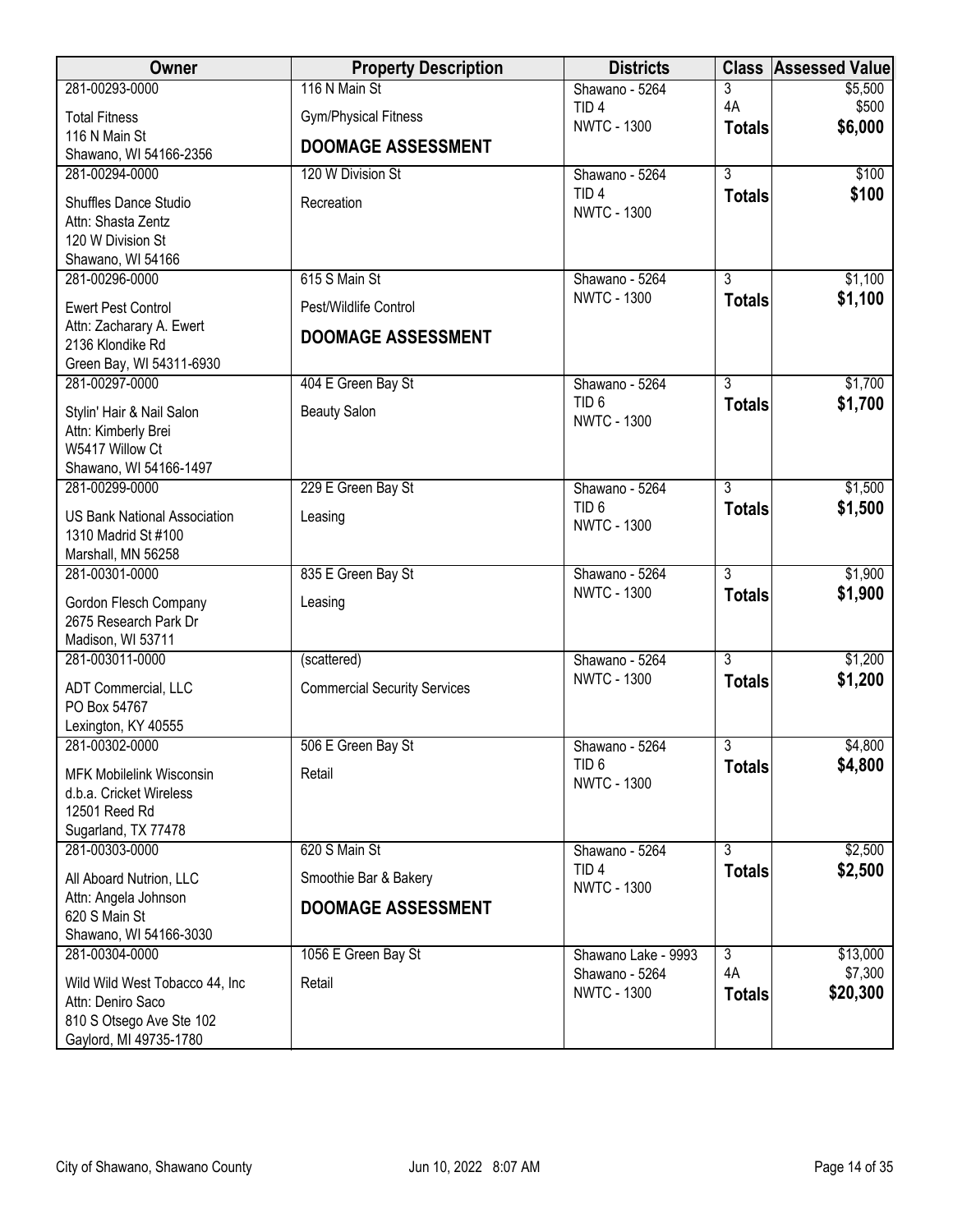| Owner                                             | <b>Property Description</b>   | <b>Districts</b>                       |                           | <b>Class Assessed Value</b> |
|---------------------------------------------------|-------------------------------|----------------------------------------|---------------------------|-----------------------------|
| 281-00306-0000                                    | 120 W Division St             | Shawano - 5264                         | 3                         | \$500                       |
| The Clothesline Boutique, LLC                     | Retail                        | TID <sub>4</sub><br><b>NWTC - 1300</b> | <b>Totals</b>             | \$500                       |
| Attn: Ashley Teetzen                              | <b>DOOMAGE ASSESSMENT</b>     |                                        |                           |                             |
| 120 W Division St                                 |                               |                                        |                           |                             |
| Shawano, WI 54166-2318                            |                               |                                        | $\overline{3}$            |                             |
| 281-00307-0000                                    | 732 E Green Bay St            | Shawano - 5264<br>TID <sub>6</sub>     |                           | \$200<br>\$200              |
| CSC Leasing Co.                                   | Leasing                       | <b>NWTC - 1300</b>                     | <b>Totals</b>             |                             |
| 6802 Paragon PI Ste 350                           |                               |                                        |                           |                             |
| Richmond, VA 23230-1650<br>281-00308-0000         | 102 N Airport Dr              | Shawano - 5264                         | $\overline{3}$            | \$3,800                     |
|                                                   |                               | <b>NWTC - 1300</b>                     | <b>Totals</b>             | \$3,800                     |
| Fifth Third Bank, National Association            | Leasing                       |                                        |                           |                             |
| 38 Fountain Square Plaza<br>MD1090HM              |                               |                                        |                           |                             |
| Cincinnati, OH 45263                              |                               |                                        |                           |                             |
| 281-00309-0000                                    | 336 S Main St                 | Shawano - 5264                         | 4A                        | \$200                       |
| Quench USA, Inc.                                  | Services                      | <b>NWTC - 1300</b>                     | <b>Totals</b>             | \$200                       |
| PO Box 5166                                       |                               |                                        |                           |                             |
| Oak Brook, IL 60522-5166                          |                               |                                        |                           |                             |
| 281-00320-0000                                    | 146 S Main St                 | Shawano - 5264                         | $\overline{3}$            | \$6,500                     |
| Spa Party on Main, LLC                            | Spa                           | TID <sub>4</sub>                       | 4A                        | \$800                       |
| Attn: Carol L Norton                              |                               | <b>NWTC - 1300</b>                     | <b>Totals</b>             | \$7,300                     |
| 146 S Main St                                     |                               |                                        |                           |                             |
| Shawano, WI 54166-2358                            |                               |                                        |                           |                             |
| 281-00330-0000                                    | 131 S Main St                 | Shawano - 5264                         | $\overline{3}$            | \$600                       |
| Timtza Etzepo Corporation of USA                  | Retail                        | TID <sub>4</sub>                       | 4A                        | \$200                       |
| d.b.a. Spirit of the Northwoods/Midwest           |                               | <b>NWTC - 1300</b>                     | <b>Totals</b>             | \$800                       |
| Fudge Shop                                        |                               |                                        |                           |                             |
| 1206 E Green Bay St                               |                               |                                        |                           |                             |
| Shawano, WI 54166<br>281-00350-0000               | 518 W 5th St                  | Shawano - 5264                         | $\overline{3}$            | \$27,400                    |
|                                                   |                               | <b>NWTC - 1300</b>                     | 4A                        | \$1,100                     |
| Swedberg Funeral Home                             | <b>Funeral Services</b>       |                                        | <b>Totals</b>             | \$28,500                    |
| Attn: Todd Swedberg                               |                               |                                        |                           |                             |
| 518 W 5th St<br>Shawano, WI 54166                 |                               |                                        |                           |                             |
| 281-00370-0000                                    | 1377 S Lincoln St             | Shawano - 5264                         | $\overline{\overline{3}}$ | \$3,000                     |
|                                                   |                               | <b>NWTC - 1300</b>                     | <b>Totals</b>             | \$3,000                     |
| Partners in Community Eldercare LLC<br>PO Box 129 | Assisted Living               |                                        |                           |                             |
| Green Lake, WI 54941                              |                               |                                        |                           |                             |
| 281-00375-0000                                    | (scattered)                   | Shawano - 5264                         | $\overline{3}$            | \$12,000                    |
| Grayhawk Leasing, LLC                             | Leasing                       | <b>NWTC - 1300</b>                     | <b>Totals</b>             | \$12,000                    |
| 1412 Main St Ste 1500                             |                               |                                        |                           |                             |
| Dallas, TX 75202                                  | <b>DOOMAGE ASSESSMENT</b>     |                                        |                           |                             |
| 281-00380-0000                                    | 312 W Picnic St               | Shawano - 5264                         | $\overline{3}$            | \$500                       |
| Tarlton Inspections Inc                           | <b>Contractor Inspections</b> | <b>NWTC - 1300</b>                     | 4A                        | \$100                       |
| Attn: Jerald L Tarlton Jr                         |                               |                                        | <b>Totals</b>             | \$600                       |
| PO Box 500                                        |                               |                                        |                           |                             |
| Gillett, WI 54124-0500                            |                               |                                        |                           |                             |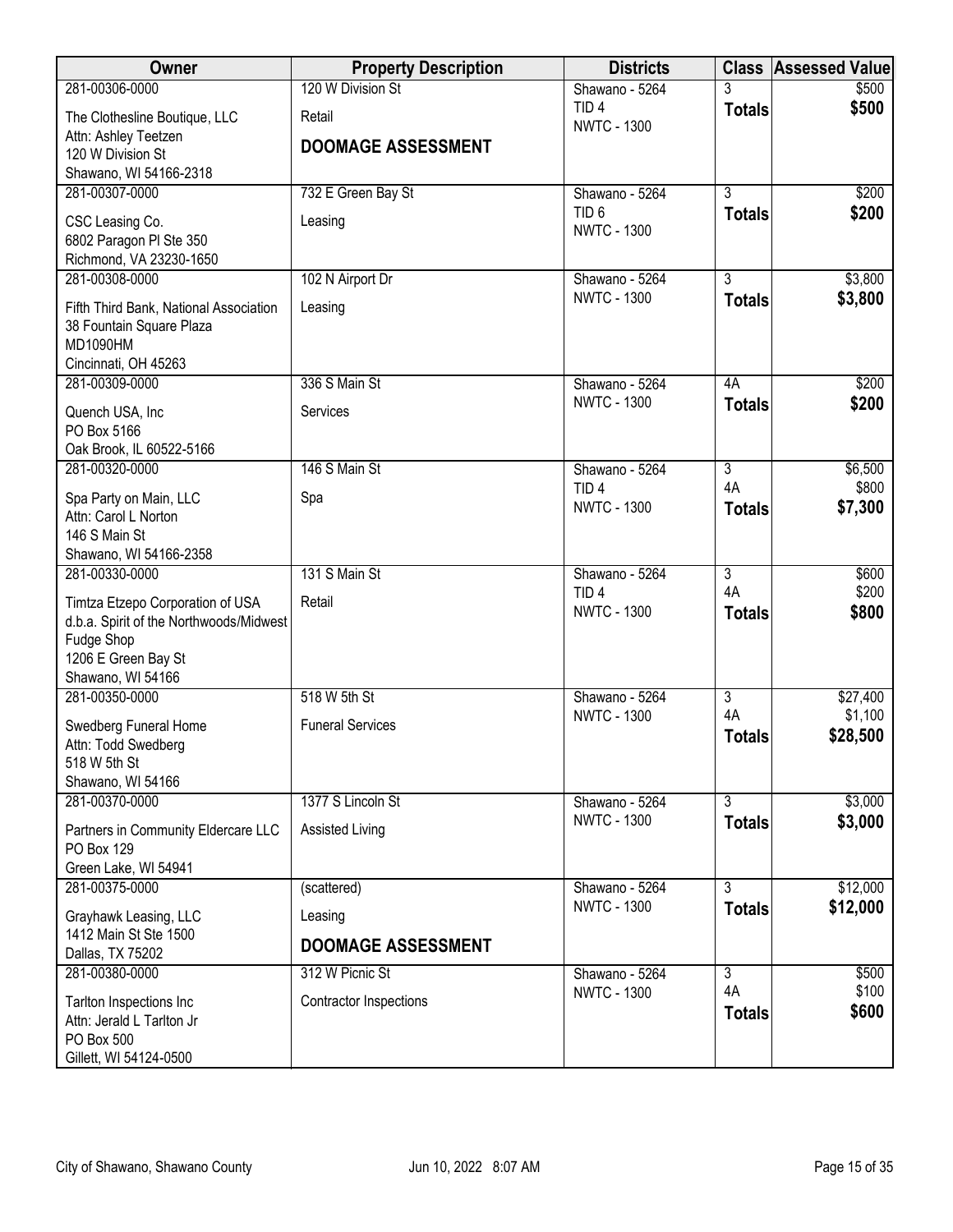| Owner                                                                                                 | <b>Property Description</b> | <b>Districts</b>                       |                     | <b>Class Assessed Value</b> |
|-------------------------------------------------------------------------------------------------------|-----------------------------|----------------------------------------|---------------------|-----------------------------|
| 281-00420-0000                                                                                        | 120 S Andrews St            | Shawano - 5264                         | 3                   | \$1,100                     |
| Premier Real Estate Management LLC<br>3120 Gateway Rd                                                 | <b>Apartment Rental</b>     | <b>NWTC - 1300</b>                     | <b>Totals</b>       | \$1,100                     |
| Brookfield, WI 53045<br>281-00440-0000                                                                | 145 S Lafayette St          | Shawano - 5264                         | $\overline{3}$      | \$1,100                     |
| Whitney Properties, LLC                                                                               | <b>Apartment Rental</b>     | <b>NWTC - 1300</b>                     | 4A<br><b>Totals</b> | \$300<br>\$1,400            |
| 2270 Salscheider Ct<br>Green Bay, WI 54313-0000                                                       | <b>DOOMAGE ASSESSMENT</b>   |                                        |                     |                             |
| 281-00450-0000                                                                                        | 129 N Main St               | Shawano - 5264                         | $\overline{3}$      | \$2,600                     |
| Ollie's Inc<br>Attn: Cindy Burmeister<br>129 N Main St                                                | Retail                      | <b>NWTC - 1300</b>                     | <b>Totals</b>       | \$2,600                     |
| Shawano, WI 54166-2355<br>281-00470-0000                                                              | 1520 E Lieg Ave             | Shawano - 5264                         | 4A                  | \$1,700                     |
| <b>Bill's Taxidermy</b><br>Attn: William Beyer<br>1520 E Lieg St<br>Shawano, WI 54166                 | Taxidermy                   | <b>NWTC - 1300</b>                     | <b>Totals</b>       | \$1,700                     |
| 281-00490-0000                                                                                        | 118 S Main St               | Shawano - 5264                         | $\overline{3}$      | \$3,400                     |
| Shoes Too, Inc<br>d.b.a. Cobbler's Closet<br>Attn: Robert Dumke<br>118 S Main St<br>Shawano, WI 54166 | Retail                      | TID <sub>4</sub><br><b>NWTC - 1300</b> | <b>Totals</b>       | \$3,400                     |
| 281-00495-0000                                                                                        | 517 E Green Bay St          | Shawano - 5264                         | $\overline{3}$      | \$100                       |
| <b>Wolf River Associates</b><br>Attn: Dave Passehl<br>517 E Green Bay Rd<br>Shawano, WI 54166-2531    | <b>Financial Services</b>   | <b>NWTC - 1300</b>                     | <b>Totals</b>       | \$100                       |
| 281-00500-0000                                                                                        | 115 N Main St               | Shawano - 5264                         | $\overline{3}$      | \$5,300                     |
| Ole' Town Tap, LLC                                                                                    | Bar                         | <b>NWTC - 1300</b>                     | 4A<br><b>Totals</b> | \$1,100<br>\$6,400          |
| Attn: Antohony Powers<br>117 E 5th St<br>Shawano, WI 54166-2439                                       | <b>DOOMAGE ASSESSMENT</b>   |                                        |                     |                             |
| 281-00510-0000                                                                                        | 830 E Green Bay St          | Shawano - 5264                         | $\overline{3}$      | \$48,700                    |
| American Marina                                                                                       | Sales & Service             | <b>NWTC - 1300</b>                     | 4A<br><b>Totals</b> | \$7,900<br>\$56,600         |
| 830 E Green Bay St<br>Shawano, WI 54166                                                               | <b>DOOMAGE ASSESSMENT</b>   |                                        |                     |                             |
| 281-00530-0000                                                                                        | (scattered)                 | Shawano - 5264                         | $\overline{3}$      | \$2,600                     |
| National Entertainment Network LLC<br>246 S Taylo Ave Unit 200<br>Louisville, CO 80027-3603           | Leasing                     | <b>NWTC - 1300</b>                     | <b>Totals</b>       | \$2,600                     |
| 281-00540-0000                                                                                        | 1230 E Green Bay St         | Shawano - 5264                         | $\overline{3}$      | \$4,900                     |
| Subway - Shawano<br>Attn: Buckley Enterprise LLC<br>2271 Hutson Rd<br>Green Bay, WI 54303             | Restaurant                  | TID <sub>6</sub><br><b>NWTC - 1300</b> | 4A<br><b>Totals</b> | \$3,800<br>\$8,700          |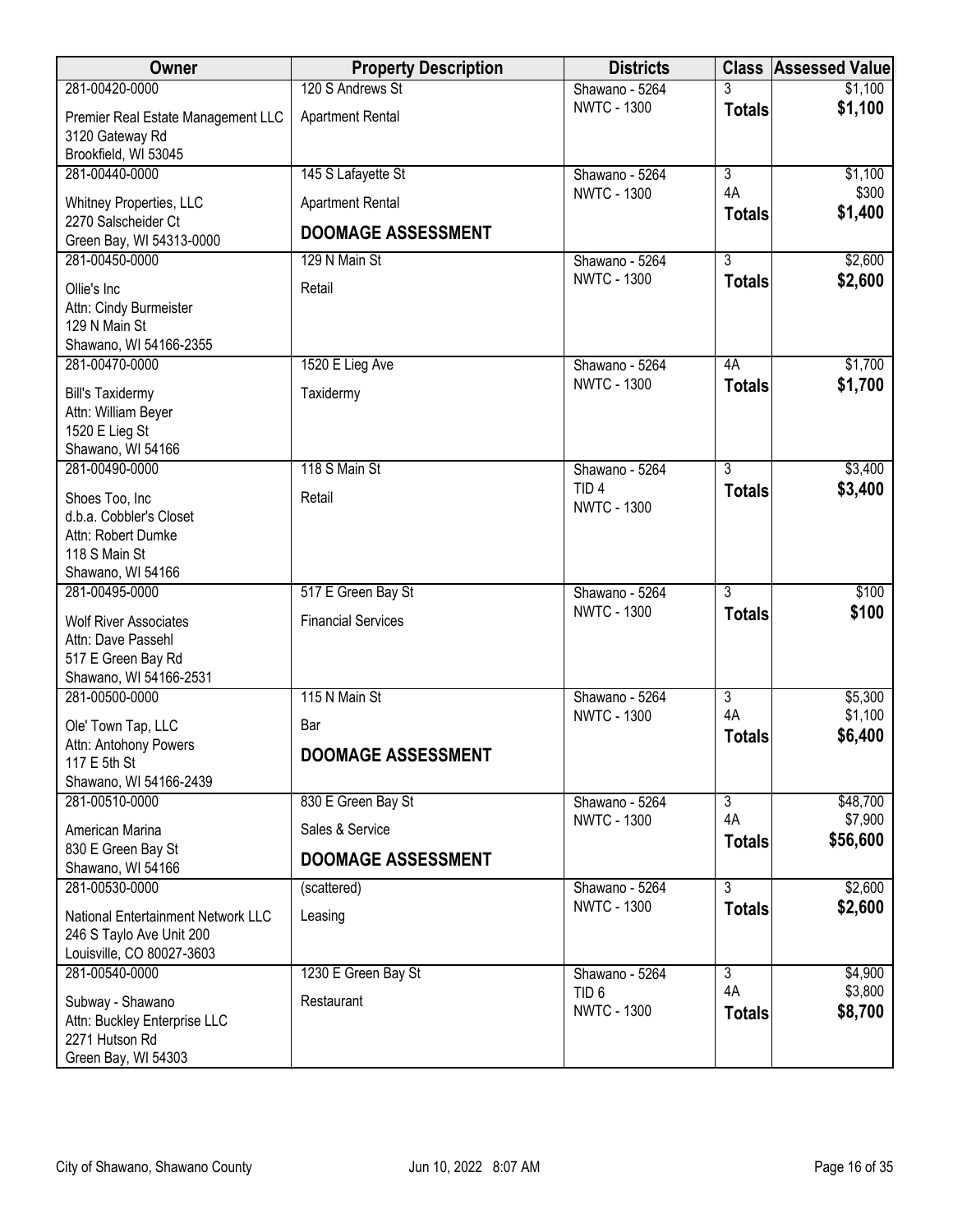| Owner                                                                                                  | <b>Property Description</b>   | <b>Districts</b>                                         |                                 | <b>Class Assessed Value</b> |
|--------------------------------------------------------------------------------------------------------|-------------------------------|----------------------------------------------------------|---------------------------------|-----------------------------|
| 281-00547-0000                                                                                         | 1002 E 5th St                 | Shawano - 5264                                           | 3                               | \$4,500                     |
| Wells Fargo Financial Leasing, Inc<br>d.b.a. Wells<br>PO Box 36200                                     | Leasing                       | <b>NWTC - 1300</b>                                       | <b>Totals</b>                   | \$4,500                     |
| Billings, MT 59107                                                                                     |                               |                                                          |                                 |                             |
| 281-00570-0000                                                                                         | 129 E Division St             | Shawano - 5264                                           | $\overline{3}$                  | \$89,800                    |
| Associated Bank NA<br>Attn: Ms# 8227<br>433 Main St<br>Green Bay, WI 54301                             | Banking                       | <b>NWTC - 1300</b>                                       | 4A<br><b>Totals</b>             | \$7,800<br>\$97,600         |
| 281-00600-0000                                                                                         | 1305 E Green Bay St           | Shawano - 5264                                           | $\overline{3}$                  | \$29,400                    |
| Capital Credit Union<br>PO Box 2526<br>Green Bay, WI 54304                                             | <b>Financial Services</b>     | <b>NWTC - 1300</b>                                       | 4A<br><b>Totals</b>             | \$8,500<br>\$37,900         |
| 281-00610-0000                                                                                         | 1350 E Green Bay St           | Shawano - 5264                                           | $\overline{3}$                  | \$15,300                    |
| Floors Unlimited Inc<br>Attn: Tim Coffey<br>1350 E Green Bay St<br>Shawano, WI 54166                   | Sales & Service               | TID <sub>6</sub><br><b>NWTC - 1300</b>                   | 4A<br><b>Totals</b>             | \$11,100<br>\$26,400        |
| 281-00625-0000                                                                                         | 1313 E Green Bay St           | Shawano - 5264                                           | $\overline{3}$                  | \$24,600                    |
| Tractor Supply Company, Inc<br>d.b.a. TSC #1481<br>Attn: Wilson & Franco<br>11000 Richmond Ave Ste 350 | Farm/Ranch Supply             | <b>NWTC - 1300</b>                                       | 4A<br><b>Totals</b>             | \$4,100<br>\$28,700         |
| Houston, TX 77042                                                                                      |                               |                                                          |                                 |                             |
| 281-00630-0000<br>Reinhart Foodservice, LLC<br>100 Harborview Plaza<br>La Crosse, WI 54601             | 1260 County Rd B<br>Wholesale | Shawano - 5264<br>TID <sub>7</sub><br><b>NWTC - 1300</b> | $\overline{3}$<br><b>Totals</b> | \$339,300<br>\$339,300      |
| 281-00645-0000                                                                                         | 1310 Waukechon Rd             | Shawano - 5264                                           | $\overline{3}$                  | \$200                       |
| American Messaging Services, LLC<br>PO Box 478<br>Collelyville, TX 73034-0478                          | Paging Services               | <b>NWTC - 1300</b>                                       | <b>Totals</b>                   | \$200                       |
| 281-00655-0000                                                                                         | 104 W 4th St                  | Shawano - 5264                                           | $\overline{3}$                  | \$1,200                     |
| Beversdorf CPA, LLC                                                                                    | Accounting                    | <b>NWTC - 1300</b>                                       | 4A                              | \$3,300                     |
| 104 W 4th St<br>Shawano, WI 54166                                                                      | <b>DOOMAGE ASSESSMENT</b>     |                                                          | <b>Totals</b>                   | \$4,500                     |
| 281-00660-0000                                                                                         | 835 E Green Bay St Unit 2     | Shawano - 5264                                           | $\overline{3}$                  | \$500                       |
| EER, LLC<br>d.b.a. Exit Elite Realty<br>2711 N Mason St Ste A<br>Appleton, WI 54914-2100               | Realty                        | <b>NWTC - 1300</b>                                       | 4A<br><b>Totals</b>             | \$800<br>\$1,300            |
| 281-00665-0000                                                                                         | (scattered)                   | Shawano - 5264                                           | $\overline{3}$                  | \$800                       |
| Farmers Bros Co<br>1912 Farmer Brothers Dr<br>Northlake, TX 76262-1857                                 | Wholesale                     | <b>NWTC - 1300</b>                                       | <b>Totals</b>                   | \$800                       |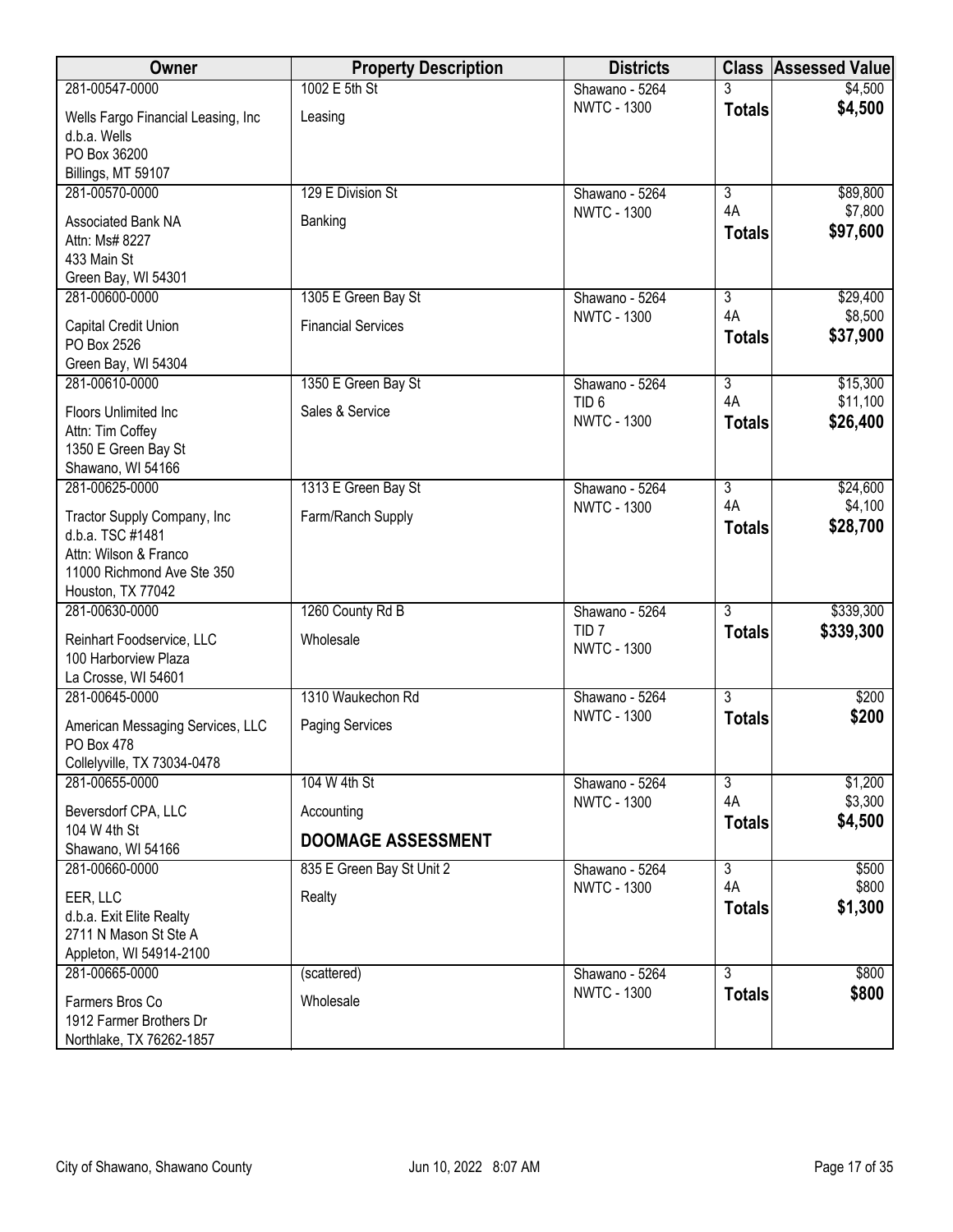| Owner                                   | <b>Property Description</b> | <b>Districts</b>                       |                                 | <b>Class Assessed Value</b> |
|-----------------------------------------|-----------------------------|----------------------------------------|---------------------------------|-----------------------------|
| 281-00680-0000                          | 521 S Main St               | Shawano - 5264                         |                                 | \$120,400                   |
| Shawano Foods, LLC                      | Grocery                     | TID <sub>4</sub><br><b>NWTC - 1300</b> | <b>Totals</b>                   | \$120,400                   |
| Attn: Charles Harvey                    |                             |                                        |                                 |                             |
| 521 S Main St<br>Shawano, WI 54166      |                             |                                        |                                 |                             |
| 281-00685-0000                          | 116 N Main St               | Shawano - 5264                         | $\overline{3}$                  | \$4,300                     |
| <b>Fusion Salon</b>                     | Salon                       | TID <sub>4</sub>                       | 4A                              | \$7,200                     |
| Attn: Bethany J Rusch                   |                             | <b>NWTC - 1300</b>                     | <b>Totals</b>                   | \$11,500                    |
| 116 N Main St                           | <b>DOOMAGE ASSESSMENT</b>   |                                        |                                 |                             |
| Shawano, WI 54166                       |                             |                                        |                                 |                             |
| 281-00695-0000                          | 1273 S Main St              | Shawano - 5264                         | $\overline{3}$                  | \$60,900                    |
| <b>Premier Community Bank</b>           | <b>Financial Services</b>   | <b>NWTC - 1300</b>                     | 4A                              | \$8,600<br>\$69,500         |
| 230 Mavis Rd                            |                             |                                        | <b>Totals</b>                   |                             |
| Marion, WI 54950                        |                             |                                        |                                 |                             |
| 281-00700-0000                          | 430 S Main St               | Shawano - 5264<br><b>NWTC - 1300</b>   | $\overline{3}$<br><b>Totals</b> | \$200<br>\$200              |
| Culligan of Shawano Inc                 | Sales & Service             |                                        |                                 |                             |
| Attn: Kort Knope<br>430 S Main St       |                             |                                        |                                 |                             |
| Shawano, WI 54166-2938                  |                             |                                        |                                 |                             |
| 281-00710-0000                          | 1444 E Green Bay St         | Shawano - 5264                         | $\overline{3}$                  | \$1,200                     |
| American Dream Real Estate, Inc         | Realty                      | TID <sub>6</sub>                       | 4A                              | \$4,700                     |
| Attn: Richard Zoglman                   |                             | <b>NWTC - 1300</b>                     | <b>Totals</b>                   | \$5,900                     |
| 1444 E Green Bay St                     | <b>DOOMAGE ASSESSMENT</b>   |                                        |                                 |                             |
| Shawano, WI 54166                       |                             |                                        |                                 |                             |
| 281-00760-0000                          | 106 W 5th St                | Shawano - 5264<br><b>NWTC - 1300</b>   | $\overline{3}$                  | \$4,800<br>\$4,800          |
| Dahlie, John W DDS                      | Denistry                    |                                        | <b>Totals</b>                   |                             |
| Attn: John W Dahlie DDS<br>106 W 5th St | <b>DOOMAGE ASSESSMENT</b>   |                                        |                                 |                             |
| Shawano, WI 54166-2354                  |                             |                                        |                                 |                             |
| 281-00790-0000                          | 1625 E Green Bay St         | Shawano - 5264                         | $\overline{3}$                  | \$5,200                     |
| Prime Powersports, Inc.                 | Sales & Service             | <b>NWTC - 1300</b>                     | <b>Totals</b>                   | \$5,200                     |
| 1625 E Green Bay St                     |                             |                                        |                                 |                             |
| Shawano, WI 54166                       | <b>DOOMAGE ASSESSMENT</b>   |                                        |                                 |                             |
| 281-00800-0000                          | 172 Woodlawn Dr             | Shawano - 5264                         | $\overline{3}$                  | \$15,100                    |
| Dollar Tree Stores, Inc.                | Retail                      | TID <sub>6</sub><br><b>NWTC - 1300</b> | 4A                              | \$500<br>\$15,600           |
| d.b.a. #957                             |                             |                                        | <b>Totals</b>                   |                             |
| Attn: Dept 120<br>PO Box 460389         |                             |                                        |                                 |                             |
| Houston, TX 77056                       |                             |                                        |                                 |                             |
| 281-00810-0000                          | 1340 E Lieg Ave             | Shawano - 5264                         | 3                               | \$19,200                    |
| DW Lieg Shawano, LLC                    | <b>Apartment Rental</b>     | <b>NWTC - 1300</b>                     | <b>Totals</b>                   | \$19,200                    |
| W229 N1433 Westwood Dr                  |                             |                                        |                                 |                             |
| Suite 204                               |                             |                                        |                                 |                             |
| Waukesha, WI 53186                      |                             |                                        |                                 |                             |
| 281-00820-0000                          | 115 S Main St               | Shawano - 5264<br>TID <sub>4</sub>     | 3                               | \$24,200<br>\$24,200        |
| Dreier Pharmacy & Gift Shoppe, Inc.     | Pharmacy and Gift Shop      | <b>NWTC - 1300</b>                     | <b>Totals</b>                   |                             |
| Attn: Jana Dreier<br>117 S Main St      |                             |                                        |                                 |                             |
| Shawano, WI 54166                       |                             |                                        |                                 |                             |
|                                         |                             |                                        |                                 |                             |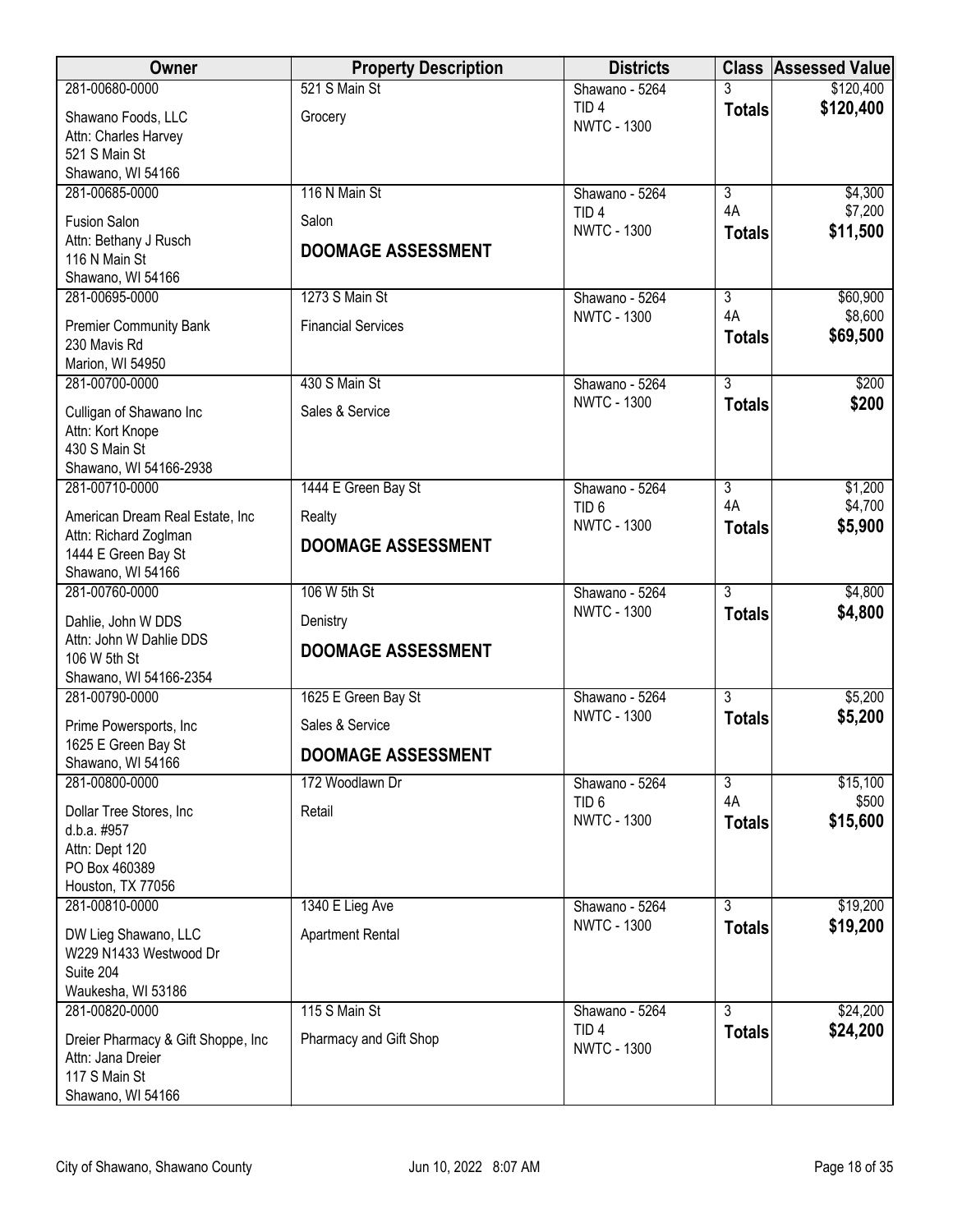| Owner                                             | <b>Property Description</b> | <b>Districts</b>                       | <b>Class</b>        | <b>Assessed Value</b> |
|---------------------------------------------------|-----------------------------|----------------------------------------|---------------------|-----------------------|
| 281-00850-0000                                    | 1120 E Green Bay St         | Shawano - 5264                         |                     | \$35,800              |
| Hardees of Shawano                                | Restaurant                  | TID <sub>6</sub><br><b>NWTC - 1300</b> | <b>Totals</b>       | \$35,800              |
| d.b.a. Doro, Inc                                  |                             |                                        |                     |                       |
| Attn: Jon Munger                                  |                             |                                        |                     |                       |
| 3112 Golf Rd<br>Eau Claire, WI 54701              |                             |                                        |                     |                       |
| 281-00870-0000                                    | 305 W Picnic St             | Shawano - 5264                         | $\overline{3}$      | \$700                 |
|                                                   |                             | <b>NWTC - 1300</b>                     | 4A                  | \$100                 |
| Ellison Electric Supply Inc<br>Attn: Jon Wendt    | Wholesale                   |                                        | <b>Totals</b>       | \$800                 |
| PO Box 1235                                       |                             |                                        |                     |                       |
| Fond Du Lac, WI 54936-1235                        |                             |                                        |                     |                       |
| 281-00880-0000                                    | 1040 E Green Bay St         | Shawano - 5264                         | 3                   | \$8,200               |
| AutoZone Parts, Inc                               | Retail                      | <b>NWTC - 1300</b>                     | 4A                  | \$2,900               |
| d.b.a. #101975                                    |                             |                                        | <b>Totals</b>       | \$11,100              |
| Attn: Wilson & Franco                             |                             |                                        |                     |                       |
| 11000 Richmond Ave #350                           |                             |                                        |                     |                       |
| Houston, TX 77042<br>281-00970-0000               | 104 N Airport Dr            | Shawano - 5264                         | $\overline{3}$      | \$23,700              |
|                                                   |                             | <b>NWTC - 1300</b>                     | 4A                  | \$300                 |
| Shawano Lodging Group, LLC                        | Lodging                     |                                        | <b>Totals</b>       | \$24,000              |
| d.b.a. Quality Inn & Suites<br>Attn: Kamesh Patel |                             |                                        |                     |                       |
| 104 Airport Rd                                    |                             |                                        |                     |                       |
| Shawano., WI 54166                                |                             |                                        |                     |                       |
| 281-00990-0000                                    | 128 S Main St               | Shawano - 5264                         | 3                   | \$13,500              |
| Fannita Bakery                                    | <b>Bakery</b>               | TID <sub>4</sub>                       | <b>Totals</b>       | \$13,500              |
| Attn: Fannita Badalamenti                         |                             | <b>NWTC - 1300</b>                     |                     |                       |
| 128 S Main St                                     |                             |                                        |                     |                       |
| Shawano, WI 54166-2358                            |                             |                                        |                     |                       |
| 281-01020-0000                                    | 123 N Main St               | Shawano - 5264<br><b>NWTC - 1300</b>   | 4A<br><b>Totals</b> | \$1,800<br>\$1,800    |
| Farm Inn' on Main                                 | Restaurant                  |                                        |                     |                       |
| 123 N Main St<br>Shawano, WI 54166-2355           | <b>DOOMAGE ASSESSMENT</b>   |                                        |                     |                       |
| 281-01090-0000                                    | 613 S Main St               | Shawano - 5264                         | $\overline{3}$      | \$4,100               |
| Michael's Family Hair Care Center                 | Salon                       | TID <sub>4</sub>                       | <b>Totals</b>       | \$4,100               |
| Attn: Michael Herman                              |                             | <b>NWTC - 1300</b>                     |                     |                       |
| 613 S Main St                                     | <b>DOOMAGE ASSESSMENT</b>   |                                        |                     |                       |
| Shawano, WI 54166-3029                            |                             |                                        |                     |                       |
| 281-01100-0000                                    | 2600 E Richmond St          | Shawano - 5264                         | $\overline{3}$      | \$30,000              |
| The Gathering                                     | <b>Banquet Hall</b>         | <b>NWTC - 1300</b>                     | <b>Totals</b>       | \$30,000              |
| Attn: Keith & Kelly Bauman                        | <b>DOOMAGE ASSESSMENT</b>   |                                        |                     |                       |
| 123 N Main St<br>Shawano, WI 54166-2355           |                             |                                        |                     |                       |
| 281-01110-0000                                    | 115 E 5th St                | Shawano - 5264                         | $\overline{3}$      | \$32,400              |
|                                                   |                             | TID <sub>4</sub>                       | 4A                  | \$5,100               |
| KerberRose S.C.<br>115 E 5th St                   | Accounting                  | <b>NWTC - 1300</b>                     | <b>Totals</b>       | \$37,500              |
| Shawano, WI 54166-2439                            |                             |                                        |                     |                       |
| 281-01150-0000                                    | 1695 E Green Bay St         | Shawano - 5264                         | $\overline{3}$      | \$25,100              |
| Packer City International Trucks Inc              | Sales & Service             | <b>NWTC - 1300</b>                     | 4A                  | \$300                 |
| PO Box 2238                                       |                             |                                        | <b>Totals</b>       | \$25,400              |
| Green Bay, WI 54306-2238                          |                             |                                        |                     |                       |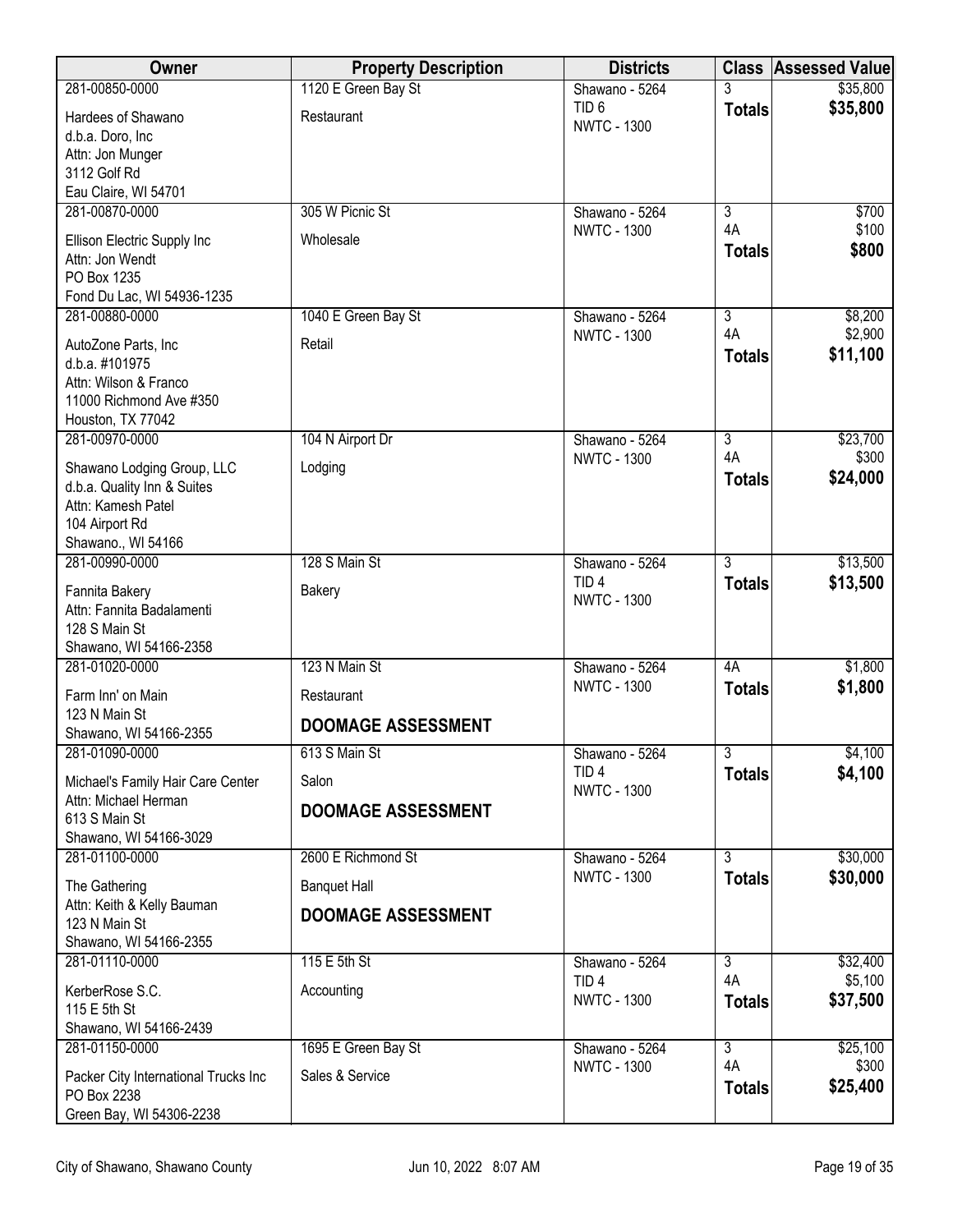| <b>Owner</b>                                             | <b>Property Description</b>    | <b>Districts</b>                       | <b>Class</b>         | <b>Assessed Value</b> |
|----------------------------------------------------------|--------------------------------|----------------------------------------|----------------------|-----------------------|
| 281-01170-0000                                           | 221 N Airport Dr               | Shawano - 5264                         | 3                    | \$9,100               |
| <b>B2K Restaurant Group LLC</b>                          | Bar/Restaurant                 | <b>NWTC - 1300</b>                     | 4A                   | \$900<br>\$10,000     |
| d.b.a. The Launching Pad                                 | <b>DOOMAGE ASSESSMENT</b>      |                                        | <b>Totals</b>        |                       |
| Attn: Domenico Badalamenti<br>221 N Airport Dr           |                                |                                        |                      |                       |
| Shawano, WI 54166-1301                                   |                                |                                        |                      |                       |
| 281-01190-0000                                           | 1351 E Green Bay St            | Shawano - 5264                         | $\overline{3}$       | \$7,100               |
| Clintonville Lumber Inc                                  | Retail/Wholesale               | <b>NWTC - 1300</b>                     | <b>Totals</b>        | \$7,100               |
| d.b.a. Torborg's Shawano Lumber                          |                                |                                        |                      |                       |
| 10 Fifth St<br>Clintonville, WI 54929                    |                                |                                        |                      |                       |
| 281-01200-0000                                           | 413 S Main St                  | Shawano - 5264                         | 3                    | \$48,000              |
| Family Dollar Stores of Wisconsin, Inc.                  | Retail                         | TID <sub>4</sub>                       | 4A                   | \$500                 |
| d.b.a. #21570                                            |                                | <b>NWTC - 1300</b>                     | <b>Totals</b>        | \$48,500              |
| PO Box 460389                                            |                                |                                        |                      |                       |
| Dept 120                                                 |                                |                                        |                      |                       |
| Houston, TX 77056                                        |                                |                                        |                      |                       |
| 281-01210-0000                                           | 1208 E Green Bay St            | Shawano - 5264<br><b>NWTC - 1300</b>   | $\overline{3}$<br>4A | \$5,200<br>\$100      |
| Kobussen Buses Ltd                                       | <b>Bus service</b>             |                                        | <b>Totals</b>        | \$5,300               |
| 1208 E Green Bay St<br>Shawano, WI 54166                 |                                |                                        |                      |                       |
| 281-01215-0000                                           | 221 E Division St              | Shawano - 5264                         | $\overline{3}$       | \$600                 |
|                                                          |                                | <b>NWTC - 1300</b>                     | <b>Totals</b>        | \$600                 |
| Bertram Communications, LLC<br>d.b.a. Granite Wireless   | <b>Wireless Communications</b> |                                        |                      |                       |
| 300 Industrial Dr                                        |                                |                                        |                      |                       |
| Random Lake, WI 53075                                    |                                |                                        |                      |                       |
| 281-01225-0000                                           | 150 Woodlawn Dr                | Shawano - 5264                         | $\overline{3}$       | \$3,600               |
| Great Lakes Specialty Finance Inc                        | <b>Financial Services</b>      | TID <sub>6</sub><br><b>NWTC - 1300</b> | 4A<br><b>Totals</b>  | \$1,500<br>\$5,100    |
| d.b.a. Check "N Go<br>630 N Central Expy Ste A           | <b>DOOMAGE ASSESSMENT</b>      |                                        |                      |                       |
| Plano, TX 75074                                          |                                |                                        |                      |                       |
| 281-01240-0000                                           | 714 E Green Bay St             | Shawano - 5264                         | 3                    | \$5,500               |
| T&Z of WI, Inc                                           | Restaurant                     | TID <sub>6</sub>                       | 4A                   | \$1,000               |
| d.b.a. Emperor's Buffet                                  |                                | <b>NWTC - 1300</b>                     | <b>Totals</b>        | \$6,500               |
| 714 E Green Bay St                                       |                                |                                        |                      |                       |
| Shawano, WI 54166-2536                                   |                                |                                        |                      |                       |
| 281-01280-0000                                           | 2300 E Richmond St             | Shawano - 5264<br><b>NWTC - 1300</b>   | $\overline{3}$       | \$200<br>\$200        |
| MW Auto Body LLC                                         | <b>Auto Services</b>           |                                        | <b>Totals</b>        |                       |
| Attn: Michael L Weisnicht<br>2300 E Richmond St          |                                |                                        |                      |                       |
| Shawano, WI 54166-3816                                   |                                |                                        |                      |                       |
| 281-01350-0000                                           | 707 S Washington St            | Shawano - 5264                         | $\overline{3}$       | \$1,600               |
|                                                          | Sales & Service                | <b>NWTC - 1300</b>                     | <b>Totals</b>        | \$1,600               |
| Heins Appliance & Refrigeration LLC<br>Attn: Craig Heins |                                |                                        |                      |                       |
| 707 S Washington St                                      |                                |                                        |                      |                       |
| Shawano, WI 54166                                        |                                |                                        |                      |                       |
| 281-01360-0000                                           | 134 S Washington St            | Shawano - 5264                         | $\overline{3}$       | \$3,200               |
| Gueths, Lisa D                                           | Bar                            | TID <sub>4</sub>                       | 4A                   | \$500                 |
| d.b.a. Hensel's Bar                                      | <b>DOOMAGE ASSESSMENT</b>      | <b>NWTC - 1300</b>                     | <b>Totals</b>        | \$3,700               |
| 218 S Sawyer                                             |                                |                                        |                      |                       |
| Shawano, WI 54166                                        |                                |                                        |                      |                       |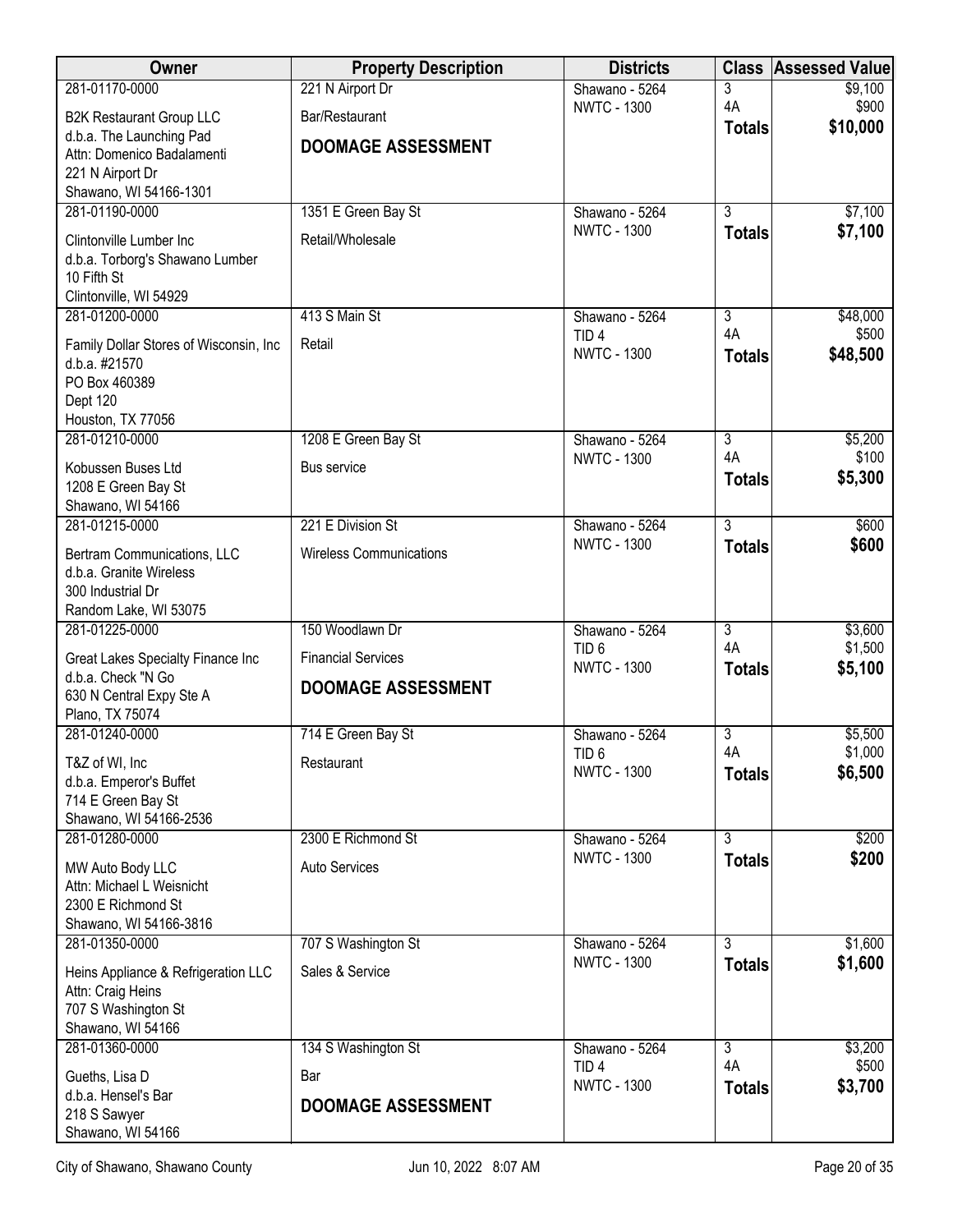| Owner                                               | <b>Property Description</b> | <b>Districts</b>   |                | <b>Class Assessed Value</b> |
|-----------------------------------------------------|-----------------------------|--------------------|----------------|-----------------------------|
| 281-01380-0000                                      | 100 County Rd B             | Shawano - 5264     |                | \$233,000                   |
| Thedacare, Inc                                      | <b>Medical Services</b>     | <b>NWTC - 1300</b> | <b>Totals</b>  | \$233,000                   |
| Attn: TCP Shawano                                   |                             |                    |                |                             |
| PO Box 8025                                         |                             |                    |                |                             |
| Appleton, WI 54912                                  |                             |                    |                |                             |
| 281-01410-0000                                      | 105 S Washington St         | Shawano - 5264     | $\overline{3}$ | \$2,800                     |
| The Real Estate Group, Inc                          | Realty                      | <b>NWTC - 1300</b> | <b>Totals</b>  | \$2,800                     |
| d.b.a. Coldwell Banker Real Estate                  |                             |                    |                |                             |
| Group                                               |                             |                    |                |                             |
| 925 IL Rt 59                                        |                             |                    |                |                             |
| Shorewood, IL 60404                                 |                             |                    |                |                             |
| 281-01430-0000                                      | 503 S Main St               | Shawano - 5264     | $\overline{3}$ | \$3,500                     |
| Sharon Greene Gretzinger, LLC                       | Attorney                    | TID <sub>4</sub>   | <b>Totals</b>  | \$3,500                     |
| 503 S Main St                                       |                             | <b>NWTC - 1300</b> |                |                             |
| Shawano, WI 54166                                   |                             |                    |                |                             |
| 281-01460-0000                                      | 126 S Main St               | Shawano - 5264     | $\overline{3}$ | \$800                       |
| <b>Body Essentials</b>                              | Retail                      | TID <sub>4</sub>   | <b>Totals</b>  | \$800                       |
| Attn: Kathy Hansen                                  |                             | <b>NWTC - 1300</b> |                |                             |
| 126 S Main St                                       |                             |                    |                |                             |
| Shawano, WI 54166-2358                              |                             |                    |                |                             |
| 281-01470-0000                                      | 657 N Main St               | Shawano - 5264     | $\overline{3}$ | \$109,700                   |
| Ashley Walsh and Associates, LLC                    | Denistry                    | <b>NWTC - 1300</b> | 4A             | \$52,300                    |
| 657 N Main St                                       |                             |                    | <b>Totals</b>  | \$162,000                   |
| Shawano, WI 54166-1216                              | <b>DOOMAGE ASSESSMENT</b>   |                    |                |                             |
| 281-01480-0000                                      | 1345 E Green Bay St         | Shawano - 5264     | $\overline{3}$ | \$122,200                   |
| <b>Qualheims True Value</b>                         | Retail                      | <b>NWTC - 1300</b> | <b>Totals</b>  | \$122,200                   |
| Attn: Willis Qualheim                               |                             |                    |                |                             |
| 1345 E Green Bay St                                 |                             |                    |                |                             |
| Shawano, WI 54166                                   |                             |                    |                |                             |
| 281-01500-0000                                      | 115 Alpine Ct               | Shawano - 5264     | $\overline{3}$ | \$26,700                    |
|                                                     | Denistry                    | <b>NWTC - 1300</b> | 4A             | \$500                       |
| Ralph L Horsens DDS SC<br>Attn: Ralph L Horsens DDS |                             |                    | <b>Totals</b>  | \$27,200                    |
| 115 Alpine Ct                                       |                             |                    |                |                             |
| Shawano, WI 54166-2041                              |                             |                    |                |                             |
| 281-01530-0000                                      | 126 E Division St           | Shawano - 5264     | $\overline{3}$ | \$3,700                     |
|                                                     |                             | <b>NWTC - 1300</b> | 4A             | \$3,600                     |
| Island Tropics & Hair Design<br>Attn: Laurie Herm   | Salon                       |                    | <b>Totals</b>  | \$7,300                     |
| 126 E Division St                                   | <b>DOOMAGE ASSESSMENT</b>   |                    |                |                             |
| Shawano, WI 54166-2414                              |                             |                    |                |                             |
| 281-01550-0000                                      | (scattered)                 | Shawano - 5264     | 3              | \$8,400                     |
|                                                     |                             | <b>NWTC - 1300</b> | <b>Totals</b>  | \$8,400                     |
| Jahnke & Son Amusement<br>4767 State Highway 29     | <b>Amusement Equipment</b>  |                    |                |                             |
| Green Bay, WI 54311                                 | <b>DOOMAGE ASSESSMENT</b>   |                    |                |                             |
| 281-01610-0000                                      | 1242 E Green Bay St         | Shawano - 5264     | $\overline{3}$ | \$68,500                    |
|                                                     |                             | TID <sub>6</sub>   | 4A             | \$100                       |
| Valley King of Wisconsin, LLC                       | Restaurant                  | <b>NWTC - 1300</b> | <b>Totals</b>  | \$68,600                    |
| d.b.a. Burger King #8901<br>2582 Monroe Rd          |                             |                    |                |                             |
| DePere, WI 54115                                    |                             |                    |                |                             |
|                                                     |                             |                    |                |                             |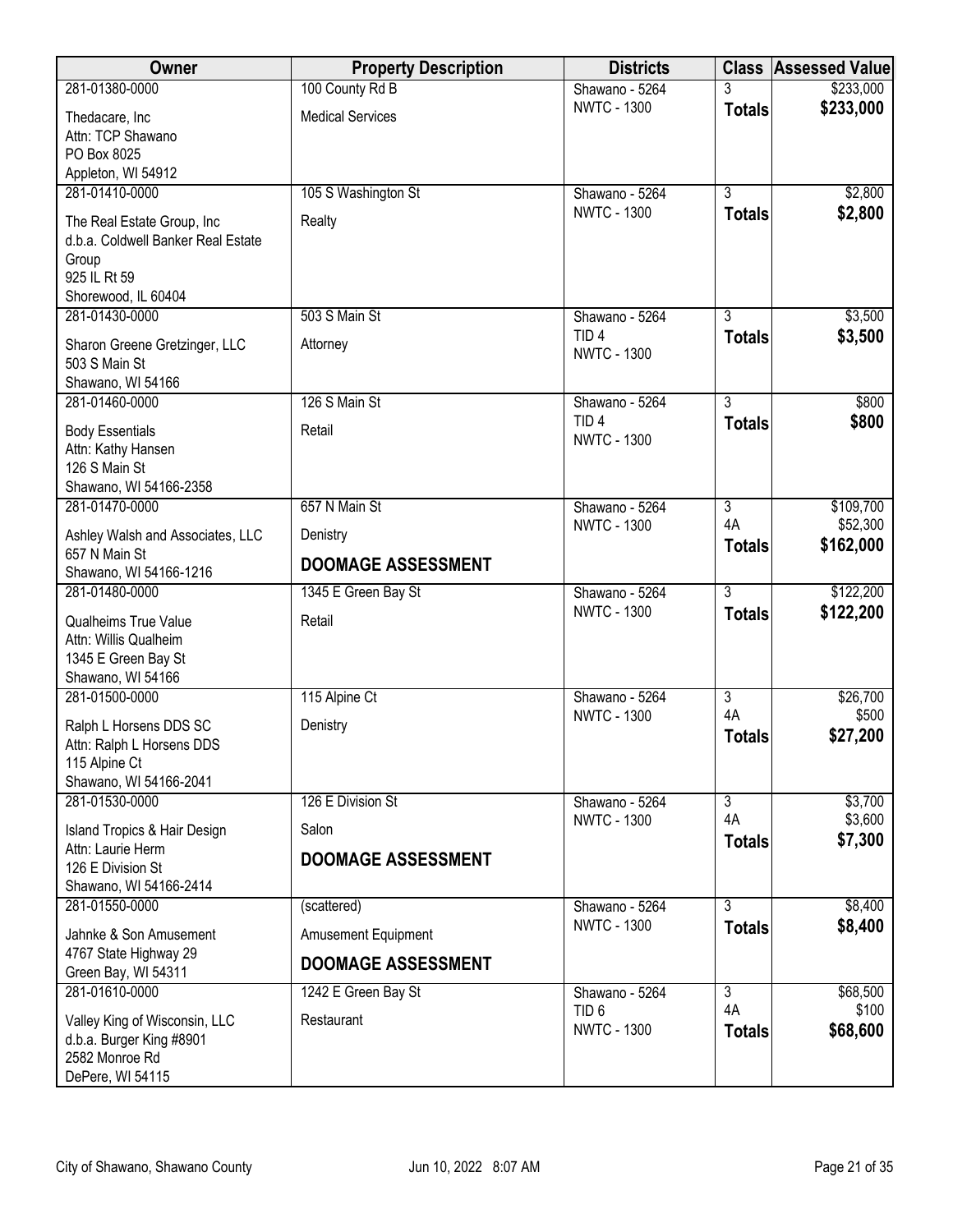| Owner                                                       | <b>Property Description</b> | <b>Districts</b>                   |                | <b>Class Assessed Value</b> |
|-------------------------------------------------------------|-----------------------------|------------------------------------|----------------|-----------------------------|
| 281-01620-0000                                              | 532 S Main St               | Shawano - 5264                     | 4A             | \$1,100                     |
| Johnson's Service LLC                                       | <b>Auto Services</b>        | <b>NWTC - 1300</b>                 | <b>Totals</b>  | \$1,100                     |
| d.b.a. Johnson City Service                                 | <b>DOOMAGE ASSESSMENT</b>   |                                    |                |                             |
| Attn: Robert Johnson                                        |                             |                                    |                |                             |
| 532 S Main St                                               |                             |                                    |                |                             |
| Shawano, WI 54166<br>281-01630-0000                         | 726 E Green Bay St          | Shawano - 5264                     | $\overline{3}$ | \$1,900                     |
|                                                             |                             | TID <sub>6</sub>                   | <b>Totals</b>  | \$1,900                     |
| K-Travel Inc                                                | <b>Travel Agency</b>        | <b>NWTC - 1300</b>                 |                |                             |
| Attn: Vickie Torborg                                        |                             |                                    |                |                             |
| 726 E Green Bay St<br>Shawano, WI 54166-2536                |                             |                                    |                |                             |
| 281-01670-0000                                              | 207 S Main St               | Shawano - 5264                     | $\overline{3}$ | \$2,000                     |
|                                                             |                             | TID <sub>4</sub>                   | 4A             | \$300                       |
| Johnston, Idell<br>d.b.a. State Farm Insurance              | <b>Insurance Services</b>   | <b>NWTC - 1300</b>                 | <b>Totals</b>  | \$2,300                     |
| 207 S Main St                                               |                             |                                    |                |                             |
| Shawano, WI 54166                                           |                             |                                    |                |                             |
| 281-01680-0000                                              | 716 S Main St               | Shawano - 5264                     | $\overline{3}$ | \$100                       |
|                                                             | Convenience Store           | TID <sub>4</sub>                   | 4A             | \$200                       |
| Midwest Oil of Shawano, LLC<br>d.b.a. Peoples Express South |                             | <b>NWTC - 1300</b>                 | <b>Totals</b>  | \$300                       |
| PO Box 10568                                                |                             |                                    |                |                             |
| Green Bay, WI 54307-0568                                    |                             |                                    |                |                             |
| 281-01710-0000                                              | 1207 E Green Bay St         | Shawano - 5264                     | $\overline{3}$ | \$300                       |
| Hometown Insurance Agency of                                | <b>Insurance Services</b>   | <b>NWTC - 1300</b>                 | 4A             | \$500                       |
| Shawano Inc                                                 |                             |                                    | <b>Totals</b>  | \$800                       |
| Attn: Todd Dobberstein                                      |                             |                                    |                |                             |
| PO Box 473                                                  |                             |                                    |                |                             |
| Shawano, WI 54166-0473                                      |                             |                                    |                |                             |
| 281-01720-0000                                              | 217 N Main St               | Shawano - 5264                     | $\overline{3}$ | \$7,500                     |
| Revived Salon, LLC                                          | Salon                       | <b>NWTC - 1300</b>                 | <b>Totals</b>  | \$7,500                     |
| Attn: Cassie Schroeder                                      |                             |                                    |                |                             |
| 217 N Main St                                               |                             |                                    |                |                             |
| Shawano, WI 54166-2143                                      |                             |                                    |                |                             |
| 281-01730-0000                                              | 1473 E Green Bay St         | Shawano - 5264<br>TID <sub>6</sub> | $\overline{3}$ | \$7,700                     |
| Knope Heating and Air Conditioning                          | Sales & Service             | <b>NWTC - 1300</b>                 | <b>Totals</b>  | \$7,700                     |
| Attn: Kort Knope                                            |                             |                                    |                |                             |
| 1473 E Green Bay St                                         |                             |                                    |                |                             |
| Shawano, WI 54166-2506<br>281-01790-0000                    | 804 S Main St               | Shawano - 5264                     | $\overline{3}$ | \$4,700                     |
|                                                             |                             | <b>NWTC - 1300</b>                 | <b>Totals</b>  | \$4,700                     |
| Home Plate Cafe LLC                                         | Restaurant                  |                                    |                |                             |
| Attn: Scott & Tammy Beilfuss                                |                             |                                    |                |                             |
| 804 S Main St<br>Shawano, WI 54166-3260                     |                             |                                    |                |                             |
| 281-01800-0000                                              | 336 S Sawyer St             | Shawano - 5264                     | $\overline{3}$ | \$17,200                    |
|                                                             |                             | <b>NWTC - 1300</b>                 | <b>Totals</b>  | \$17,200                    |
| Mickelson Funeral & Cremation Svs, Ind                      | <b>Funeral Services</b>     |                                    |                |                             |
| Attn: Rob Mickelson<br>PO Box 36                            |                             |                                    |                |                             |
| Shawano, WI 54166-0036                                      |                             |                                    |                |                             |
|                                                             |                             |                                    |                |                             |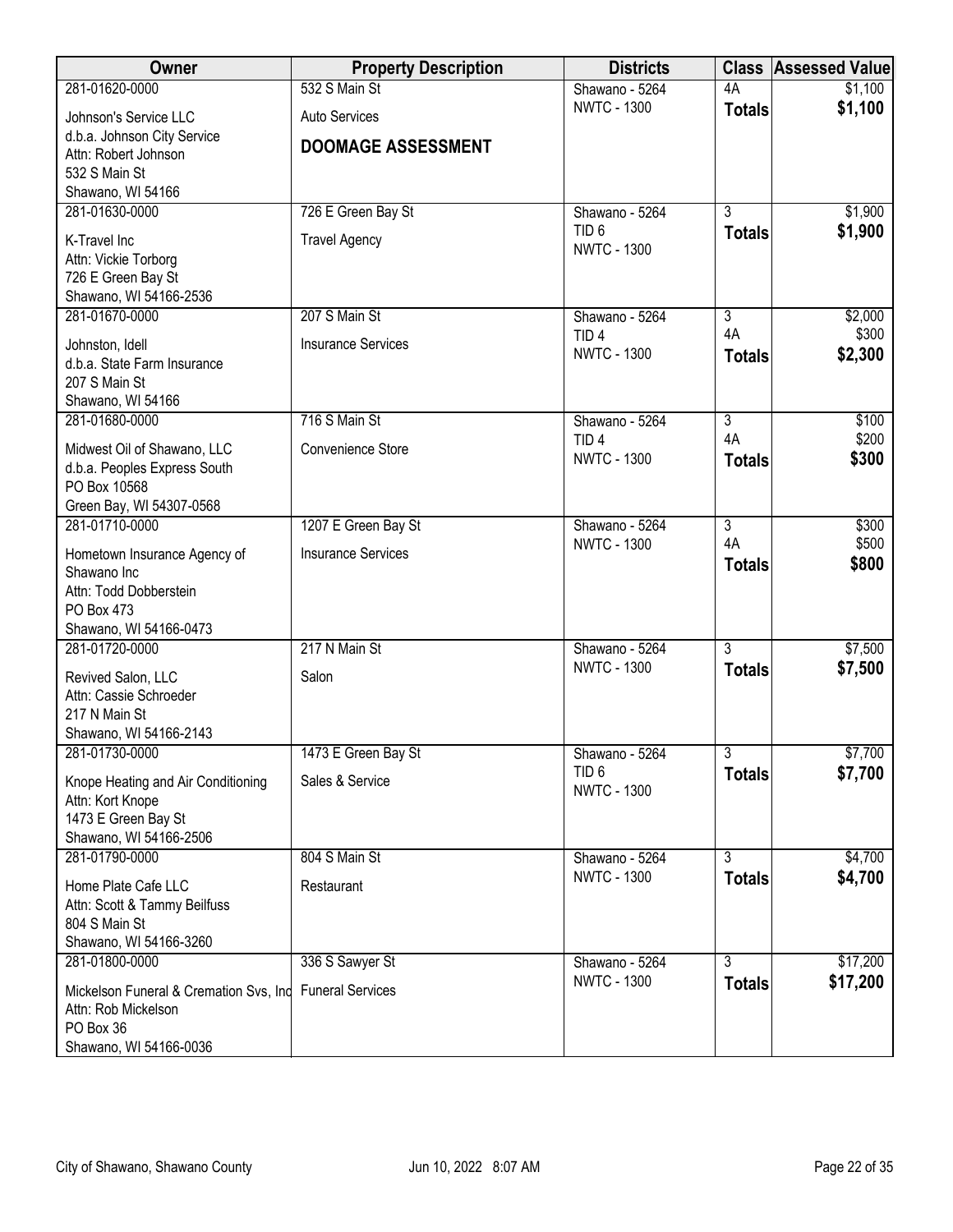| Owner                                                              | <b>Property Description</b> | <b>Districts</b>                       |                           | <b>Class Assessed Value</b> |
|--------------------------------------------------------------------|-----------------------------|----------------------------------------|---------------------------|-----------------------------|
| 281-01805-0000                                                     | 818 E Green Bay St          | Shawano - 5264                         | 3                         | \$2,700                     |
| Security Finance Corp of Wisconsin                                 | <b>Financial Services</b>   | TID <sub>6</sub><br><b>NWTC - 1300</b> | 4A                        | \$4,300                     |
| d.b.a. #17-1662                                                    |                             |                                        | <b>Totals</b>             | \$7,000                     |
| PO Box 811                                                         |                             |                                        |                           |                             |
| Spartanburg, SC 29304-0811<br>281-01810-0000                       | (scattered)                 | Shawano - 5264                         | $\overline{3}$            | \$100                       |
|                                                                    |                             | TID <sub>4</sub>                       | <b>Totals</b>             | \$100                       |
| <b>CCDA Properties, LLC</b>                                        | <b>Apartment Rental</b>     | <b>NWTC - 1300</b>                     |                           |                             |
| PO Box 337<br>Shawano, WI 54166                                    | <b>DOOMAGE ASSESSMENT</b>   |                                        |                           |                             |
| 281-01830-0000                                                     | 107 E 5th St                | Shawano - 5264                         | $\overline{\overline{3}}$ | \$500                       |
| P & D Quality Auto Sale & Services, LLO<br>107 E 5th St            | Convenience Store           | TID <sub>4</sub><br><b>NWTC - 1300</b> | 4A<br><b>Totals</b>       | \$100<br>\$600              |
| Shawano, WI 54166-2629<br>281-01850-0000                           | 1053 E Green Bay St         | Shawano - 5264                         | $\overline{3}$            | \$1,100                     |
|                                                                    |                             | TID <sub>6</sub>                       | <b>Totals</b>             | \$1,100                     |
| <b>USA Nails</b>                                                   | Salon                       | <b>NWTC - 1300</b>                     |                           |                             |
| Attn: Xuan Thanh Huynh<br>1053 E Green Bay St<br>Shawano, WI 54166 |                             |                                        |                           |                             |
| 281-01870-0000                                                     | 221 E Green Bay St          | Shawano - 5264                         | $\overline{3}$            | \$2,000                     |
| Technologies Inc                                                   | Retail                      | TID <sub>6</sub>                       | <b>Totals</b>             | \$2,000                     |
| d.b.a. Radio Shack Dealer<br>Attn: Marlin/Deb Noffke               | <b>DOOMAGE ASSESSMENT</b>   | <b>NWTC - 1300</b>                     |                           |                             |
| 221 E Green Bay St<br>Shawano, WI 54166                            |                             |                                        |                           |                             |
| 281-01890-0000                                                     | 210 N Airport Dr            | Shawano - 5264                         | $\overline{3}$            | \$500                       |
| Lakeshore Lanes, Inc                                               | Recreation                  | TID <sub>6</sub>                       | <b>Totals</b>             | \$500                       |
| 210 N Airport Dr                                                   |                             | <b>NWTC - 1300</b>                     |                           |                             |
| Shawano, WI 54166-0000                                             |                             |                                        |                           |                             |
| 281-01900-0000                                                     | 1300 E Lieg Ave             | Shawano - 5264                         | $\overline{3}$<br>4A      | \$1,100<br>\$300            |
| Whitney Properties, LLC                                            | <b>Apartment Rental</b>     | <b>NWTC - 1300</b>                     | <b>Totals</b>             | \$1,400                     |
| 2270 Salscheider Ct                                                | <b>DOOMAGE ASSESSMENT</b>   |                                        |                           |                             |
| Green Bay, WI 54313-0000<br>281-01910-0000                         | 939 E Green Bay St          | Shawano - 5264                         | $\overline{3}$            | \$133,500                   |
|                                                                    |                             | <b>NWTC - 1300</b>                     | 4A                        | \$900                       |
| Shawano Auto Sales, Inc.<br>Attn: Jeffrey Roloff                   | Auto Sales & Service        |                                        | <b>Totals</b>             | \$134,400                   |
| 939 E Green Bay St                                                 |                             |                                        |                           |                             |
| Shawano, WI 54166                                                  |                             |                                        |                           |                             |
| 281-01930-0000                                                     | 610 W Green Bay St          | Shawano - 5264                         | $\overline{3}$            | \$10,800                    |
| Kersten LLC                                                        | Accounting                  | <b>NWTC - 1300</b>                     | <b>Totals</b>             | \$10,800                    |
| Attn: Paul Kersten, CPA                                            |                             |                                        |                           |                             |
| 610 W Green Bay St                                                 |                             |                                        |                           |                             |
| Shawano, WI 54166-2318                                             |                             |                                        |                           |                             |
| 281-01950-0000                                                     | 1005 E Green Bay St         | Shawano - 5264<br>TID <sub>6</sub>     | $\overline{3}$<br>4A      | \$43,600<br>\$13,000        |
| Dairy Queen                                                        | Restaurant                  | <b>NWTC - 1300</b>                     | <b>Totals</b>             | \$56,600                    |
| d.b.a. Rijs, LLC                                                   |                             |                                        |                           |                             |
| Attn: John Seidel<br>1005 E Green Bay St                           |                             |                                        |                           |                             |
| Shawano, WI 54166-2203                                             |                             |                                        |                           |                             |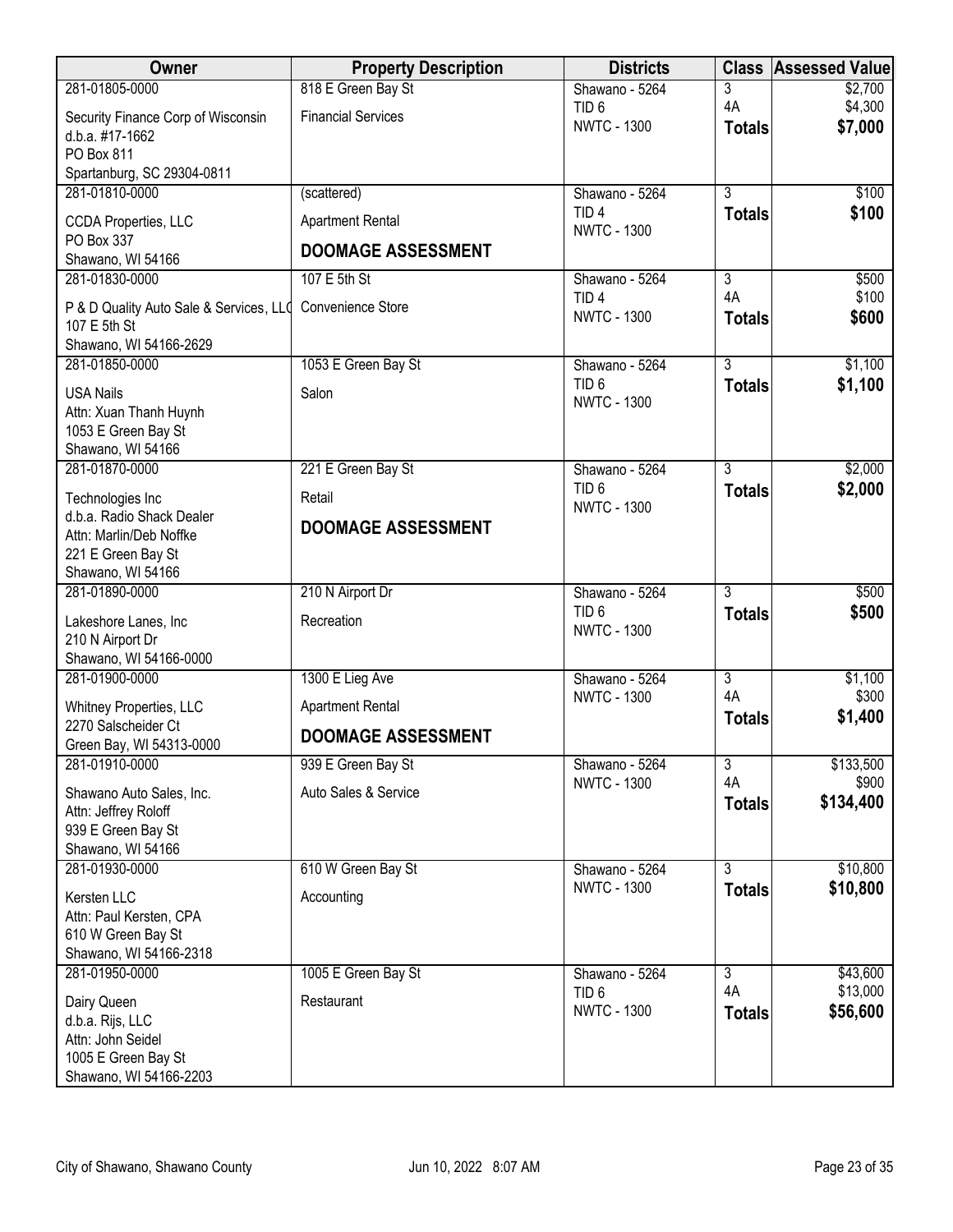| Owner                                               | <b>Property Description</b>   | <b>Districts</b>                       | <b>Class</b>   | <b>Assessed Value</b> |
|-----------------------------------------------------|-------------------------------|----------------------------------------|----------------|-----------------------|
| 281-01980-0000                                      | 110 S Main St                 | Shawano - 5264                         | 3              | \$1,500               |
| Aschenbrener Law LLC                                | Attorney                      | TID <sub>4</sub>                       | 4A             | \$1,500               |
| Attn: James E Aschenbrener                          |                               | <b>NWTC - 1300</b>                     | <b>Totals</b>  | \$3,000               |
| 110 S Main St                                       | <b>DOOMAGE ASSESSMENT</b>     |                                        |                |                       |
| Shawano, WI 54166-2358                              |                               |                                        |                |                       |
| 281-02030-0000                                      | 816 E Green Bay St            | Shawano - 5264                         | $\overline{3}$ | \$21,400              |
| PH Hospitality Group LLC                            | Restaurant                    | TID <sub>6</sub><br><b>NWTC - 1300</b> | 4A             | \$800                 |
| d.b.a. Pizza Hut Shawano #13271                     |                               |                                        | <b>Totals</b>  | \$22,200              |
| 2120 Pewaukee Rd #100                               |                               |                                        |                |                       |
| Waukesha, WI 53188<br>281-02050-0000                | 148 S Main St                 | Shawano - 5264                         | $\overline{3}$ | \$3,400               |
|                                                     |                               | TID <sub>4</sub>                       | 4A             | \$1,300               |
| <b>Martin Jewellers</b><br>148 S Main St            | Retail                        | <b>NWTC - 1300</b>                     | <b>Totals</b>  | \$4,700               |
| Shawano, WI 54166                                   | <b>DOOMAGE ASSESSMENT</b>     |                                        |                |                       |
| 281-02060-0000                                      | 1025 E Green Bay St           | Shawano - 5264                         | $\overline{3}$ | \$300                 |
| Arlene Martin Enterprises, Inc.                     | Dry Clean & Coin Operated     | TID <sub>6</sub>                       | 4A             | \$100                 |
| Attn: Scott Cole                                    |                               | <b>NWTC - 1300</b>                     | <b>Totals</b>  | \$400                 |
| 1025 E Green Bay St                                 |                               |                                        |                |                       |
| Shawano, WI 54166<br>281-02100-0000                 | 115 E Division St             |                                        | $\overline{3}$ | \$2,200               |
|                                                     |                               | Shawano - 5264<br>TID <sub>4</sub>     | <b>Totals</b>  | \$2,200               |
| Zurko Enterprises, Inc                              | <b>Auction &amp; Antiques</b> | <b>NWTC - 1300</b>                     |                |                       |
| Attn: Robert Zurko<br>115 E Division St             |                               |                                        |                |                       |
| Shawano, WI 54166                                   |                               |                                        |                |                       |
| 281-02140-0000                                      | 132 Oak Ct                    | Shawano - 5264                         | $\overline{3}$ | \$16,500              |
| Paiser's Oakhaven S&C LLC                           | Assisted Living               | <b>NWTC - 1300</b>                     | <b>Totals</b>  | \$16,500              |
| 132 Oak Ct                                          |                               |                                        |                |                       |
| Shawano, WI 54166-3682                              |                               |                                        |                |                       |
| 281-02150-0000                                      | 135 S Main St                 | Shawano - 5264                         | $\overline{3}$ | \$8,900               |
| H & R Block/Generations                             | <b>Tax Preparation</b>        | TID <sub>4</sub>                       | 4A             | \$900                 |
| Attn: Emma & Lee Ebel                               |                               | <b>NWTC - 1300</b>                     | <b>Totals</b>  | \$9,800               |
| 135 S Main St                                       |                               |                                        |                |                       |
| Shawano, WI 54166                                   |                               |                                        |                |                       |
| 281-02180-0000                                      | 137 S Washington St           | Shawano - 5264                         | 3              | \$500                 |
| Keith Douglas Company, LLC                          | Heating & Air Conditioning    | <b>NWTC - 1300</b>                     | <b>Totals</b>  | \$500                 |
| 137 S Washington St                                 |                               |                                        |                |                       |
| Shawano, WI 54166-0000                              |                               |                                        |                |                       |
| 281-02210-0000                                      | 216 E Green Bay St            | Shawano - 5264<br>TID <sub>6</sub>     | 3<br>4A        | \$8,300<br>\$300      |
| Wisconsin House Inn                                 | Lodging                       | <b>NWTC - 1300</b>                     | <b>Totals</b>  | \$8,600               |
| Attn: Keith & Jennifer Block                        | <b>DOOMAGE ASSESSMENT</b>     |                                        |                |                       |
| 2895 Sweetfern Dr<br>Green Bay, WI 54313-4363       |                               |                                        |                |                       |
| 281-02220-0000                                      | 212 E Green Bay St Unit A     | Shawano - 5264                         | $\overline{3}$ | \$8,700               |
|                                                     |                               | <b>NWTC - 1300</b>                     | <b>Totals</b>  | \$8,700               |
| Advanced Physical Therapy & Sports<br>Medicine S.C. | Physical Therapy              |                                        |                |                       |
| Attn: Robert Worth                                  |                               |                                        |                |                       |
| 2105 E Enterprise Ave #113                          |                               |                                        |                |                       |
| Appleton, WI 54913                                  |                               |                                        |                |                       |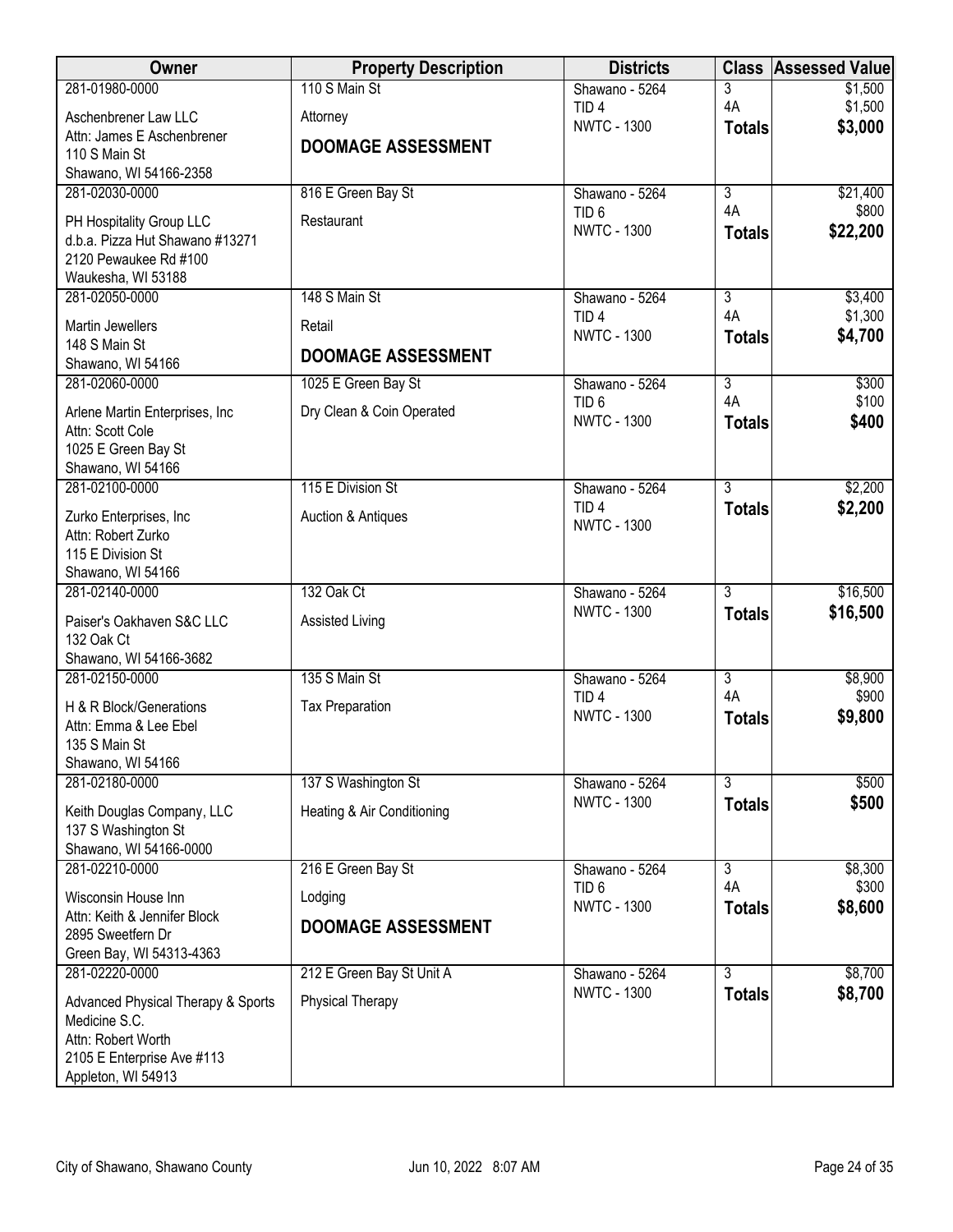| Owner                                          | <b>Property Description</b>  | <b>Districts</b>                       | <b>Class</b>         | <b>Assessed Value</b> |
|------------------------------------------------|------------------------------|----------------------------------------|----------------------|-----------------------|
| 281-02230-000                                  | 117 N Main St                | Shawano - 5264                         | 3                    | \$400                 |
| Thomas J Martell                               | Attorney                     | <b>NWTC - 1300</b>                     | 4A<br><b>Totals</b>  | \$200<br>\$600        |
| 107 S Elm St                                   |                              |                                        |                      |                       |
| Bonduel, WI 54107<br>281-02240-0000            | 111 S Washington St          | Shawano - 5264                         | $\overline{3}$       | \$600                 |
|                                                |                              | <b>NWTC - 1300</b>                     | <b>Totals</b>        | \$600                 |
| Jahnke, Steven<br>d.b.a. Sharona's Bar         | Bar                          |                                        |                      |                       |
| 4767 State Highway 29                          | <b>DOOMAGE ASSESSMENT</b>    |                                        |                      |                       |
| Green Bay, WI 54311                            |                              |                                        |                      |                       |
| 281-02280-0000                                 | 1212 Bay Lakes Rd            | Shawano - 5264                         | 4A                   | \$900                 |
| United Cooperative                             | Grain                        | TID <sub>5</sub><br><b>NWTC - 1300</b> | <b>Totals</b>        | \$900                 |
| N7160 Raceway Rd                               |                              |                                        |                      |                       |
| Beaver Dam, WI 53916<br>281-02300-0000         | (scattered)                  | Shawano - 5264                         | $\overline{3}$       | \$5,700               |
|                                                |                              | <b>NWTC - 1300</b>                     | <b>Totals</b>        | \$5,700               |
| DirecTV, LLC<br>Attn: Kroll, LLC               | Satellite TV                 |                                        |                      |                       |
| PO Box 2789                                    |                              |                                        |                      |                       |
| Addison, TX 75001                              |                              |                                        |                      |                       |
| 281-02310-0000                                 | (scattered)                  | Shawano - 5264                         | 4A                   | \$8,000               |
| <b>DISH Network LLC</b>                        | Satellite TV                 | <b>NWTC - 1300</b>                     | <b>Totals</b>        | \$8,000               |
| PO Box 6623                                    |                              |                                        |                      |                       |
| Englewood, CO 80155                            |                              |                                        |                      |                       |
| 281-02360-0000                                 | 208 S Main St                | Shawano - 5264<br>TID <sub>4</sub>     | $\overline{3}$<br>4A | \$900<br>\$300        |
| <b>Paramount Studios</b>                       | Retail                       | <b>NWTC - 1300</b>                     | <b>Totals</b>        | \$1,200               |
| Attn: Dennis Zopp<br>208 S Main St             | <b>DOOMAGE ASSESSMENT</b>    |                                        |                      |                       |
| Shawano, WI 54166                              |                              |                                        |                      |                       |
| 281-02420-0000                                 | 126 N Andrews St             | Shawano - 5264                         | $\overline{3}$       | \$1,100               |
| Pomps Tire Service, Inc                        | Auto Services                | <b>NWTC - 1300</b>                     | 4A                   | \$200                 |
| PO Box 1630                                    |                              |                                        | <b>Totals</b>        | \$1,300               |
| Green Bay, WI 54305-1630                       |                              |                                        |                      |                       |
| 281-02430-0000                                 | 704 E Green Bay St           | Shawano - 5264<br>TID <sub>6</sub>     | 3<br>4A              | \$65,800<br>\$92,800  |
| CDA Pizza Inc                                  | Restaurant                   | <b>NWTC - 1300</b>                     | <b>Totals</b>        | \$158,600             |
| d.b.a. Domino's Piza<br>1401 N 26th St Ste 219 |                              |                                        |                      |                       |
| Escanaba, MI 49829                             |                              |                                        |                      |                       |
| 281-02470-0000                                 | 1401 E Elizabeth St          | Shawano - 5264                         | $\overline{3}$       | \$3,700               |
| Verkuilen Chiropractic Center LLC              | <b>Chiropractic Services</b> | <b>NWTC - 1300</b>                     | 4A<br><b>Totals</b>  | \$700<br>\$4,400      |
| 1401 E Elizabeth St<br>Shawano, WI 54166       | <b>DOOMAGE ASSESSMENT</b>    |                                        |                      |                       |
| 281-02500-0000                                 | 617 S Main St                | Shawano - 5264                         | $\overline{3}$       | \$600                 |
| Radtke-Reuter Electric, LLC                    | <b>Electrical Contractor</b> | <b>NWTC - 1300</b>                     | 4A                   | \$100                 |
| Attn: Michael Reuter                           |                              |                                        | <b>Totals</b>        | \$700                 |
| 617 S Main St                                  |                              |                                        |                      |                       |
| Shawano, WI 54166                              |                              |                                        |                      |                       |
| 281-02510-0000                                 | 1290 Engel Dr                | Shawano - 5264<br><b>NWTC - 1300</b>   | $\overline{3}$<br>4A | \$5,100<br>\$600      |
| <b>Fastenal Company</b>                        | Retail                       |                                        | <b>Totals</b>        | \$5,700               |
| PO Box 1206<br>Winona, MN 55987-1206           |                              |                                        |                      |                       |
|                                                |                              |                                        |                      |                       |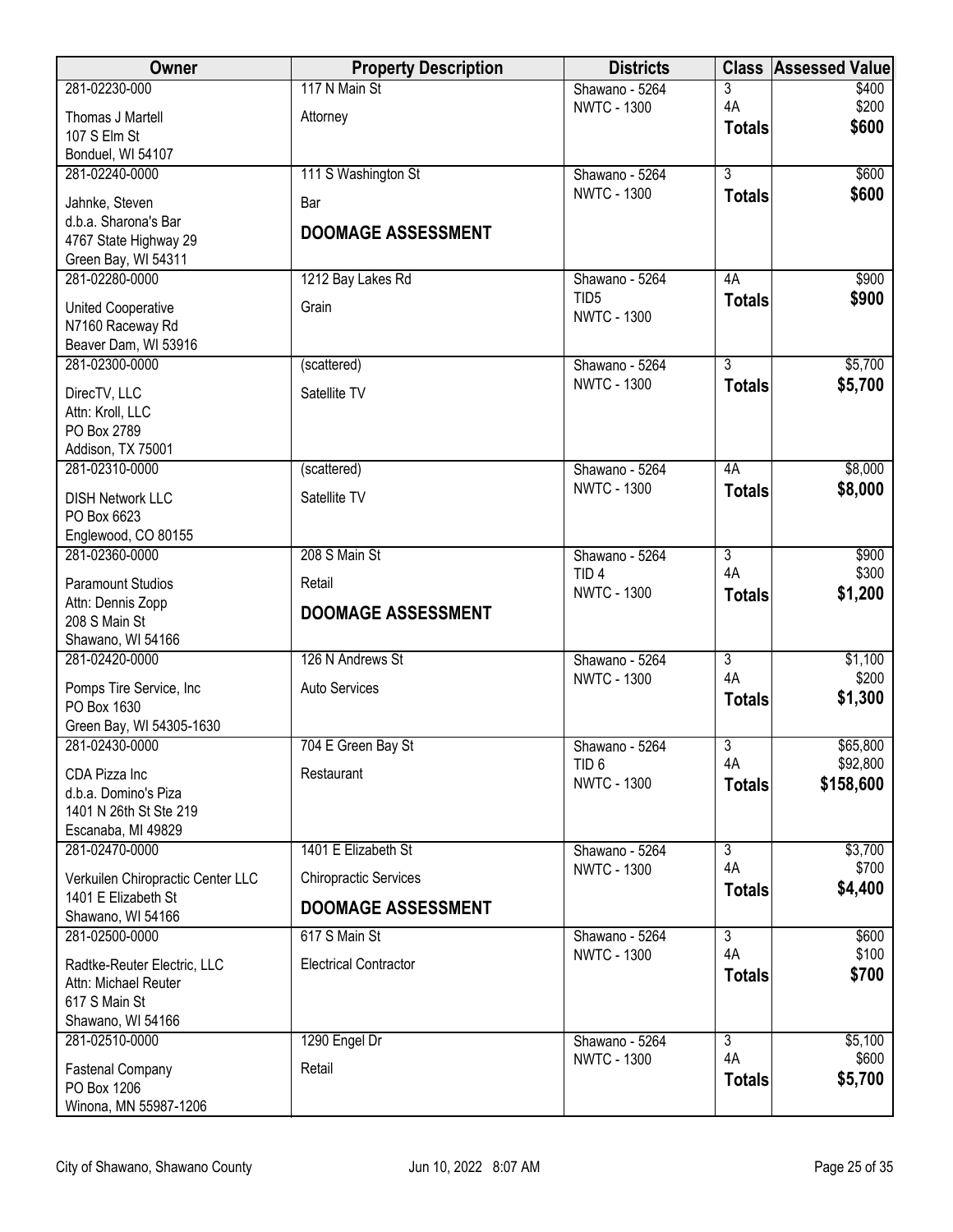| Owner                                                              | <b>Property Description</b> | <b>Districts</b>                       | <b>Class</b>         | <b>Assessed Value</b> |
|--------------------------------------------------------------------|-----------------------------|----------------------------------------|----------------------|-----------------------|
| 281-02520-0000                                                     | 1255 E Green Bay St         | Shawano - 5264                         | 3                    | \$18,300              |
| <b>Buss Automotive Inc.</b>                                        | Auto Sales & Service        | TID <sub>6</sub><br><b>NWTC - 1300</b> | 4A                   | \$100<br>\$18,400     |
| Attn: Rory Buss                                                    |                             |                                        | <b>Totals</b>        |                       |
| 1255 E Green Bay St                                                |                             |                                        |                      |                       |
| Shawano, WI 54166<br>281-02540-0000                                | (scattered)                 | Shawano - 5264                         | $\overline{3}$       | \$1,500               |
|                                                                    |                             | <b>NWTC - 1300</b>                     | <b>Totals</b>        | \$1,500               |
| Quadient, Inc.<br>Attn: Tax Department                             | Leasing                     |                                        |                      |                       |
| 478 Wheelers Farms Rd                                              |                             |                                        |                      |                       |
| Milford, CT 06461                                                  |                             |                                        |                      |                       |
| 281-02570-0000                                                     | 1330 E Lieg Ave             | Shawano - 5264                         | $\overline{3}$       | \$5,000               |
| 1330 Lieg Ave LLC                                                  | <b>Apartment Rental</b>     | <b>NWTC - 1300</b>                     | <b>Totals</b>        | \$5,000               |
| W11532 Riverside Rd                                                |                             |                                        |                      |                       |
| Marion, WI 54950                                                   |                             |                                        |                      |                       |
| 281-02590-0000                                                     | 1343 S Lincoln St           | Shawano - 5264                         | 4A                   | \$1,500               |
| Tim's Taxidermy                                                    | Taxidermy                   | <b>NWTC - 1300</b>                     | <b>Totals</b>        | \$1,500               |
| Attn: Tim Krause                                                   |                             |                                        |                      |                       |
| 1343 S Lincoln St                                                  |                             |                                        |                      |                       |
| Shawano, WI 54166-3424                                             |                             |                                        |                      |                       |
| 281-02600-0000                                                     | 600 E Green Bay St          | Shawano - 5264<br><b>NWTC - 1300</b>   | $\overline{3}$<br>4A | \$4,500<br>\$4,300    |
| Shawano Auto Sales, Inc                                            | Auto Sales & Service        |                                        | <b>Totals</b>        | \$8,800               |
| Attn: Jeffrey J Roloff                                             |                             |                                        |                      |                       |
| 600 E Green Bay St<br>Shawano, WI 54166                            |                             |                                        |                      |                       |
| 281-02610-0000                                                     | 950 Waukechon St            | Shawano - 5264                         | $\overline{3}$       | \$2,700               |
|                                                                    |                             | <b>NWTC - 1300</b>                     | <b>Totals</b>        | \$2,700               |
| Shawano Lawn & Stone Company, LLC<br>d.b.a. Shawano Lawn and Stone | Landscaping/Retail          |                                        |                      |                       |
| Attn: Pat Bohm                                                     |                             |                                        |                      |                       |
| 950 S Waukechon St                                                 |                             |                                        |                      |                       |
| Shawano, WI 54166                                                  |                             |                                        |                      |                       |
| 281-02650-0000                                                     | 1330 E Green Bay St         | Shawano - 5264                         | $\overline{3}$       | \$6,400               |
| Marom Golan Corporation of USA                                     | Lodging                     | TID <sub>6</sub><br><b>NWTC - 1300</b> | 4A                   | \$1,200               |
| d.b.a. Odisha House of Rest                                        |                             |                                        | <b>Totals</b>        | \$7,600               |
| 1206 E Green Bay St                                                |                             |                                        |                      |                       |
| Shawano, WI 54166<br>281-02660-0000                                | 1202 E Green Bay St         | Shawano - 5264                         | $\overline{3}$       | \$5,400               |
|                                                                    |                             | TID <sub>6</sub>                       | 4A                   | \$280,300             |
| Schanok in Shawano, LLC<br>d.b.a. McDonald's                       | Restaurant                  | <b>NWTC - 1300</b>                     | <b>Totals</b>        | \$285,700             |
| 1202 E Green Bay St                                                |                             |                                        |                      |                       |
| Shawano, WI 54166                                                  |                             |                                        |                      |                       |
| 281-02670-0000                                                     | 810 E Center St             | Shawano - 5264                         | $\overline{3}$       | \$1,200               |
| Moede & Sons Inc                                                   | Sales & Service             | TID <sub>6</sub>                       | <b>Totals</b>        | \$1,200               |
| Attn: Scott Moede                                                  |                             | <b>NWTC - 1300</b>                     |                      |                       |
| 810 E Center St                                                    |                             |                                        |                      |                       |
| Shawano, WI 54166-0056                                             |                             |                                        |                      |                       |
| 281-02690-0000                                                     | 1221 E Green Bay St         | Shawano - 5264                         | 3                    | \$13,200              |
| The Sherwin Williams Co                                            | Retail                      | <b>NWTC - 1300</b>                     | 4A<br><b>Totals</b>  | \$3,500<br>\$16,700   |
| d.b.a. #703252                                                     |                             |                                        |                      |                       |
| PO Box 6027                                                        |                             |                                        |                      |                       |
| Cleveland, OH 44101                                                |                             |                                        |                      |                       |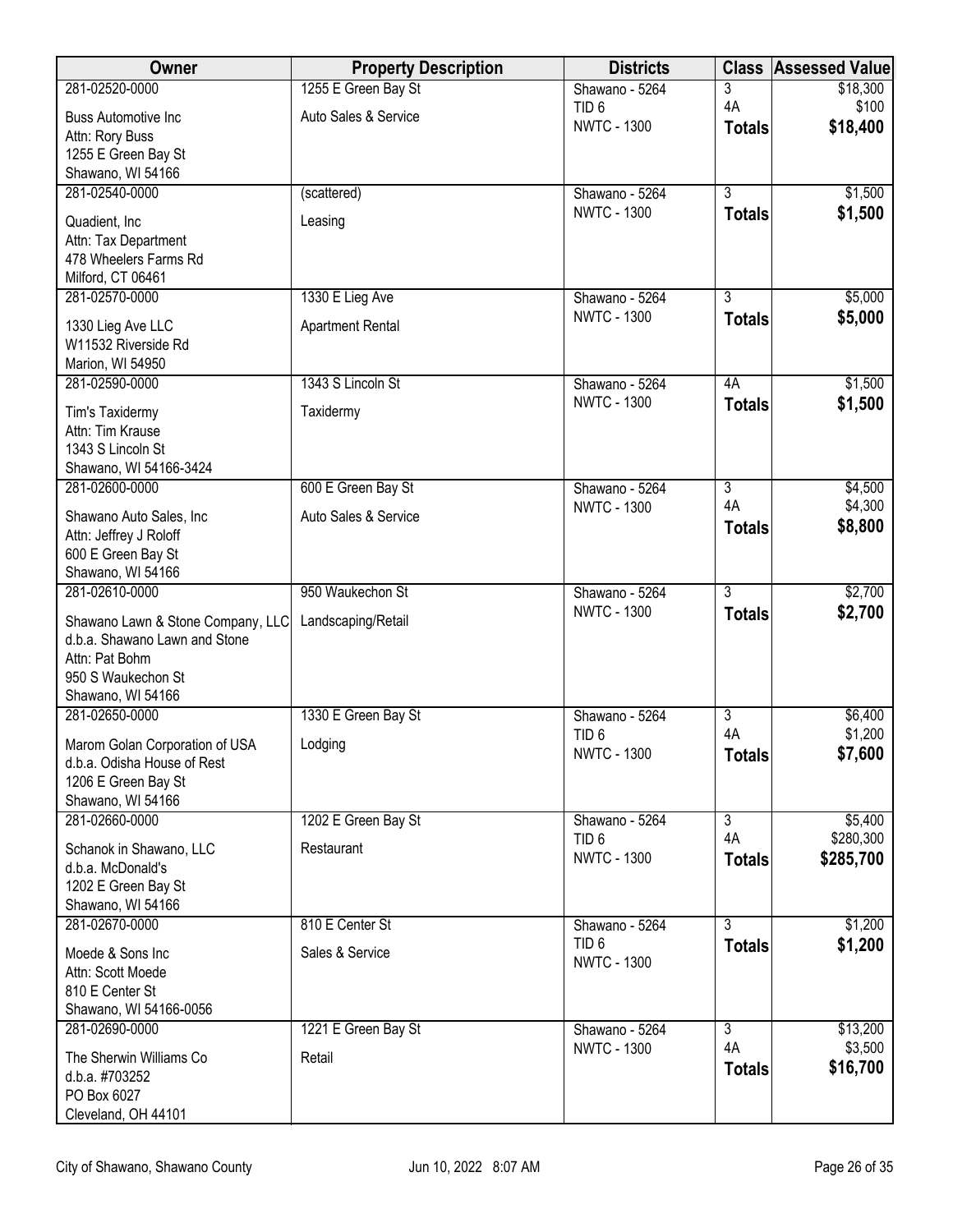| 281-02700-0000<br>\$112,600<br>Shawano - 5264<br>3<br>4A<br>\$2,500<br>TID <sub>6</sub><br>Convenience Store<br>Schierl Sales Corp<br><b>NWTC - 1300</b><br>\$115,100<br><b>Totals</b><br>d.b.a. The Store<br>Attn: Tim Schierl<br>2201 Madison St<br>Stevens Point, WI 54481<br>401 E Green Bay St<br>281-02710-0000<br>$\overline{3}$<br>\$141,800<br>Shawano - 5264<br>4A<br>\$500<br><b>NWTC - 1300</b><br>Walgreens Co.<br>Retail<br>\$142,300<br><b>Totals</b><br>d.b.a. Walgreen Co 07615-S-PPT<br>300 Wilmont Rd MS#3301<br>Deerfield, IL 60015<br>518 E Green Bay St<br>$\overline{3}$<br>\$1,100<br>281-02720-0000<br>Shawano - 5264<br>4A<br>\$100<br>TID <sub>6</sub><br>Sales & Service<br>AMS Memorials, Inc.<br><b>NWTC - 1300</b><br>\$1,200<br><b>Totals</b><br>d.b.a. Schneider Monument<br>518 E Green Bay St<br>Shawano, WI 54166-2532<br>281-02730-0000<br>$\overline{3}$<br>1244 E Green Bay St<br>\$1,113,000<br>Shawano - 5264<br>4A<br>\$97,700<br><b>NWTC - 1300</b><br>Wal-Mart Stores East LP USO2271<br>Retail<br>\$1,210,700<br><b>Totals</b><br>Attn: MS0555<br>PO Box 8050<br>Bentonville, AR 72716-0555<br>1415 E Green Bay St Unit 131<br>281-02750-0000<br>Shawano - 5264<br>$\overline{3}$<br>\$2,300<br>4A<br>\$4,700<br><b>NWTC - 1300</b><br><b>Financial Services</b><br>Edward D. Jones & Co., L.P.<br>\$7,000<br><b>Totals</b><br>d.b.a. Branch Tax #15489<br>PO Box 66528<br>St Louis, MO 63166-6528<br>132 S Main St<br>$\overline{3}$<br>\$8,800<br>281-02790-0000<br>Shawano - 5264<br>TID <sub>4</sub><br>\$8,800<br><b>Totals</b><br>Cafe & Coffee Company, LLC<br>Restaurant<br><b>NWTC - 1300</b><br>Attn: Angela Bistoff<br>132 S Main St<br>Shawano, WI 54166<br>281-02800-0000<br>322 E Green Bay St<br>$\overline{3}$<br>\$3,300<br>Shawano - 5264<br>\$2,000<br>4A<br><b>NWTC - 1300</b><br><b>Chiropractic Services</b><br>Brosnan Chiropractic Clinic<br>\$5,300<br><b>Totals</b><br>Attn: Dr. Mike Brosnan<br><b>DOOMAGE ASSESSMENT</b><br>322 E Green Bay St<br>Shawano, WI 54166<br>622 E Green Bay St<br>281-02810-0000<br>$\overline{3}$<br>\$3,400<br>Shawano - 5264<br>4A<br>TID <sub>6</sub><br>\$500<br><b>TSB Inc</b><br>Bar<br><b>NWTC - 1300</b><br>\$3,900<br><b>Totals</b><br>d.b.a. Brick Stone Inn<br><b>DOOMAGE ASSESSMENT</b><br>Attn: Tammy Burris<br>622 E Green Bay St<br>Shawano, WI 54166-2534<br>281-02890-0000<br>1482 E Green Bay St<br>$\overline{3}$<br>\$2,800<br>Shawano - 5264<br>\$3,600<br>4A<br><b>NWTC - 1300</b><br>Retail<br>Senzigs, Inc<br>\$6,400<br><b>Totals</b><br>Attn: Todd Senzig<br>1482 E Green Bay St<br>Shawano, WI 54166<br>281-02900-0000<br>137 N Main St<br>$\overline{3}$<br>\$14,500<br>Shawano - 5264<br>\$14,500<br><b>NWTC - 1300</b><br><b>Totals</b><br><b>Title Services</b><br>Shawano Title Services, Inc | <b>Owner</b> | <b>Property Description</b> | <b>Districts</b> | <b>Class</b> | <b>Assessed Value</b> |
|------------------------------------------------------------------------------------------------------------------------------------------------------------------------------------------------------------------------------------------------------------------------------------------------------------------------------------------------------------------------------------------------------------------------------------------------------------------------------------------------------------------------------------------------------------------------------------------------------------------------------------------------------------------------------------------------------------------------------------------------------------------------------------------------------------------------------------------------------------------------------------------------------------------------------------------------------------------------------------------------------------------------------------------------------------------------------------------------------------------------------------------------------------------------------------------------------------------------------------------------------------------------------------------------------------------------------------------------------------------------------------------------------------------------------------------------------------------------------------------------------------------------------------------------------------------------------------------------------------------------------------------------------------------------------------------------------------------------------------------------------------------------------------------------------------------------------------------------------------------------------------------------------------------------------------------------------------------------------------------------------------------------------------------------------------------------------------------------------------------------------------------------------------------------------------------------------------------------------------------------------------------------------------------------------------------------------------------------------------------------------------------------------------------------------------------------------------------------------------------------------------------------------------------------------------------------------------------------------------------------------------------------------------------------------------------------------------------------------------------------------------------------------------------------------------------------------------|--------------|-----------------------------|------------------|--------------|-----------------------|
|                                                                                                                                                                                                                                                                                                                                                                                                                                                                                                                                                                                                                                                                                                                                                                                                                                                                                                                                                                                                                                                                                                                                                                                                                                                                                                                                                                                                                                                                                                                                                                                                                                                                                                                                                                                                                                                                                                                                                                                                                                                                                                                                                                                                                                                                                                                                                                                                                                                                                                                                                                                                                                                                                                                                                                                                                                    |              | 404 E Green Bay St          |                  |              |                       |
|                                                                                                                                                                                                                                                                                                                                                                                                                                                                                                                                                                                                                                                                                                                                                                                                                                                                                                                                                                                                                                                                                                                                                                                                                                                                                                                                                                                                                                                                                                                                                                                                                                                                                                                                                                                                                                                                                                                                                                                                                                                                                                                                                                                                                                                                                                                                                                                                                                                                                                                                                                                                                                                                                                                                                                                                                                    |              |                             |                  |              |                       |
|                                                                                                                                                                                                                                                                                                                                                                                                                                                                                                                                                                                                                                                                                                                                                                                                                                                                                                                                                                                                                                                                                                                                                                                                                                                                                                                                                                                                                                                                                                                                                                                                                                                                                                                                                                                                                                                                                                                                                                                                                                                                                                                                                                                                                                                                                                                                                                                                                                                                                                                                                                                                                                                                                                                                                                                                                                    |              |                             |                  |              |                       |
|                                                                                                                                                                                                                                                                                                                                                                                                                                                                                                                                                                                                                                                                                                                                                                                                                                                                                                                                                                                                                                                                                                                                                                                                                                                                                                                                                                                                                                                                                                                                                                                                                                                                                                                                                                                                                                                                                                                                                                                                                                                                                                                                                                                                                                                                                                                                                                                                                                                                                                                                                                                                                                                                                                                                                                                                                                    |              |                             |                  |              |                       |
|                                                                                                                                                                                                                                                                                                                                                                                                                                                                                                                                                                                                                                                                                                                                                                                                                                                                                                                                                                                                                                                                                                                                                                                                                                                                                                                                                                                                                                                                                                                                                                                                                                                                                                                                                                                                                                                                                                                                                                                                                                                                                                                                                                                                                                                                                                                                                                                                                                                                                                                                                                                                                                                                                                                                                                                                                                    |              |                             |                  |              |                       |
|                                                                                                                                                                                                                                                                                                                                                                                                                                                                                                                                                                                                                                                                                                                                                                                                                                                                                                                                                                                                                                                                                                                                                                                                                                                                                                                                                                                                                                                                                                                                                                                                                                                                                                                                                                                                                                                                                                                                                                                                                                                                                                                                                                                                                                                                                                                                                                                                                                                                                                                                                                                                                                                                                                                                                                                                                                    |              |                             |                  |              |                       |
|                                                                                                                                                                                                                                                                                                                                                                                                                                                                                                                                                                                                                                                                                                                                                                                                                                                                                                                                                                                                                                                                                                                                                                                                                                                                                                                                                                                                                                                                                                                                                                                                                                                                                                                                                                                                                                                                                                                                                                                                                                                                                                                                                                                                                                                                                                                                                                                                                                                                                                                                                                                                                                                                                                                                                                                                                                    |              |                             |                  |              |                       |
|                                                                                                                                                                                                                                                                                                                                                                                                                                                                                                                                                                                                                                                                                                                                                                                                                                                                                                                                                                                                                                                                                                                                                                                                                                                                                                                                                                                                                                                                                                                                                                                                                                                                                                                                                                                                                                                                                                                                                                                                                                                                                                                                                                                                                                                                                                                                                                                                                                                                                                                                                                                                                                                                                                                                                                                                                                    |              |                             |                  |              |                       |
|                                                                                                                                                                                                                                                                                                                                                                                                                                                                                                                                                                                                                                                                                                                                                                                                                                                                                                                                                                                                                                                                                                                                                                                                                                                                                                                                                                                                                                                                                                                                                                                                                                                                                                                                                                                                                                                                                                                                                                                                                                                                                                                                                                                                                                                                                                                                                                                                                                                                                                                                                                                                                                                                                                                                                                                                                                    |              |                             |                  |              |                       |
|                                                                                                                                                                                                                                                                                                                                                                                                                                                                                                                                                                                                                                                                                                                                                                                                                                                                                                                                                                                                                                                                                                                                                                                                                                                                                                                                                                                                                                                                                                                                                                                                                                                                                                                                                                                                                                                                                                                                                                                                                                                                                                                                                                                                                                                                                                                                                                                                                                                                                                                                                                                                                                                                                                                                                                                                                                    |              |                             |                  |              |                       |
|                                                                                                                                                                                                                                                                                                                                                                                                                                                                                                                                                                                                                                                                                                                                                                                                                                                                                                                                                                                                                                                                                                                                                                                                                                                                                                                                                                                                                                                                                                                                                                                                                                                                                                                                                                                                                                                                                                                                                                                                                                                                                                                                                                                                                                                                                                                                                                                                                                                                                                                                                                                                                                                                                                                                                                                                                                    |              |                             |                  |              |                       |
|                                                                                                                                                                                                                                                                                                                                                                                                                                                                                                                                                                                                                                                                                                                                                                                                                                                                                                                                                                                                                                                                                                                                                                                                                                                                                                                                                                                                                                                                                                                                                                                                                                                                                                                                                                                                                                                                                                                                                                                                                                                                                                                                                                                                                                                                                                                                                                                                                                                                                                                                                                                                                                                                                                                                                                                                                                    |              |                             |                  |              |                       |
|                                                                                                                                                                                                                                                                                                                                                                                                                                                                                                                                                                                                                                                                                                                                                                                                                                                                                                                                                                                                                                                                                                                                                                                                                                                                                                                                                                                                                                                                                                                                                                                                                                                                                                                                                                                                                                                                                                                                                                                                                                                                                                                                                                                                                                                                                                                                                                                                                                                                                                                                                                                                                                                                                                                                                                                                                                    |              |                             |                  |              |                       |
|                                                                                                                                                                                                                                                                                                                                                                                                                                                                                                                                                                                                                                                                                                                                                                                                                                                                                                                                                                                                                                                                                                                                                                                                                                                                                                                                                                                                                                                                                                                                                                                                                                                                                                                                                                                                                                                                                                                                                                                                                                                                                                                                                                                                                                                                                                                                                                                                                                                                                                                                                                                                                                                                                                                                                                                                                                    |              |                             |                  |              |                       |
|                                                                                                                                                                                                                                                                                                                                                                                                                                                                                                                                                                                                                                                                                                                                                                                                                                                                                                                                                                                                                                                                                                                                                                                                                                                                                                                                                                                                                                                                                                                                                                                                                                                                                                                                                                                                                                                                                                                                                                                                                                                                                                                                                                                                                                                                                                                                                                                                                                                                                                                                                                                                                                                                                                                                                                                                                                    |              |                             |                  |              |                       |
|                                                                                                                                                                                                                                                                                                                                                                                                                                                                                                                                                                                                                                                                                                                                                                                                                                                                                                                                                                                                                                                                                                                                                                                                                                                                                                                                                                                                                                                                                                                                                                                                                                                                                                                                                                                                                                                                                                                                                                                                                                                                                                                                                                                                                                                                                                                                                                                                                                                                                                                                                                                                                                                                                                                                                                                                                                    |              |                             |                  |              |                       |
|                                                                                                                                                                                                                                                                                                                                                                                                                                                                                                                                                                                                                                                                                                                                                                                                                                                                                                                                                                                                                                                                                                                                                                                                                                                                                                                                                                                                                                                                                                                                                                                                                                                                                                                                                                                                                                                                                                                                                                                                                                                                                                                                                                                                                                                                                                                                                                                                                                                                                                                                                                                                                                                                                                                                                                                                                                    |              |                             |                  |              |                       |
|                                                                                                                                                                                                                                                                                                                                                                                                                                                                                                                                                                                                                                                                                                                                                                                                                                                                                                                                                                                                                                                                                                                                                                                                                                                                                                                                                                                                                                                                                                                                                                                                                                                                                                                                                                                                                                                                                                                                                                                                                                                                                                                                                                                                                                                                                                                                                                                                                                                                                                                                                                                                                                                                                                                                                                                                                                    |              |                             |                  |              |                       |
|                                                                                                                                                                                                                                                                                                                                                                                                                                                                                                                                                                                                                                                                                                                                                                                                                                                                                                                                                                                                                                                                                                                                                                                                                                                                                                                                                                                                                                                                                                                                                                                                                                                                                                                                                                                                                                                                                                                                                                                                                                                                                                                                                                                                                                                                                                                                                                                                                                                                                                                                                                                                                                                                                                                                                                                                                                    |              |                             |                  |              |                       |
|                                                                                                                                                                                                                                                                                                                                                                                                                                                                                                                                                                                                                                                                                                                                                                                                                                                                                                                                                                                                                                                                                                                                                                                                                                                                                                                                                                                                                                                                                                                                                                                                                                                                                                                                                                                                                                                                                                                                                                                                                                                                                                                                                                                                                                                                                                                                                                                                                                                                                                                                                                                                                                                                                                                                                                                                                                    |              |                             |                  |              |                       |
|                                                                                                                                                                                                                                                                                                                                                                                                                                                                                                                                                                                                                                                                                                                                                                                                                                                                                                                                                                                                                                                                                                                                                                                                                                                                                                                                                                                                                                                                                                                                                                                                                                                                                                                                                                                                                                                                                                                                                                                                                                                                                                                                                                                                                                                                                                                                                                                                                                                                                                                                                                                                                                                                                                                                                                                                                                    |              |                             |                  |              |                       |
|                                                                                                                                                                                                                                                                                                                                                                                                                                                                                                                                                                                                                                                                                                                                                                                                                                                                                                                                                                                                                                                                                                                                                                                                                                                                                                                                                                                                                                                                                                                                                                                                                                                                                                                                                                                                                                                                                                                                                                                                                                                                                                                                                                                                                                                                                                                                                                                                                                                                                                                                                                                                                                                                                                                                                                                                                                    |              |                             |                  |              |                       |
|                                                                                                                                                                                                                                                                                                                                                                                                                                                                                                                                                                                                                                                                                                                                                                                                                                                                                                                                                                                                                                                                                                                                                                                                                                                                                                                                                                                                                                                                                                                                                                                                                                                                                                                                                                                                                                                                                                                                                                                                                                                                                                                                                                                                                                                                                                                                                                                                                                                                                                                                                                                                                                                                                                                                                                                                                                    |              |                             |                  |              |                       |
|                                                                                                                                                                                                                                                                                                                                                                                                                                                                                                                                                                                                                                                                                                                                                                                                                                                                                                                                                                                                                                                                                                                                                                                                                                                                                                                                                                                                                                                                                                                                                                                                                                                                                                                                                                                                                                                                                                                                                                                                                                                                                                                                                                                                                                                                                                                                                                                                                                                                                                                                                                                                                                                                                                                                                                                                                                    |              |                             |                  |              |                       |
|                                                                                                                                                                                                                                                                                                                                                                                                                                                                                                                                                                                                                                                                                                                                                                                                                                                                                                                                                                                                                                                                                                                                                                                                                                                                                                                                                                                                                                                                                                                                                                                                                                                                                                                                                                                                                                                                                                                                                                                                                                                                                                                                                                                                                                                                                                                                                                                                                                                                                                                                                                                                                                                                                                                                                                                                                                    |              |                             |                  |              |                       |
|                                                                                                                                                                                                                                                                                                                                                                                                                                                                                                                                                                                                                                                                                                                                                                                                                                                                                                                                                                                                                                                                                                                                                                                                                                                                                                                                                                                                                                                                                                                                                                                                                                                                                                                                                                                                                                                                                                                                                                                                                                                                                                                                                                                                                                                                                                                                                                                                                                                                                                                                                                                                                                                                                                                                                                                                                                    |              |                             |                  |              |                       |
|                                                                                                                                                                                                                                                                                                                                                                                                                                                                                                                                                                                                                                                                                                                                                                                                                                                                                                                                                                                                                                                                                                                                                                                                                                                                                                                                                                                                                                                                                                                                                                                                                                                                                                                                                                                                                                                                                                                                                                                                                                                                                                                                                                                                                                                                                                                                                                                                                                                                                                                                                                                                                                                                                                                                                                                                                                    |              |                             |                  |              |                       |
|                                                                                                                                                                                                                                                                                                                                                                                                                                                                                                                                                                                                                                                                                                                                                                                                                                                                                                                                                                                                                                                                                                                                                                                                                                                                                                                                                                                                                                                                                                                                                                                                                                                                                                                                                                                                                                                                                                                                                                                                                                                                                                                                                                                                                                                                                                                                                                                                                                                                                                                                                                                                                                                                                                                                                                                                                                    |              |                             |                  |              |                       |
|                                                                                                                                                                                                                                                                                                                                                                                                                                                                                                                                                                                                                                                                                                                                                                                                                                                                                                                                                                                                                                                                                                                                                                                                                                                                                                                                                                                                                                                                                                                                                                                                                                                                                                                                                                                                                                                                                                                                                                                                                                                                                                                                                                                                                                                                                                                                                                                                                                                                                                                                                                                                                                                                                                                                                                                                                                    |              |                             |                  |              |                       |
|                                                                                                                                                                                                                                                                                                                                                                                                                                                                                                                                                                                                                                                                                                                                                                                                                                                                                                                                                                                                                                                                                                                                                                                                                                                                                                                                                                                                                                                                                                                                                                                                                                                                                                                                                                                                                                                                                                                                                                                                                                                                                                                                                                                                                                                                                                                                                                                                                                                                                                                                                                                                                                                                                                                                                                                                                                    |              |                             |                  |              |                       |
|                                                                                                                                                                                                                                                                                                                                                                                                                                                                                                                                                                                                                                                                                                                                                                                                                                                                                                                                                                                                                                                                                                                                                                                                                                                                                                                                                                                                                                                                                                                                                                                                                                                                                                                                                                                                                                                                                                                                                                                                                                                                                                                                                                                                                                                                                                                                                                                                                                                                                                                                                                                                                                                                                                                                                                                                                                    |              |                             |                  |              |                       |
|                                                                                                                                                                                                                                                                                                                                                                                                                                                                                                                                                                                                                                                                                                                                                                                                                                                                                                                                                                                                                                                                                                                                                                                                                                                                                                                                                                                                                                                                                                                                                                                                                                                                                                                                                                                                                                                                                                                                                                                                                                                                                                                                                                                                                                                                                                                                                                                                                                                                                                                                                                                                                                                                                                                                                                                                                                    |              |                             |                  |              |                       |
|                                                                                                                                                                                                                                                                                                                                                                                                                                                                                                                                                                                                                                                                                                                                                                                                                                                                                                                                                                                                                                                                                                                                                                                                                                                                                                                                                                                                                                                                                                                                                                                                                                                                                                                                                                                                                                                                                                                                                                                                                                                                                                                                                                                                                                                                                                                                                                                                                                                                                                                                                                                                                                                                                                                                                                                                                                    |              |                             |                  |              |                       |
|                                                                                                                                                                                                                                                                                                                                                                                                                                                                                                                                                                                                                                                                                                                                                                                                                                                                                                                                                                                                                                                                                                                                                                                                                                                                                                                                                                                                                                                                                                                                                                                                                                                                                                                                                                                                                                                                                                                                                                                                                                                                                                                                                                                                                                                                                                                                                                                                                                                                                                                                                                                                                                                                                                                                                                                                                                    |              |                             |                  |              |                       |
|                                                                                                                                                                                                                                                                                                                                                                                                                                                                                                                                                                                                                                                                                                                                                                                                                                                                                                                                                                                                                                                                                                                                                                                                                                                                                                                                                                                                                                                                                                                                                                                                                                                                                                                                                                                                                                                                                                                                                                                                                                                                                                                                                                                                                                                                                                                                                                                                                                                                                                                                                                                                                                                                                                                                                                                                                                    |              |                             |                  |              |                       |
|                                                                                                                                                                                                                                                                                                                                                                                                                                                                                                                                                                                                                                                                                                                                                                                                                                                                                                                                                                                                                                                                                                                                                                                                                                                                                                                                                                                                                                                                                                                                                                                                                                                                                                                                                                                                                                                                                                                                                                                                                                                                                                                                                                                                                                                                                                                                                                                                                                                                                                                                                                                                                                                                                                                                                                                                                                    |              |                             |                  |              |                       |
|                                                                                                                                                                                                                                                                                                                                                                                                                                                                                                                                                                                                                                                                                                                                                                                                                                                                                                                                                                                                                                                                                                                                                                                                                                                                                                                                                                                                                                                                                                                                                                                                                                                                                                                                                                                                                                                                                                                                                                                                                                                                                                                                                                                                                                                                                                                                                                                                                                                                                                                                                                                                                                                                                                                                                                                                                                    |              |                             |                  |              |                       |
|                                                                                                                                                                                                                                                                                                                                                                                                                                                                                                                                                                                                                                                                                                                                                                                                                                                                                                                                                                                                                                                                                                                                                                                                                                                                                                                                                                                                                                                                                                                                                                                                                                                                                                                                                                                                                                                                                                                                                                                                                                                                                                                                                                                                                                                                                                                                                                                                                                                                                                                                                                                                                                                                                                                                                                                                                                    |              |                             |                  |              |                       |
|                                                                                                                                                                                                                                                                                                                                                                                                                                                                                                                                                                                                                                                                                                                                                                                                                                                                                                                                                                                                                                                                                                                                                                                                                                                                                                                                                                                                                                                                                                                                                                                                                                                                                                                                                                                                                                                                                                                                                                                                                                                                                                                                                                                                                                                                                                                                                                                                                                                                                                                                                                                                                                                                                                                                                                                                                                    |              |                             |                  |              |                       |
|                                                                                                                                                                                                                                                                                                                                                                                                                                                                                                                                                                                                                                                                                                                                                                                                                                                                                                                                                                                                                                                                                                                                                                                                                                                                                                                                                                                                                                                                                                                                                                                                                                                                                                                                                                                                                                                                                                                                                                                                                                                                                                                                                                                                                                                                                                                                                                                                                                                                                                                                                                                                                                                                                                                                                                                                                                    |              |                             |                  |              |                       |
|                                                                                                                                                                                                                                                                                                                                                                                                                                                                                                                                                                                                                                                                                                                                                                                                                                                                                                                                                                                                                                                                                                                                                                                                                                                                                                                                                                                                                                                                                                                                                                                                                                                                                                                                                                                                                                                                                                                                                                                                                                                                                                                                                                                                                                                                                                                                                                                                                                                                                                                                                                                                                                                                                                                                                                                                                                    |              |                             |                  |              |                       |
|                                                                                                                                                                                                                                                                                                                                                                                                                                                                                                                                                                                                                                                                                                                                                                                                                                                                                                                                                                                                                                                                                                                                                                                                                                                                                                                                                                                                                                                                                                                                                                                                                                                                                                                                                                                                                                                                                                                                                                                                                                                                                                                                                                                                                                                                                                                                                                                                                                                                                                                                                                                                                                                                                                                                                                                                                                    |              |                             |                  |              |                       |
|                                                                                                                                                                                                                                                                                                                                                                                                                                                                                                                                                                                                                                                                                                                                                                                                                                                                                                                                                                                                                                                                                                                                                                                                                                                                                                                                                                                                                                                                                                                                                                                                                                                                                                                                                                                                                                                                                                                                                                                                                                                                                                                                                                                                                                                                                                                                                                                                                                                                                                                                                                                                                                                                                                                                                                                                                                    |              |                             |                  |              |                       |
|                                                                                                                                                                                                                                                                                                                                                                                                                                                                                                                                                                                                                                                                                                                                                                                                                                                                                                                                                                                                                                                                                                                                                                                                                                                                                                                                                                                                                                                                                                                                                                                                                                                                                                                                                                                                                                                                                                                                                                                                                                                                                                                                                                                                                                                                                                                                                                                                                                                                                                                                                                                                                                                                                                                                                                                                                                    |              |                             |                  |              |                       |
|                                                                                                                                                                                                                                                                                                                                                                                                                                                                                                                                                                                                                                                                                                                                                                                                                                                                                                                                                                                                                                                                                                                                                                                                                                                                                                                                                                                                                                                                                                                                                                                                                                                                                                                                                                                                                                                                                                                                                                                                                                                                                                                                                                                                                                                                                                                                                                                                                                                                                                                                                                                                                                                                                                                                                                                                                                    |              |                             |                  |              |                       |
|                                                                                                                                                                                                                                                                                                                                                                                                                                                                                                                                                                                                                                                                                                                                                                                                                                                                                                                                                                                                                                                                                                                                                                                                                                                                                                                                                                                                                                                                                                                                                                                                                                                                                                                                                                                                                                                                                                                                                                                                                                                                                                                                                                                                                                                                                                                                                                                                                                                                                                                                                                                                                                                                                                                                                                                                                                    |              |                             |                  |              |                       |
|                                                                                                                                                                                                                                                                                                                                                                                                                                                                                                                                                                                                                                                                                                                                                                                                                                                                                                                                                                                                                                                                                                                                                                                                                                                                                                                                                                                                                                                                                                                                                                                                                                                                                                                                                                                                                                                                                                                                                                                                                                                                                                                                                                                                                                                                                                                                                                                                                                                                                                                                                                                                                                                                                                                                                                                                                                    |              |                             |                  |              |                       |
| 137 N Main St<br>Shawano, WI 54166                                                                                                                                                                                                                                                                                                                                                                                                                                                                                                                                                                                                                                                                                                                                                                                                                                                                                                                                                                                                                                                                                                                                                                                                                                                                                                                                                                                                                                                                                                                                                                                                                                                                                                                                                                                                                                                                                                                                                                                                                                                                                                                                                                                                                                                                                                                                                                                                                                                                                                                                                                                                                                                                                                                                                                                                 |              |                             |                  |              |                       |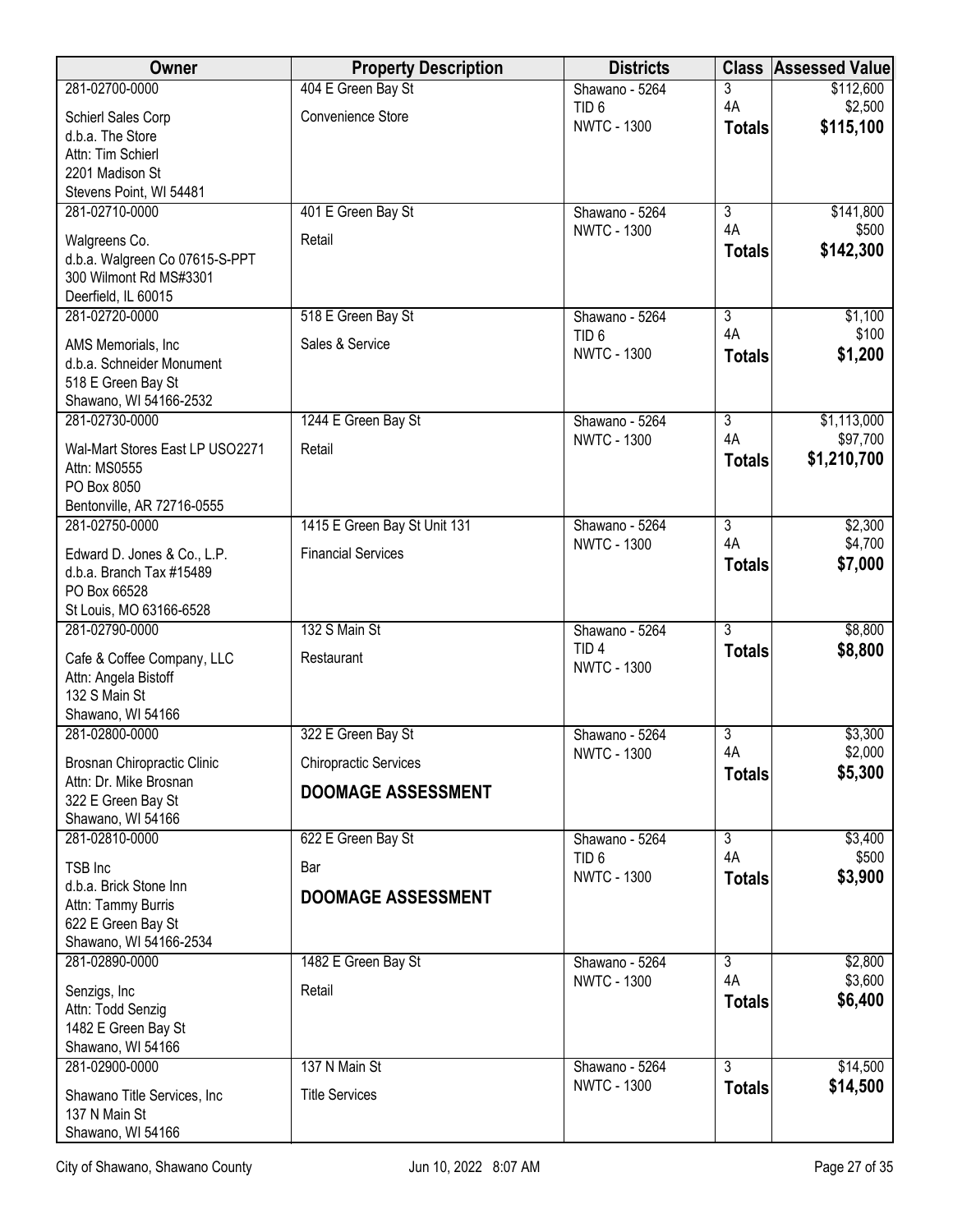| Owner                                                                                                              | <b>Property Description</b>   | <b>Districts</b>                       |                      | <b>Class Assessed Value</b> |
|--------------------------------------------------------------------------------------------------------------------|-------------------------------|----------------------------------------|----------------------|-----------------------------|
| 281-02910-0000                                                                                                     | 220 N Main St                 | Shawano - 5264                         |                      | \$16,400                    |
| Shawano Ambulance Service<br>220 N Main St                                                                         | <b>Medical Transportation</b> | TID <sub>4</sub><br><b>NWTC - 1300</b> | <b>Totals</b>        | \$16,400                    |
| Shawano, WI 54166-2144                                                                                             |                               |                                        |                      |                             |
| 281-02920-0000                                                                                                     | 149 S Main St                 | Shawano - 5264                         | $\overline{3}$<br>4A | \$1,300                     |
| Shear America Salon<br>Attn: Salon Management Inc<br>1794 E Allouez Ave #115<br>Green Bay, WI 53144                | Salon                         | TID <sub>4</sub><br><b>NWTC - 1300</b> | <b>Totals</b>        | \$100<br>\$1,400            |
| 281-02950-0000                                                                                                     | 660 E Green Bay St            | Shawano - 5264                         | $\overline{3}$       | \$8,000                     |
| <b>United Cooperative</b><br>d.b.a. Cooperative Feed<br>N1760 Raceway RD<br>Beaver Dam, WI 53916                   | Cooperative                   | TID <sub>6</sub><br><b>NWTC - 1300</b> | 4A<br><b>Totals</b>  | \$100<br>\$8,100            |
| 281-02960-0000                                                                                                     | (scattered)                   | Shawano - 5264                         | 4A                   | \$21,100                    |
| Waste Management of Wisconsin, Inc<br>Attn: Marvin F Poer & Company<br>PO Box 802206<br>Dallas, TX 75380-2206      | <b>Waste Removal</b>          | <b>NWTC - 1300</b>                     | <b>Totals</b>        | \$21,100                    |
| 281-02980-0000                                                                                                     | 1475 E Elizabeth St           | Shawano - 5264                         | $\overline{3}$       | \$17,200                    |
| Premier Glenderry Shawano, LLC<br>3120 Gateway Rd<br>Brookfield, WI 53045                                          | Low Income Housing            | <b>NWTC - 1300</b>                     | <b>Totals</b>        | \$17,200                    |
| 281-02990-0000                                                                                                     | 1055 Waukechon St             | Shawano - 5264                         | 1                    | \$200                       |
| All Season Repair LLC<br>Attn: Robert Bloomer<br>1055 S Waukechon St<br>Shawano, WI 54166                          | Sales & Service               | <b>NWTC - 1300</b>                     | 3<br><b>Totals</b>   | \$600<br>\$800              |
| 281-03010-0000                                                                                                     | 1056 E Green Bay St Unit 700  | Shawano - 5264                         | $\overline{3}$       | \$200                       |
| State Farm Mutual Auto Insurance Co<br>Attn: Tax & Compliance Property Tax<br>PO Box 2155<br>Bloomington, IL 61702 | <b>Insurance Services</b>     | <b>NWTC - 1300</b>                     | <b>Totals</b>        | \$200                       |
| 281-03020-0000                                                                                                     | 212 E Green Bay St Unit F     | Shawano - 5264                         | $\overline{3}$       | \$500                       |
| <b>Heights Finance</b><br>PO Box 800729<br>Dallas, TX 75380                                                        | <b>Financial Services</b>     | <b>NWTC - 1300</b>                     | <b>Totals</b>        | \$500                       |
| 281-03050-0000                                                                                                     | 1244 E Green Bay St           | Shawano - 5264                         | 3                    | \$3,900                     |
| C and E Hoffman Holdings, LLC                                                                                      | Salon                         | <b>NWTC - 1300</b>                     | 4A                   | \$800<br>\$4,700            |
| 812 W Monterey Ln<br>Mequon, WI 53092-5821                                                                         | <b>DOOMAGE ASSESSMENT</b>     |                                        | <b>Totals</b>        |                             |
| 281-03060-0000                                                                                                     | 1280 County Rd B              | Shawano - 5264<br><b>NWTC - 1300</b>   | $\overline{3}$<br>4A | \$4,000<br>\$3,000          |
| Gagnow Properties, LLC                                                                                             | Pet Services                  |                                        | <b>Totals</b>        | \$7,000                     |
| d.b.a. Complete Canine Care Centre<br>1280 Cty Rd B<br>Shawano, WI 54166-7070                                      | <b>DOOMAGE ASSESSMENT</b>     |                                        |                      |                             |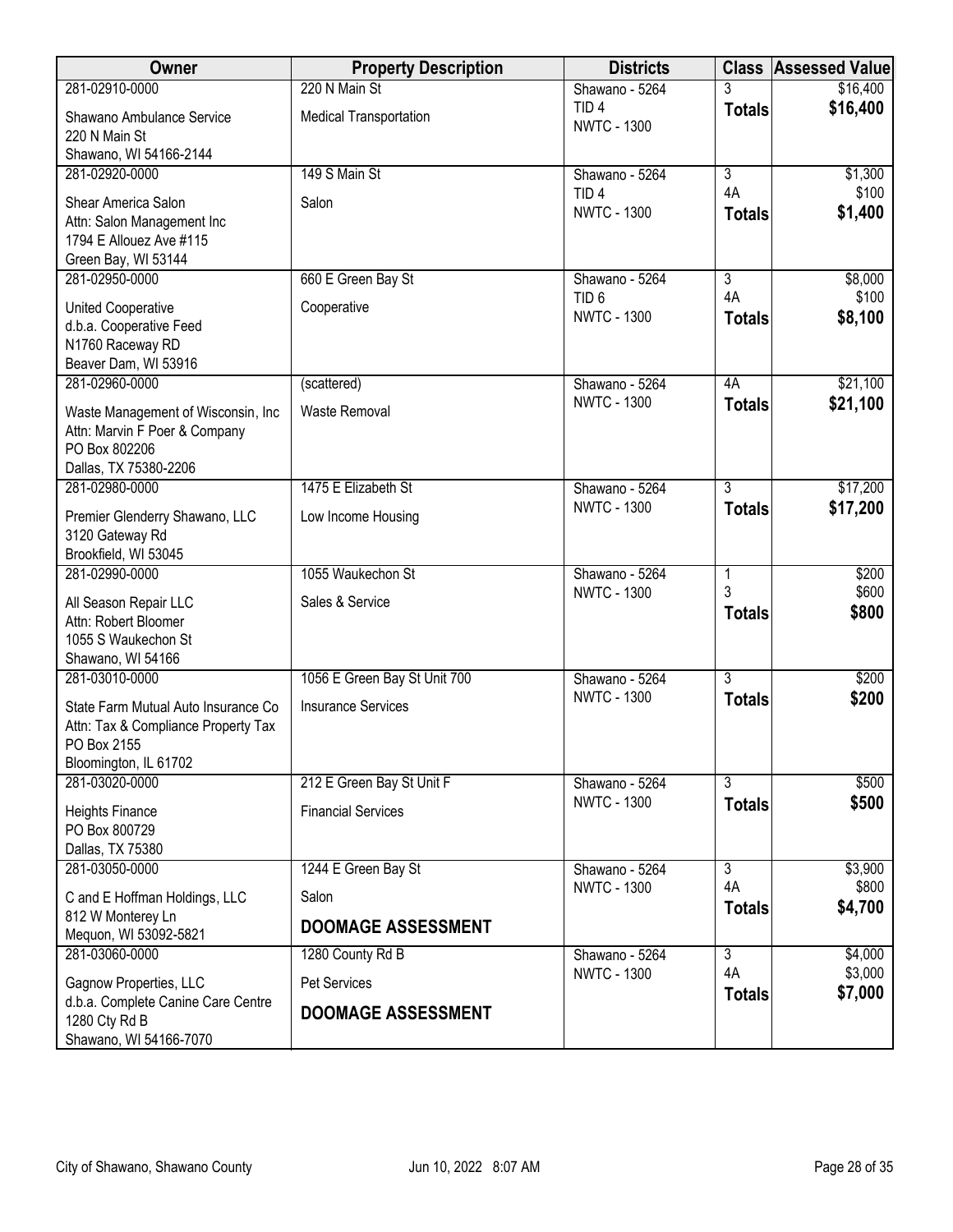| Owner                                                                                                      | <b>Property Description</b> | <b>Districts</b>                       |                      | <b>Class Assessed Value</b> |
|------------------------------------------------------------------------------------------------------------|-----------------------------|----------------------------------------|----------------------|-----------------------------|
| 281-03070-0000                                                                                             | 804 S Main St               | Shawano - 5264                         | $\overline{AB}$      | \$114,000                   |
| Home Plate Cafe LLC (BOLL)<br>Attn: Scott Or Tammy Beilfuss<br>804 S Main St<br>Shawano, WI 54166          | <b>BOLL</b>                 | <b>NWTC - 1300</b>                     | <b>Totals</b>        | \$114,000                   |
| 281-03100-0000                                                                                             | 211 Waukechon St            | Shawano - 5264                         | $\overline{3}$       | \$7,800                     |
| Amerivu Inn & Suites, LLC                                                                                  | Motel                       | <b>NWTC - 1300</b>                     | 4A                   | \$1,500                     |
| 211 Waukechon St<br>Shawano, WI 54166                                                                      | <b>DOOMAGE ASSESSMENT</b>   |                                        | <b>Totals</b>        | \$9,300                     |
| 281-03105-0000                                                                                             | 110 E Division St           | Shawano - 5264                         | $\overline{3}$       | \$900                       |
| Jill Wagner, Strandz<br>110 E Division St<br>Shawano, WI 54166-2414                                        | Salon                       | TID <sub>4</sub><br><b>NWTC - 1300</b> | <b>Totals</b>        | \$900                       |
| 281-03130-0000                                                                                             | 100 W Green Bay St          | Shawano - 5264                         | $\overline{3}$       | \$300                       |
| <b>Crossroads Drivers Education</b><br>100 W Green Bay St<br>Shawano, WI 54166-2332                        | Education                   | TID <sub>4</sub><br><b>NWTC - 1300</b> | <b>Totals</b>        | \$300                       |
| 281-03140-0000                                                                                             | 1231 E Green Bay St         | Shawano - 5264                         | $\overline{3}$       | \$3,800                     |
| Salon 2140, Inc<br>1231 E Green Bay St<br>Shawano, WI 54166                                                | Salon                       | <b>NWTC - 1300</b>                     | 4A<br><b>Totals</b>  | \$3,700<br>\$7,500          |
| 281-03170-0000                                                                                             | 228 S Sawyer St             | Shawano - 5264                         | $\overline{3}$       | \$1,100                     |
| Premier Real Estate Management LLC<br>3120 Gateway Rd                                                      | <b>Apartment Rental</b>     | <b>NWTC - 1300</b>                     | <b>Totals</b>        | \$1,100                     |
| Brookfield, WI 53045<br>281-03180-0000                                                                     | 145 S Main St               | Shawano - 5264                         | $\overline{3}$       | \$7,500                     |
| Hunan Chinese Restaurant<br>Attn: Wen Hau Liu & Chan Chai Ni<br>2021 86th St Ste 301<br>Brooklyn, NY 11214 | Restaurant                  | TID <sub>4</sub><br><b>NWTC - 1300</b> | 4A<br><b>Totals</b>  | \$4,600<br>\$12,100         |
| 281-03190-0000                                                                                             | 102 N Airport Dr            | Shawano - 5264                         | 3                    | \$11,200                    |
| Mitra Midwest Operations LLC<br>d.b.a. KFC #087<br>8333 Douglas Ave<br>Ste 1370 LB 21<br>Dallas, TX 75225  | Restaurant                  | <b>NWTC - 1300</b>                     | 4A<br><b>Totals</b>  | \$5,500<br>\$16,700         |
| 281-03210-0000                                                                                             | 106 S Franklin St           | Shawano - 5264                         | 3                    | \$4,800                     |
| RE/MAX North Winds Realty, LLC<br>Attn: Michael Zingler<br>106 S Franklin St<br>Shawano, WI 54166          | Realty                      | <b>NWTC - 1300</b>                     | 4A<br><b>Totals</b>  | \$100<br>\$4,900            |
| 281-03230-0000                                                                                             | 212 E Green Bay St Unit G   | Shawano - 5264                         | 3                    | \$3,000                     |
| HM Staff of Life                                                                                           | Retail                      | <b>NWTC - 1300</b>                     | <b>Totals</b>        | \$3,000                     |
| 212 E Green Bay St Ste G                                                                                   | <b>DOOMAGE ASSESSMENT</b>   |                                        |                      |                             |
| Shawano, WI 54166-2472                                                                                     |                             |                                        |                      |                             |
| 281-03240-0000                                                                                             | 820 E Richmond St           | Shawano - 5264<br><b>NWTC - 1300</b>   | $\overline{3}$<br>4A | \$5,200<br>\$1,000          |
| Shawano Square<br>PO Box 910                                                                               | <b>Apartment Rental</b>     |                                        | <b>Totals</b>        | \$6,200                     |
| Corinth, MS 38835                                                                                          | <b>DOOMAGE ASSESSMENT</b>   |                                        |                      |                             |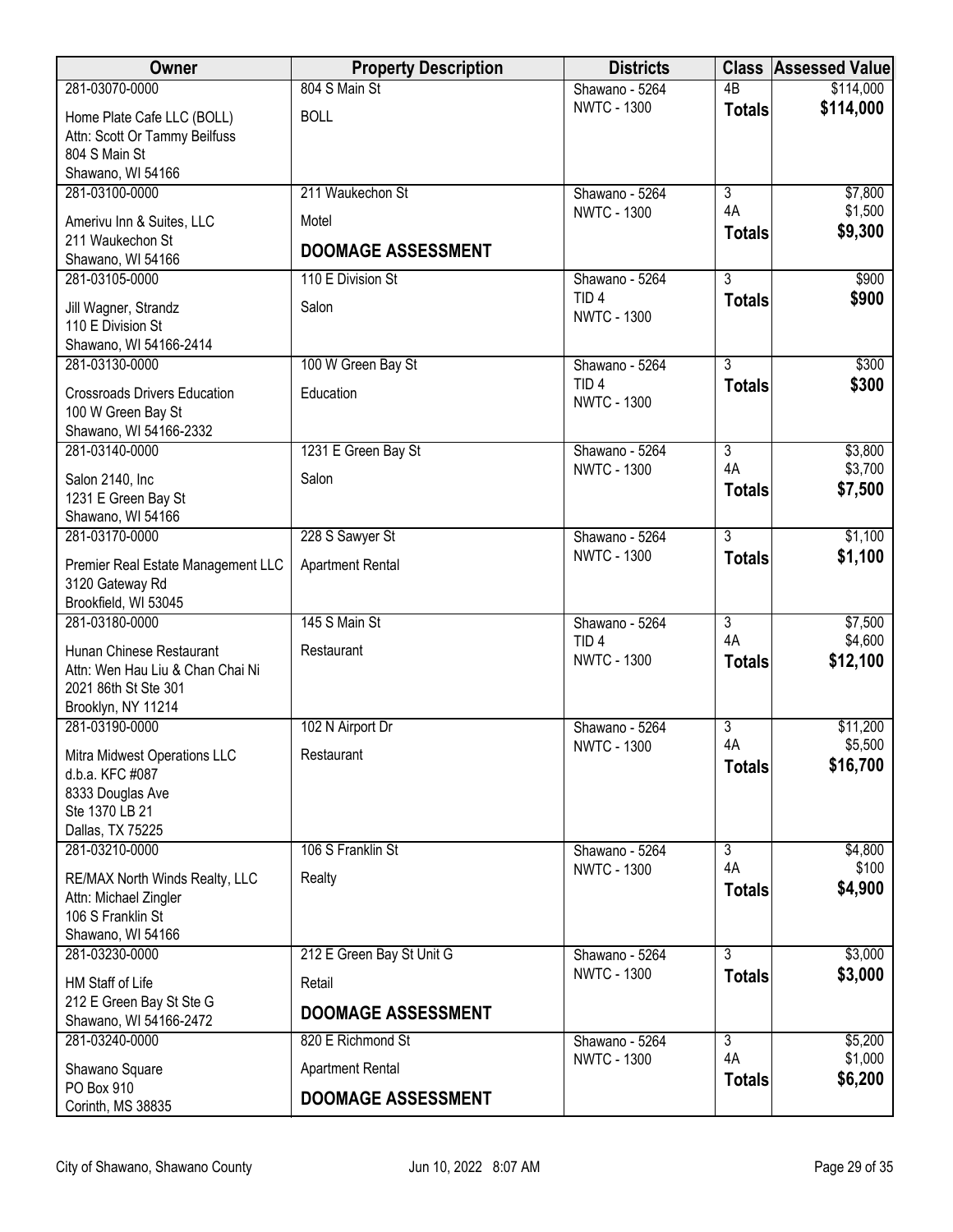| Owner                                  | <b>Property Description</b> | <b>Districts</b>   | <b>Class</b>   | <b>Assessed Value</b> |
|----------------------------------------|-----------------------------|--------------------|----------------|-----------------------|
| 281-03300-0000                         | 1290 County Rd B            | Shawano - 5264     | 3              | \$4,100               |
| Joseph E Gamsky                        | Sales & Service             | <b>NWTC - 1300</b> | 4A             | \$400                 |
| 1290 County Highway B                  |                             |                    | <b>Totals</b>  | \$4,500               |
| Shawano, WI 54166                      | <b>DOOMAGE ASSESSMENT</b>   |                    |                |                       |
| 281-03310-0000                         | 118 E Division St           | Shawano - 5264     | $\overline{3}$ | \$4,700               |
| Thiel & Associates Insurance Agency    | <b>Insurance Services</b>   | <b>NWTC - 1300</b> | 4A             | \$100                 |
| LLC                                    |                             |                    | <b>Totals</b>  | \$4,800               |
| <b>PO Box 180</b>                      |                             |                    |                |                       |
| 118 E Division St                      |                             |                    |                |                       |
| Shawano, WI 54166-0180                 |                             |                    |                |                       |
| 281-03320-0000                         | (scattered)                 | Shawano - 5264     | 3              | \$300                 |
| Pitney Bowes Inc                       | Leasing                     | <b>NWTC - 1300</b> | <b>Totals</b>  | \$300                 |
| 600 N Westshore Blvd                   |                             |                    |                |                       |
| Ste 810                                |                             |                    |                |                       |
| Tampa, FL 33609                        |                             |                    |                |                       |
| 281-03330-0000                         | 1495 E Green Bay St         | Shawano - 5264     | $\overline{3}$ | \$6,000               |
| Dearco Distributors Inc                | Sales & Service             | TID <sub>6</sub>   | <b>Totals</b>  | \$6,000               |
| d.b.a. Dearco Glass Paint & Decorating |                             | <b>NWTC - 1300</b> |                |                       |
| Attn: Jeff Knope                       |                             |                    |                |                       |
| 1495 E Green Bay St                    |                             |                    |                |                       |
| Shawano, WI 54166                      |                             |                    |                |                       |
| 281-03360-0000                         | 1456 E Green Bay St         | Shawano - 5264     | $\overline{3}$ | \$13,100              |
| Results Broadcasting, Inc.             | Broadcasting                | <b>NWTC - 1300</b> | 4A             | \$2,200               |
| Attn: Donald Grassman                  |                             |                    | <b>Totals</b>  | \$15,300              |
| 1456 E Green Bay St                    |                             |                    |                |                       |
| Shawano, WI 54166                      |                             |                    |                |                       |
| 281-03380-0000                         | 101 N Main St               | Shawano - 5264     | $\overline{3}$ | \$24,300              |
| BMO Harris Bank N.A.                   | Banking                     | <b>NWTC - 1300</b> | 4A             | \$16,000              |
| 111 W Monroe St 5C                     |                             |                    | <b>Totals</b>  | \$40,300              |
| Chicago, IL 60603                      |                             |                    |                |                       |
| 281-03420-0000                         | 950 E 5th St                | Shawano - 5264     | 4A             | \$100                 |
| Washerette LLC                         | Laundromat                  | <b>NWTC - 1300</b> | <b>Totals</b>  | \$100                 |
| Attn: Bobbi J Chapin                   |                             |                    |                |                       |
| W7948 Shady Ln                         |                             |                    |                |                       |
| Shawano, WI 54929                      |                             |                    |                |                       |
| 281-03430-0000                         | 304 E Green Bay St          | Shawano - 5264     | $\overline{3}$ | \$2,600               |
| The Wallrich Agency Inc                | <b>Insurance Services</b>   | <b>NWTC - 1300</b> | 4A             | \$1,400               |
| Attn: Caspar Wallrich                  |                             |                    | <b>Totals</b>  | \$4,000               |
| 304 E Green Bay St                     | <b>DOOMAGE ASSESSMENT</b>   |                    |                |                       |
| Shawano, WI 54166                      |                             |                    |                |                       |
| 281-03440-0000                         | 660 E Green Bay St          | Shawano - 5264     | $\overline{3}$ | \$4,000               |
| United Cooperative                     | Cooperative                 | TID <sub>6</sub>   | 4A             | \$2,200               |
| d.b.a. Farm Coop - Office              |                             | <b>NWTC - 1300</b> | <b>Totals</b>  | \$6,200               |
| N7160 Raceway Rd                       |                             |                    |                |                       |
| Beaver Dam, WI 53916                   |                             |                    |                |                       |
| 281-03530-0000                         | 1515 S Lincoln St           | Shawano - 5264     | $\overline{3}$ | \$1,600               |
| Under the Rainbow Child Care, LLC      | Child Care                  | <b>NWTC - 1300</b> | <b>Totals</b>  | \$1,600               |
| 1515 S Lincoln St                      |                             |                    |                |                       |
| Shawano, WI 54166-3428                 | <b>DOOMAGE ASSESSMENT</b>   |                    |                |                       |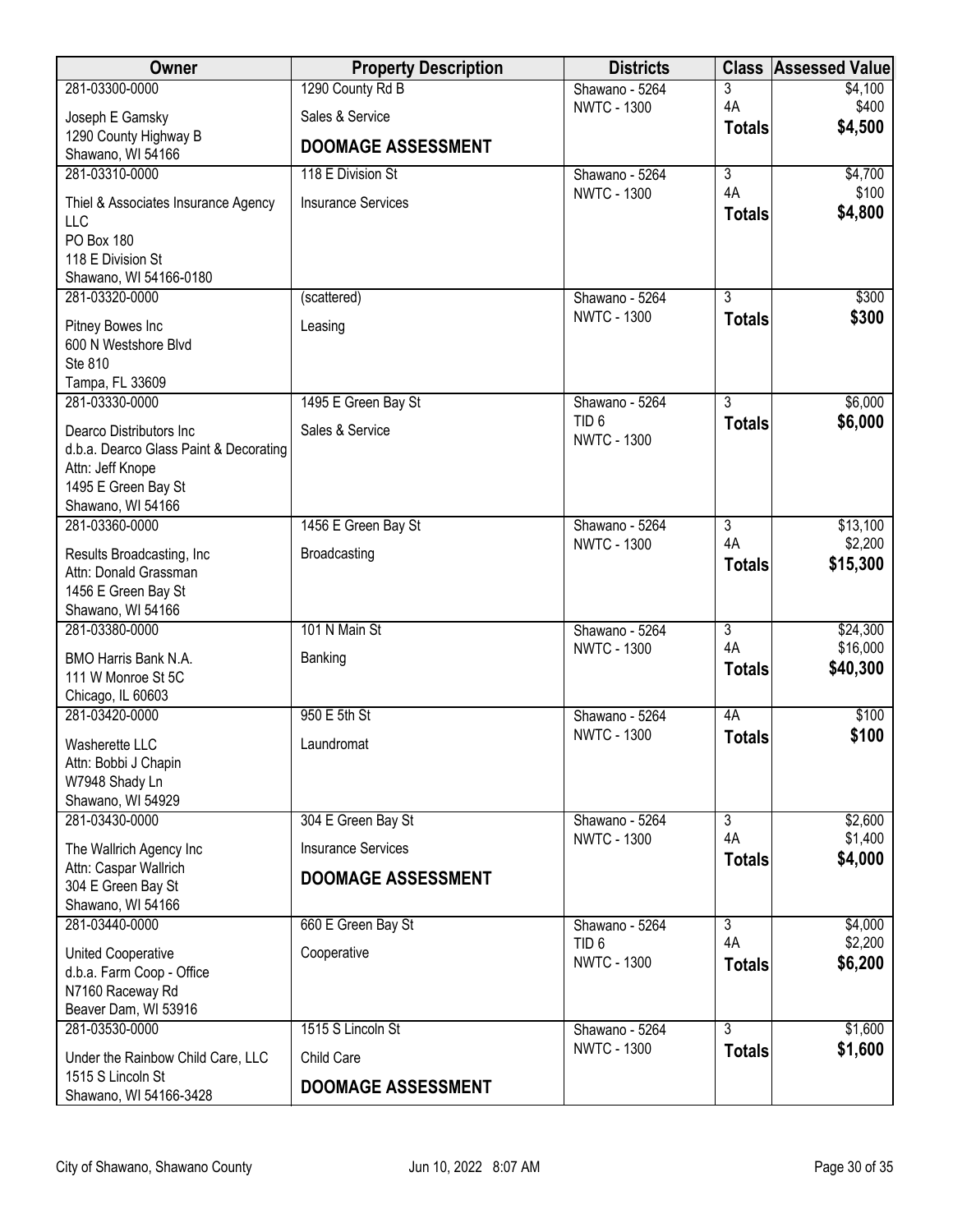| Owner                                           | <b>Property Description</b>     | <b>Districts</b>                       | <b>Class</b>         | <b>Assessed Value</b> |
|-------------------------------------------------|---------------------------------|----------------------------------------|----------------------|-----------------------|
| 281-03560-0000                                  | 1250 S Evergreen St             | Shawano - 5264                         | 3                    | \$37,100              |
| NSH Shawano-Evergreen, LLC                      | <b>Skilled Nursing Facility</b> | <b>NWTC - 1300</b>                     | 4A                   | \$600<br>\$37,700     |
| d.b.a. Evergreen Health Services                |                                 |                                        | <b>Totals</b>        |                       |
| 640 N Vel R Phillips Ave                        |                                 |                                        |                      |                       |
| <b>Ste 200</b><br>Milwaukee, WI 53203           |                                 |                                        |                      |                       |
| 281-03610-0000                                  | 1635 E Green Bay St             | Shawano - 5264                         | $\overline{3}$       | \$200                 |
|                                                 |                                 | <b>NWTC - 1300</b>                     | 4A                   | \$35,600              |
| Ferrellgas LP<br>d.b.a. Ferrellgas/Blue Rhio    | Retail                          |                                        | <b>Totals</b>        | \$35,800              |
| Attn: Operating Tax Department                  |                                 |                                        |                      |                       |
| One Liberty Plaza                               |                                 |                                        |                      |                       |
| Liberty, MO 64068                               |                                 |                                        |                      |                       |
| 281-03620-0000                                  | 607 S Main St                   | Shawano - 5264                         | $\overline{3}$       | \$61,600              |
| Il Brothers Pizza, Inc                          | Restaurant                      | TID <sub>4</sub><br><b>NWTC - 1300</b> | <b>Totals</b>        | \$61,600              |
| d.b.a. Luigi's Pizza & Pasta                    |                                 |                                        |                      |                       |
| 607 S Main St                                   |                                 |                                        |                      |                       |
| Shawano, WI 54166<br>281-03650-0000             | 152 Woodlawn Dr                 | Shawano - 5264                         | $\overline{3}$       | \$20,100              |
|                                                 |                                 | TID <sub>6</sub>                       | 4A                   | \$16,600              |
| <b>Wolf River Dental LLC</b>                    | Denistry                        | <b>NWTC - 1300</b>                     | <b>Totals</b>        | \$36,700              |
| PO Box 270<br>152 Woodland Dr                   |                                 |                                        |                      |                       |
| Shawano, WI 54166                               |                                 |                                        |                      |                       |
| 281-03770-0000                                  | 1187 Waukechon St               | Shawano - 5264                         | $\overline{3}$       | \$1,500               |
| Grunwald Property Management, LLC               | <b>Apartment Rental</b>         | <b>NWTC - 1300</b>                     | <b>Totals</b>        | \$1,500               |
| 2929 Emmalane Dr                                |                                 |                                        |                      |                       |
| Green Bay, WI 54311-0000                        |                                 |                                        |                      |                       |
| 281-03780-0000                                  | 336 S Main St                   | Shawano - 5264                         | $\overline{3}$       | \$55,500              |
| Midwest Dental Care, Sheboygan, Inc.            | Denistry                        | <b>NWTC - 1300</b>                     | 4A                   | \$7,900<br>\$63,400   |
| Attn: Marvin F Poer and Co                      |                                 |                                        | <b>Totals</b>        |                       |
| PO Box 802206                                   |                                 |                                        |                      |                       |
| Dallas, TX 75380-2206<br>281-03790-0000         | (scattered)                     | Shawano - 5264                         | $\overline{3}$       | \$7,000               |
|                                                 |                                 | <b>NWTC - 1300</b>                     | <b>Totals</b>        | \$7,000               |
| Hallmark Marketing Company LLC                  | Retail                          |                                        |                      |                       |
| Attn: Tax 407<br>PO Box 419479                  |                                 |                                        |                      |                       |
| Kansas City, MO 64141-6479                      |                                 |                                        |                      |                       |
| 281-03850-0000                                  | 607 W Green Bay St              | Shawano - 5264                         | $\overline{3}$       | \$200                 |
| Wendy's Upholstery                              | Upholstery                      | <b>NWTC - 1300</b>                     | <b>Totals</b>        | \$200                 |
| Attn: Wendy Hafner                              |                                 |                                        |                      |                       |
| 607 W Green Bay St                              |                                 |                                        |                      |                       |
| Shawano, WI 54166-2341                          |                                 |                                        |                      |                       |
| 281-03900-0000                                  | 115 Alpine Ct                   | Shawano - 5264<br><b>NWTC - 1300</b>   | $\overline{3}$<br>4A | \$73,900<br>\$12,200  |
| Kristo LTD                                      | <b>Orthodontic Services</b>     |                                        | <b>Totals</b>        | \$86,100              |
| d.b.a. Shawano Orthodontics                     |                                 |                                        |                      |                       |
| 3902 Oakwood Hills Pkwy<br>Eau Claire, WI 54701 |                                 |                                        |                      |                       |
| 281-03960-0000                                  | (scattered)                     | Shawano - 5264                         | 4A                   | \$138,100             |
| Lamar Advertising of Green Bay                  | <b>Outdoor Advertising</b>      | <b>NWTC - 1300</b>                     | <b>Totals</b>        | \$138,100             |
| PO Box 66338                                    |                                 |                                        |                      |                       |
| Baton Rouge, LA 70896                           |                                 |                                        |                      |                       |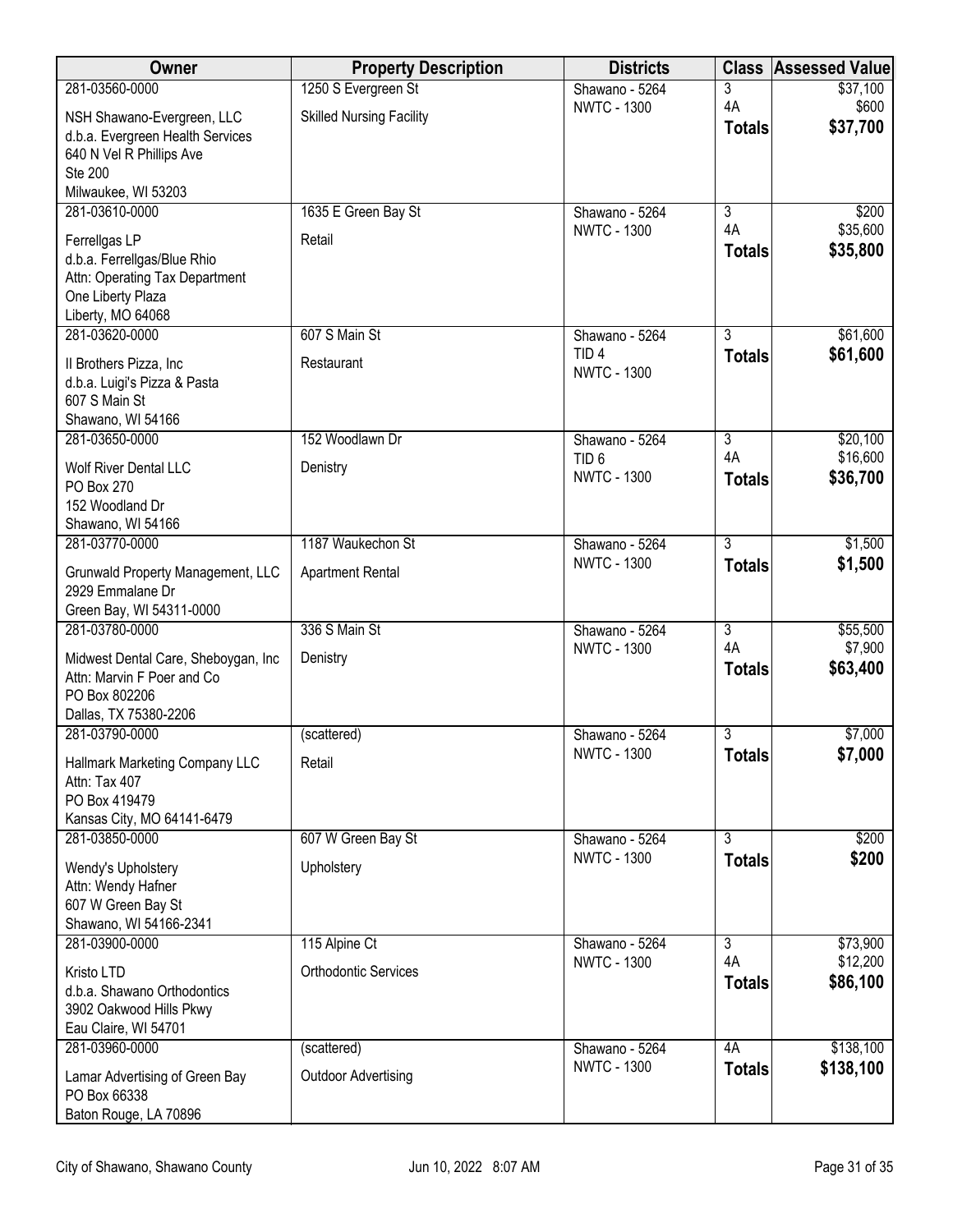| Owner                                            | <b>Property Description</b>  | <b>Districts</b>                     |                | <b>Class Assessed Value</b> |
|--------------------------------------------------|------------------------------|--------------------------------------|----------------|-----------------------------|
| 281-03970-0000                                   | 404 S Main St                | Shawano - 5264                       | 3              | \$1,400                     |
| Hometown Real Estate & Auction Servid            | Realty                       | <b>NWTC - 1300</b>                   | <b>Totals</b>  | \$1,400                     |
| Attn: Dennis Cronce                              | <b>DOOMAGE ASSESSMENT</b>    |                                      |                |                             |
| 404 S Main St<br>Shawano, WI 54166               |                              |                                      |                |                             |
| 281-03980-0000                                   | 204 S Main St                | Shawano - 5264                       | $\overline{3}$ | \$500                       |
| Village Garden Flower Shop                       | Retail                       | TID <sub>4</sub>                     | <b>Totals</b>  | \$500                       |
| Attn: Cindy Polzin                               |                              | <b>NWTC - 1300</b>                   |                |                             |
| 204 S Main St                                    |                              |                                      |                |                             |
| Shawano, WI 54166-2669<br>281-04020-0000         |                              |                                      | $\overline{3}$ | \$3,200                     |
|                                                  | 1280 Engel Dr                | Shawano - 5264<br><b>NWTC - 1300</b> | <b>Totals</b>  | \$3,200                     |
| Kallies Electric Inc                             | <b>Electrical Contractor</b> |                                      |                |                             |
| Attn: Randy Kallies<br>1280 Engel Dr             |                              |                                      |                |                             |
| Shawano, WI 54166-3840                           |                              |                                      |                |                             |
| 281-04040-0000                                   | 444 Lincoln St               | Shawano - 5264                       | $\overline{3}$ | \$2,200                     |
| Premier Real Estate Management LLC               | <b>Apartment Rental</b>      | <b>NWTC - 1300</b>                   | <b>Totals</b>  | \$2,200                     |
| 3120 Gateway Rd                                  |                              |                                      |                |                             |
| Brookfield, WI 53045<br>281-04070-0000           | 170 Woodlawn Dr              | Shawano - 5264                       | $\overline{3}$ | \$41,900                    |
|                                                  |                              | TID <sub>6</sub>                     | 4A             | \$38,400                    |
| Maurice's Incorporated #708<br>425 W Superior St | Retail                       | <b>NWTC - 1300</b>                   | <b>Totals</b>  | \$80,300                    |
| Duluth, MN 55802                                 |                              |                                      |                |                             |
| 281-04080-0000                                   | 1494 E Green Bay St          | Shawano - 5264                       | $\overline{3}$ | \$100                       |
| Shawano Cinema IV                                | Theater                      | <b>NWTC - 1300</b>                   | 4A             | \$400<br>\$500              |
| Attn: Suick Theatres Of WI                       |                              |                                      | <b>Totals</b>  |                             |
| PO Box 532<br>Antigo, WI 54409-0532              |                              |                                      |                |                             |
| 281-04140-0000                                   | 117 N Andrews St             | Shawano - 5264                       | $\overline{3}$ | \$4,500                     |
| APC Stores Inc                                   | Sales & Service              | <b>NWTC - 1300</b>                   | 4A             | \$100                       |
| 440 Kirtland St SW                               |                              |                                      | <b>Totals</b>  | \$4,600                     |
| Grand Rapids, MI 49507                           |                              |                                      |                |                             |
| 281-04310-0000                                   | 205 W Green Bay St           | Shawano - 5264<br><b>NWTC - 1300</b> | 3<br>4A        | \$1,200<br>\$1,100          |
| Edward D. Jones & Co., L.P.                      | <b>Financial Services</b>    |                                      | <b>Totals</b>  | \$2,300                     |
| d.b.a. Branch Tax #05489<br>PO Box 66528         |                              |                                      |                |                             |
| St Louis, MO 63166-6528                          |                              |                                      |                |                             |
| 281-04400-0000                                   | 1207 E Green Bay St          | Shawano - 5264                       | $\overline{3}$ | \$4,300                     |
| Associated Bank NA                               | Banking                      | <b>NWTC - 1300</b>                   | <b>Totals</b>  | \$4,300                     |
| Attn: Ms# 8227                                   |                              |                                      |                |                             |
| 433 Main St<br>Green Bay, WI 54301               |                              |                                      |                |                             |
| 281-04525-0000                                   | 301 Madison Way              | Shawano - 5264                       | $\overline{3}$ | \$48,700                    |
| Nature's Way Shawano, LLC                        | <b>Apartment Rental</b>      | <b>NWTC - 1300</b>                   | <b>Totals</b>  | \$48,700                    |
| 780 Parkview Rd                                  |                              |                                      |                |                             |
| Green Bay, WI 54304                              |                              |                                      |                |                             |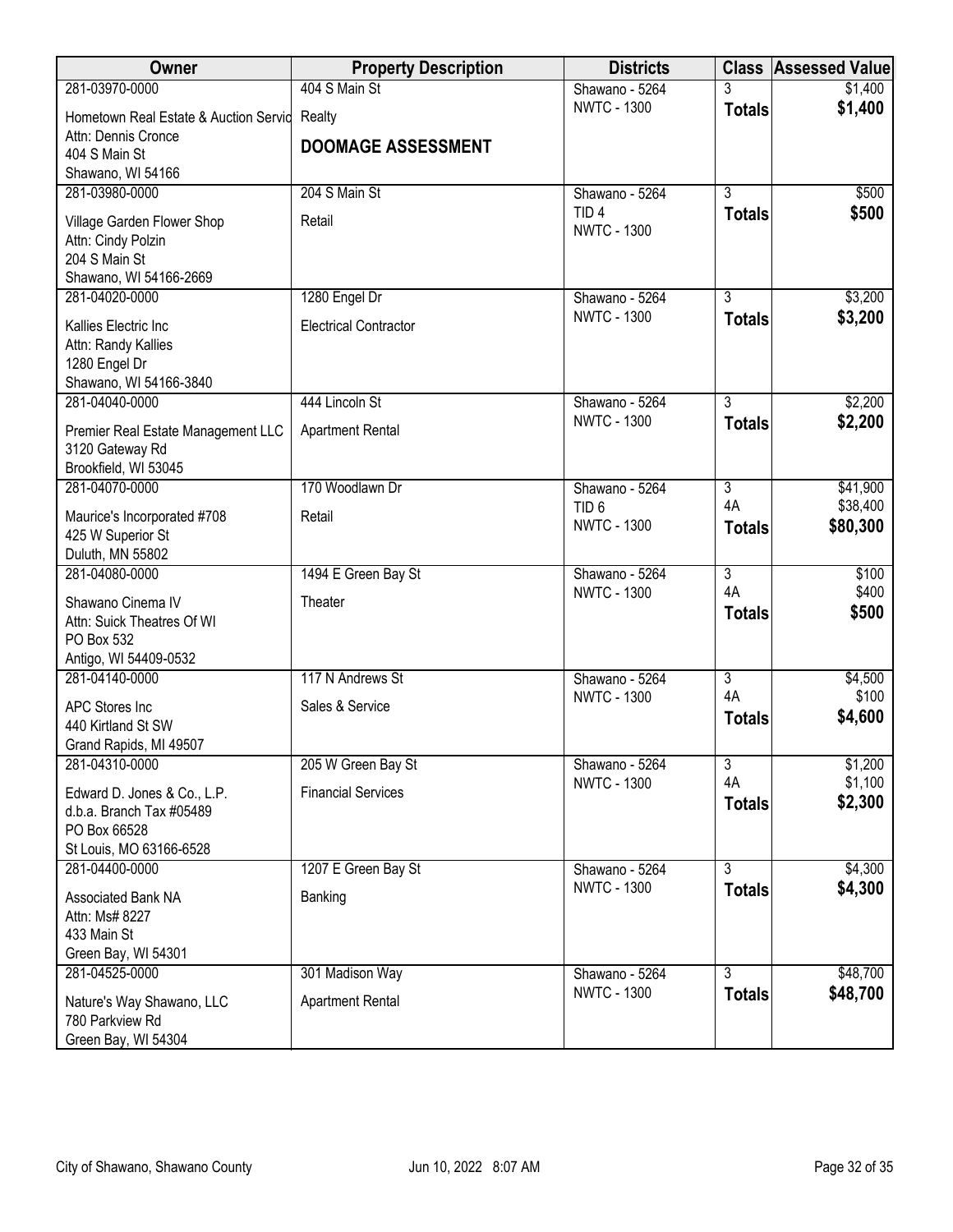| Owner                                                 | <b>Property Description</b>   | <b>Districts</b>                       |                                 | <b>Class Assessed Value</b> |
|-------------------------------------------------------|-------------------------------|----------------------------------------|---------------------------------|-----------------------------|
| 281-04550-0000                                        | 1145 S Main St                | Shawano - 5264                         |                                 | \$300                       |
| Paynter Equipment & Culvert Co<br>Attn: Craig Paynter | Sales & Service               | TID <sub>4</sub><br><b>NWTC - 1300</b> | <b>Totals</b>                   | \$300                       |
| PO Box 149                                            |                               |                                        |                                 |                             |
| 1145 S Main St<br>Shawano, WI 54166-0149              |                               |                                        |                                 |                             |
| 281-04600-0000                                        | 911 E Green Bay St            | Shawano - 5264                         | $\overline{3}$                  | \$13,800                    |
| Covantage Credit Union                                | <b>Financial Services</b>     | <b>NWTC - 1300</b>                     | 4A                              | \$9,000                     |
| PO Box 107                                            | <b>DOOMAGE ASSESSMENT</b>     |                                        | <b>Totals</b>                   | \$22,800                    |
| Antigo, WI 54409<br>281-04620-0000                    | 219 S Main St                 | Shawano - 5264                         | $\overline{3}$                  | \$18,200                    |
| Bay Title & Abstract Inc                              | <b>Title Services</b>         | TID <sub>4</sub>                       | <b>Totals</b>                   | \$18,200                    |
| Attn: Jami Dobratz, Mgr                               | <b>DOOMAGE ASSESSMENT</b>     | <b>NWTC - 1300</b>                     |                                 |                             |
| PO Box 414                                            |                               |                                        |                                 |                             |
| Shawano, WI 54166-2745<br>281-04730-0000              | 1398 E Green Bay St           | Shawano - 5264                         | $\overline{3}$                  | \$16,800                    |
|                                                       | Restaurant                    | <b>NWTC - 1300</b>                     | 4A                              | \$300                       |
| Telumi, Inc<br>d.b.a. Perkins Family Restaurant       |                               |                                        | <b>Totals</b>                   | \$17,100                    |
| PO Box 462                                            |                               |                                        |                                 |                             |
| Shawano, WI 54166                                     |                               |                                        |                                 |                             |
| 281-04740-0000                                        | 3535 E Richmond St            | Shawano - 5264<br><b>NWTC - 1300</b>   | $\overline{3}$<br><b>Totals</b> | \$3,000<br>\$3,000          |
| Northern Heating & Electric<br>Attn: Peter Knope      | Sales & Service               |                                        |                                 |                             |
| 3535 E Richmond St                                    | <b>DOOMAGE ASSESSMENT</b>     |                                        |                                 |                             |
| Shawano, WI 54166-3859                                |                               |                                        |                                 |                             |
| 281-04770-0000                                        | 109 S Main St                 | Shawano - 5264<br>TID <sub>4</sub>     | 4A                              | \$100<br>\$100              |
| R. Franklin Clothier                                  | Retail                        | <b>NWTC - 1300</b>                     | <b>Totals</b>                   |                             |
| Attn: Riley Courchaine<br>109 S Main St               | <b>DOOMAGE ASSESSMENT</b>     |                                        |                                 |                             |
| Shawano, WI 54166-2357                                |                               |                                        |                                 |                             |
| 281-04890-0000                                        | 1415 E Green Bay St Unit 121A | Shawano - 5264                         | $\overline{3}$                  | \$12,200                    |
| Audiology Services Company USA, LLC Hearing Care      |                               | <b>NWTC - 1300</b>                     | 4A<br><b>Totals</b>             | \$15,600<br>\$27,800        |
| Attn: Hearing Life Tax Dept.<br>580 Howard Ave        |                               |                                        |                                 |                             |
| Somerset, NJ 08875                                    |                               |                                        |                                 |                             |
| 281-04960-0000                                        | 660 E Green Bay St            | Shawano - 5264                         | $\overline{\overline{3}}$       | \$1,900                     |
| United Cooperative                                    | Cooperative                   | TID <sub>6</sub><br><b>NWTC - 1300</b> | 4A                              | \$23,100                    |
| d.b.a. Petro Sales/Auto Service                       |                               |                                        | <b>Totals</b>                   | \$25,000                    |
| N7160 Raceway Rd<br>Beaver Dam, WI 53916              |                               |                                        |                                 |                             |
| 281-04980-0000                                        | 1381 E Green Bay St           | Shawano - 5264                         | $\overline{3}$                  | \$100                       |
| Midwest Oil of Shawano, LLC                           | Convenience Store             | TID <sub>6</sub>                       | 4A                              | \$200                       |
| d.b.a. Peoples Express North                          |                               | <b>NWTC - 1300</b>                     | <b>Totals</b>                   | \$300                       |
| PO Box 10568                                          |                               |                                        |                                 |                             |
| Green Bay, WI 54307-0568<br>281-05020-0000            | 1053 E Green Bay St           | Shawano - 5264                         | $\overline{3}$                  | \$200                       |
| P & P, Inc                                            | Sales & Service               | TID <sub>6</sub>                       | 4A                              | \$100                       |
| d.b.a. Miracle Ear                                    |                               | <b>NWTC - 1300</b>                     | <b>Totals</b>                   | \$300                       |
| 227085 Rib Mountain Dr                                |                               |                                        |                                 |                             |
| Wausau, WI 54402                                      |                               |                                        |                                 |                             |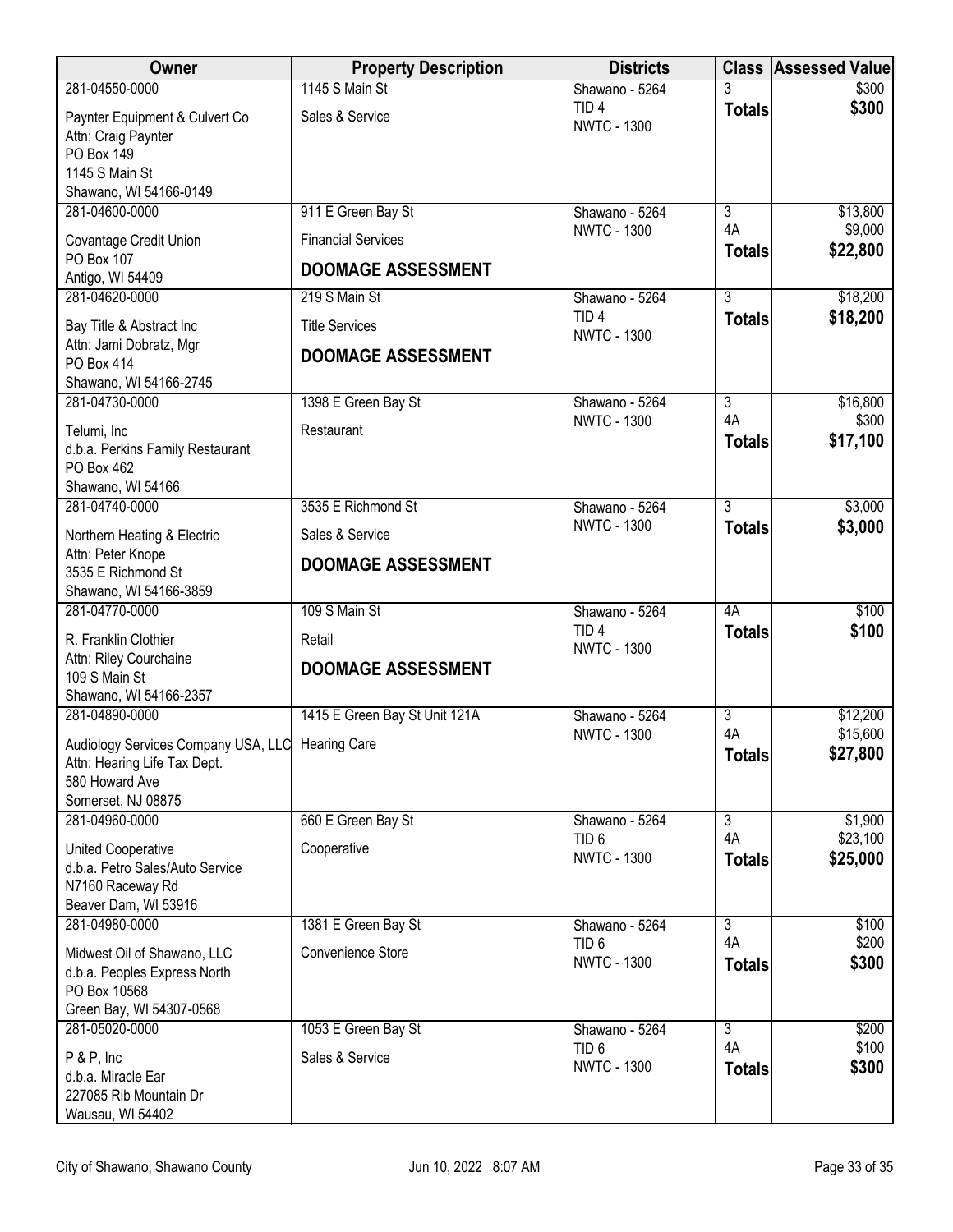| Owner                                              | <b>Property Description</b>  | <b>Districts</b>                     | <b>Class</b>         | <b>Assessed Value</b>  |
|----------------------------------------------------|------------------------------|--------------------------------------|----------------------|------------------------|
| 281-05070-0000                                     | 1056 E Green Bay St Unit 500 | Shawano - 5264                       | 3                    | \$11,000               |
| EZ Fitness, LLC                                    | <b>Fitness</b>               | <b>NWTC - 1300</b>                   | 4A                   | \$4,300<br>\$15,300    |
| d.b.a. Snap Fitness-Shawano                        |                              |                                      | <b>Totals</b>        |                        |
| Attn: Carol Hrusovszky<br>2463 White Birch Dr      |                              |                                      |                      |                        |
| Junction City, WI 54443                            |                              |                                      |                      |                        |
| 281-05080-0000                                     | 618 E Green Bay St           | Shawano - 5264                       | 3                    | \$2,300                |
|                                                    | Sales & Service              | TID <sub>6</sub>                     | 4A                   | \$100                  |
| Positive Electrics, Inc.<br>Attn: Jeff Smith       |                              | <b>NWTC - 1300</b>                   | <b>Totals</b>        | \$2,400                |
| 618 E Green Bay St                                 |                              |                                      |                      |                        |
| Shawano, WI 54166                                  |                              |                                      |                      |                        |
| 281-05130-0000                                     | 1610 Estates Ln              | Shawano - 5264                       | $\overline{3}$       | \$30,200               |
| Shawano Estates                                    | <b>Apartment Rental</b>      | <b>NWTC - 1300</b>                   | <b>Totals</b>        | \$30,200               |
| Attn: SKB Management, Inc<br>801 Heritage Rd       | <b>DOOMAGE ASSESSMENT</b>    |                                      |                      |                        |
| De Pere, WI 54115                                  |                              |                                      |                      |                        |
| 281-05170-0000                                     | 1200 E Green Bay St          | Shawano - 5264                       | $\overline{3}$       | \$10,700               |
| Lebakkens Inc of Wisconsin                         | Rent to Own                  | TID <sub>6</sub>                     | 4A                   | \$8,300                |
| Attn: Jeff Lebakkens                               |                              | <b>NWTC - 1300</b>                   | <b>Totals</b>        | \$19,000               |
| 2842 Melby St                                      |                              |                                      |                      |                        |
| Eau Claire, WI 54703<br>281-05500-0000             |                              |                                      | $\overline{3}$       |                        |
|                                                    | 1253 E Green Bay St          | Shawano - 5264<br>TID <sub>6</sub>   | 4A                   | \$240,200<br>\$400     |
| Aldi Inc - (Wisconsin) #64029                      | Grocery                      | <b>NWTC - 1300</b>                   | <b>Totals</b>        | \$240,600              |
| Attn: Ryan LLC<br>PO Box 460049                    |                              |                                      |                      |                        |
| Houston, TX 77056                                  |                              |                                      |                      |                        |
| 281-05520-0000                                     | 404 W Green Bay St           | Shawano - 5264                       | $\overline{3}$       | \$4,300                |
| Studio 7 Hair Design                               | Salon                        | <b>NWTC - 1300</b>                   | <b>Totals</b>        | \$4,300                |
| Attn: Julie Mazemke                                |                              |                                      |                      |                        |
| 404 W Green Bay St                                 |                              |                                      |                      |                        |
| Shawano, WI 54166-2338                             |                              |                                      |                      |                        |
| 281-05550-0000                                     | 1266 E Green Bay St          | Shawano - 5264<br><b>NWTC - 1300</b> | 3                    | \$133,200<br>\$133,200 |
| Albor Restaurant Group, LLC                        | Restaurant                   |                                      | <b>Totals</b>        |                        |
| d.b.a. Taco Bell #38964<br>485 Half Day Rd Ste 250 |                              |                                      |                      |                        |
| Buffalo Grove, IL 60089-8810                       |                              |                                      |                      |                        |
| 281-05570-0000                                     | 1482 E Green Bay St          | Shawano - 5264                       | $\overline{3}$       | \$3,900                |
| De Lage Landen Operational Services,               | Leasing                      | <b>NWTC - 1300</b>                   | <b>Totals</b>        | \$3,900                |
| Inc                                                |                              |                                      |                      |                        |
| 1111 Old Eagle School Rd                           |                              |                                      |                      |                        |
| Wayne, PA 19087                                    |                              |                                      |                      |                        |
| 281-05580-0000                                     | 1053 E Green Bay St          | Shawano - 5264<br>TID <sub>6</sub>   | $\overline{3}$<br>4A | \$600<br>\$1,100       |
| Maximus Salon & Wig Boutique                       | Salon                        | <b>NWTC - 1300</b>                   | <b>Totals</b>        | \$1,700                |
| Attn: Vomastic, Sue                                | <b>DOOMAGE ASSESSMENT</b>    |                                      |                      |                        |
| 1053 E Green Bay St<br>Shawano, WI 54166           |                              |                                      |                      |                        |
| 281-05620-0000                                     | 1206 E Green Bay St          | Shawano - 5264                       | $\overline{3}$       | \$400                  |
| Midwest Oil of Shawano, LLC                        | Convenience Store            | TID <sub>6</sub>                     | 4A                   | \$300                  |
| d.b.a. Peoples Express Main                        |                              | <b>NWTC - 1300</b>                   | <b>Totals</b>        | \$700                  |
| PO Box 10568                                       |                              |                                      |                      |                        |
| Green Bay, WI 54307-0568                           |                              |                                      |                      |                        |